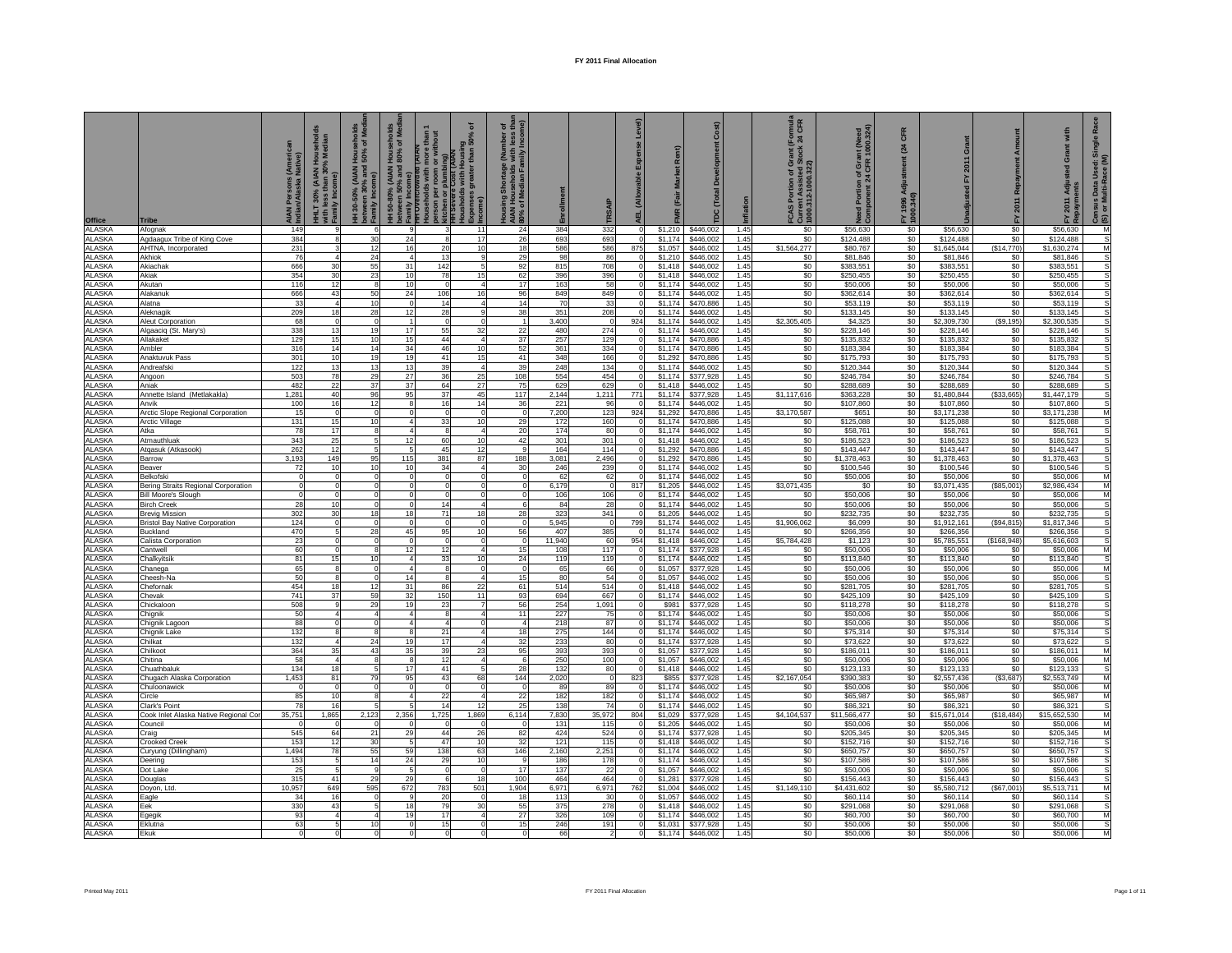| <b>Office</b>           | <b>Tribe</b>                       | Persons (Ameri<br>n/Alaska Native)<br><b>AIAN</b><br>Indian | HHLT 30% (AIAN Households<br>HHLT 30% (AIAN Households<br>Family Inco | seholds<br>of Medi<br>Hous<br>150%<br>130-50% (AIAN H<br>tween 30% and !<br>$\widehat{e}$<br>between 30%<br>Family Incom | 50-80% (AIAN Households<br>tween 50% and 80% of Med<br><b>TOVercrowded</b><br>Duseholds with r<br>between 50%<br>Family Incon<br>月 | without<br>person per room or wit<br>Kitchen or plumbing)<br>HH Severe Cost (AIAN | ৽<br>s with Housing<br>greater than 50%   | 5E<br>, (Number<br>with less<br>mily Incon<br>hortage<br>seholds<br>dian Far<br>အ<br>름로 통<br><b>AIAN</b><br>80% c |                 | <b>TRSAI</b> | 靣                              |                    | Cost)<br>á<br>(Total<br>$\tilde{a}$ | nflation     | (Formula<br>t 24 CFR<br>FCAS Portion of Grant (F<br>Current Assisted Stock:<br>  1000.312-1000.322) | ntion of Grant (Need<br>lent 24 CFR 1000.324)<br>Ŗ | CFR<br>24<br>FY 1996 A<br>1000.340) | ō                      | Rep<br>2011 | Grant with<br>sted<br>Adjus<br>ents<br>2011<br>≧ a | ፚ<br>Census Data Used: Single<br>(S) or Multi-Race (M) |
|-------------------------|------------------------------------|-------------------------------------------------------------|-----------------------------------------------------------------------|--------------------------------------------------------------------------------------------------------------------------|------------------------------------------------------------------------------------------------------------------------------------|-----------------------------------------------------------------------------------|-------------------------------------------|-------------------------------------------------------------------------------------------------------------------|-----------------|--------------|--------------------------------|--------------------|-------------------------------------|--------------|-----------------------------------------------------------------------------------------------------|----------------------------------------------------|-------------------------------------|------------------------|-------------|----------------------------------------------------|--------------------------------------------------------|
| ALASKA<br>ALASKA        | Ekwok<br>Elim                      | 137<br>519                                                  | 16<br>16                                                              | 18<br>22                                                                                                                 | $\alpha$<br>20                                                                                                                     | 32<br>56                                                                          | 12<br>13                                  | 43<br>56                                                                                                          | 242<br>450      | 130<br>453   | $\circ$<br>$\Omega$            | \$1,174<br>\$1,205 | \$446,002<br>\$446,002              | 1.45<br>1.45 | \$0<br>\$0                                                                                          | \$136,687<br>\$211,084                             | \$0<br>\$0                          | \$136,687<br>\$211,084 | \$0<br>\$0  | \$136,687<br>\$211,084                             | s<br>$\mathsf{s}$                                      |
| <b>ALASKA</b>           | Emmonak                            | 749                                                         | 34                                                                    | 40                                                                                                                       | 58                                                                                                                                 | 104                                                                               | 13                                        | 94                                                                                                                | 984             | 984          | $\Omega$                       | \$1,174            | \$446,002                           | 1.45         | \$0                                                                                                 | \$356,413                                          | \$0                                 | \$356,413              | \$0         | \$356,413                                          | $\mathsf{s}$                                           |
| <b>ALASKA</b>           | Evansville (Bettles Field)         | 22                                                          | $\overline{4}$                                                        | $\overline{4}$                                                                                                           |                                                                                                                                    | 12                                                                                |                                           | 12                                                                                                                | $\overline{22}$ | 22           |                                | \$1,174            | \$446,002                           | 1.45         | \$0                                                                                                 | \$50,006                                           | \$0                                 | \$50,006               | \$0         | \$50,006                                           | s                                                      |
| ALASKA<br>ALASKA        | Eyak<br><b>False Pass</b>          | 402<br>42                                                   | 27<br>$\overline{\mathbf{8}}$                                         | 27<br>$\overline{\mathbf{0}}$                                                                                            | 28<br>$\overline{4}$                                                                                                               | 17<br>12                                                                          | 17<br>$\overline{4}$                      | 81<br>5 <sub>l</sub>                                                                                              | 557<br>96       | 461<br>102   | $\overline{0}$                 | \$1,057<br>\$1,174 | \$377,928<br>\$446,002              | 1.45<br>1.45 | \$0<br>\$0                                                                                          | \$128,057<br>\$50,006                              | \$0<br>\$0                          | \$128,057<br>\$50,006  | \$0<br>\$0  | \$128,057<br>\$50,006                              | M<br>$\mathsf{s}$                                      |
| <b>ALASKA</b>           | Fort Yukon                         | 511                                                         | 48                                                                    | 37                                                                                                                       | 68                                                                                                                                 | 158                                                                               | 22                                        | 150                                                                                                               | 581             | 512          | $\overline{0}$                 | \$1,174            | \$446,002                           | 1.45         | \$0                                                                                                 | \$493,340                                          | \$0                                 | \$493,340              | \$0         | \$493,340                                          | s                                                      |
| LASKA                   | Gakona                             | 17                                                          | $\overline{4}$                                                        | $\Omega$                                                                                                                 | 12                                                                                                                                 | $\overline{a}$                                                                    | $\overline{\mathbf{4}}$                   | 10                                                                                                                | 85              | 91           | ΩI                             | \$1,057            | \$377,928                           | 1.45         | \$0                                                                                                 | \$50,006                                           | \$0                                 | \$50,006               | \$0         | \$50,006                                           | M                                                      |
| ALASKA                  | Galena                             | 427                                                         | 22                                                                    |                                                                                                                          | 14                                                                                                                                 | 72                                                                                |                                           | 40                                                                                                                | 652             | 428          | <sub>0</sub>                   | \$1,174            | \$446,002                           | 1.45         | \$0                                                                                                 | \$190,243                                          | \$0                                 | \$190,243              | \$0         | \$190,243                                          | s                                                      |
| ALASKA<br>ALASKA        | Gambel<br>Georgetown               | 751<br>$\overline{4}$                                       | 33<br>$\mathbf 0$                                                     | 39<br>$\overline{0}$                                                                                                     | 58<br>$\Omega$                                                                                                                     | 119<br>$\overline{0}$                                                             | 23<br>0                                   | 109<br>$\circ$                                                                                                    | 762<br>113      | 597<br>112   | $\Omega$<br>$\Omega$           | \$1,205<br>\$1,418 | \$470,886<br>\$446,002              | 1.45<br>1.45 | \$0<br>\$0                                                                                          | \$434,739<br>\$50,006                              | \$0<br>\$0                          | \$434,739<br>\$50,006  | \$0<br>\$0  | \$434,739<br>\$50,006                              | s<br>$\mathsf{s}$                                      |
| <b>ALASKA</b>           | Golovin (Chinik)                   | 146                                                         | 10                                                                    | 5                                                                                                                        | 18                                                                                                                                 | 40                                                                                | 5                                         | 18                                                                                                                | 293             | 285          |                                | \$1,205            | \$446,002                           | 1.45         | \$0                                                                                                 | \$110,797                                          | \$0                                 | \$110,797              | \$0         | \$110,797                                          | s                                                      |
| ALASKA                  | Goodnews Bay                       | 263                                                         | 37                                                                    | 18                                                                                                                       | 18                                                                                                                                 | 79                                                                                | 5                                         | 65                                                                                                                | 344             | 338          |                                | \$1,418            | \$446,002                           | 1.45         | \$0                                                                                                 | \$230,588                                          | \$0                                 | \$230,588              | \$0         | \$230,588                                          | s                                                      |
| ALASKA                  | Grayling                           | 171                                                         | 23                                                                    | 18                                                                                                                       | 12                                                                                                                                 | 41                                                                                | 14                                        | 52                                                                                                                | 319             | 171          | $\overline{0}$                 | \$1,174            | \$446,002                           | 1.45         | \$0                                                                                                 | \$169,146                                          | \$0                                 | \$169,146              | \$0         | \$169,146                                          | s                                                      |
| ALASKA<br>LASKA         | Gulkana                            | 70<br>$\Omega$                                              | 16<br>$\overline{0}$                                                  | 8<br>$\Omega$                                                                                                            | $\Delta$                                                                                                                           | 12<br>$\Omega$                                                                    | 4 <sup>1</sup><br>$\Omega$                | 15<br>$\overline{0}$                                                                                              | 132<br>29       | 142<br>21    | $\mathbf{0}$<br>$\overline{0}$ | \$1,057<br>\$1,174 | \$377,928<br>\$446,002              | 1.45<br>1.45 | \$0<br>\$0                                                                                          | \$50,209<br>\$50,006                               | \$0<br>\$0                          | \$50,209<br>\$50,006   | \$0<br>\$0  | \$50,209<br>\$50,006                               | s<br>M                                                 |
| LASKA                   | Hamilton<br><b>Healy Lake</b>      | 31                                                          | -5                                                                    | 5                                                                                                                        |                                                                                                                                    | 18                                                                                | $5 -$                                     | $\overline{a}$                                                                                                    | 34              | 27           | ΩI                             | \$1,057            | \$446,002                           | 1.45         | \$0                                                                                                 | \$50,812                                           | \$0                                 | \$50,812               | \$0         | \$50,812                                           | s                                                      |
| ALASKA                  | <b>Holy Cross</b>                  | 219                                                         | 27                                                                    | 12                                                                                                                       | 12                                                                                                                                 | 32                                                                                | 15                                        | 50                                                                                                                | 528             | 219          | $\overline{0}$                 | \$1,174            | \$446,002                           | 1.45         | \$0                                                                                                 | \$158,726                                          | \$0                                 | \$158,726              | \$0         | \$158,726                                          | s                                                      |
| ALASKA                  | Hoonah                             | 559                                                         | 48                                                                    | 33                                                                                                                       | 46                                                                                                                                 | 46                                                                                | 33                                        | 86                                                                                                                | 589             | 589          | $\Omega$                       | \$1,174            | \$377,928                           | 1.45         | \$0                                                                                                 | \$261,608                                          | \$0                                 | \$261,608              | \$O         | \$261,608                                          | S                                                      |
| AI ASKA<br>ALASKA       | Hooper Bay                         | 1,017<br>61                                                 | 70<br>10                                                              | 70<br>$\overline{4}$                                                                                                     | 54<br>$\overline{4}$                                                                                                               | 219<br>22                                                                         | 31<br>$\mathbf 0$                         | 145<br>18                                                                                                         | 1,356<br>139    | 1,011<br>61  | $\Omega$<br>0                  | \$1,174<br>\$1,174 | \$446,002<br>\$470,886              | 1.45<br>1.45 | \$0<br>\$0                                                                                          | \$668.164<br>\$62,013                              | \$0<br>\$0                          | \$668.164<br>\$62,013  | \$0<br>\$0  | \$668.164<br>\$62,013                              | s<br>s                                                 |
| <b>ALASKA</b>           | Hughes<br>Huslia                   | 273                                                         | 19                                                                    | 31                                                                                                                       |                                                                                                                                    | 54                                                                                | 8                                         | 48                                                                                                                | 522             | 274          |                                | \$1,174            | \$470,886                           | 1.45         | \$0                                                                                                 | \$196,662                                          | \$0                                 | \$196,662              | \$0         | \$196,662                                          |                                                        |
| ALASKA                  | Hydaburg                           | 354                                                         | 45                                                                    | 24                                                                                                                       | $\frac{22}{27}$                                                                                                                    | 13                                                                                | 26                                        | 67                                                                                                                | 341             | 274          |                                | \$1,174            | \$377,928                           | 1.45         | \$0                                                                                                 | \$171,359                                          | \$0                                 | \$171,359              | \$0         | \$171,359                                          | s                                                      |
| <b>ALASKA</b>           | Igiugig                            | 40                                                          | $\overline{4}$                                                        | $\overline{4}$                                                                                                           | $\Omega$                                                                                                                           | $\overline{a}$                                                                    | $\overline{4}$                            | 7                                                                                                                 | 64              | 42           | οI                             | \$1,174            | \$446,002                           | 1.45         | \$0                                                                                                 | \$50,006                                           | \$0                                 | \$50,006               | \$0         | \$50,006                                           | s                                                      |
| <b>ALASKA</b>           | lliamna                            | 54<br>163                                                   | $\overline{a}$<br>18                                                  | 5                                                                                                                        | $\Omega$<br>12                                                                                                                     | $\mathbf{R}$<br>47                                                                | Δ<br>10                                   | 8 <sup>1</sup>                                                                                                    | 103<br>248      | 91<br>249    | ΩI<br>$\overline{0}$           | \$1.174<br>\$1,205 | \$446,002<br>\$470,886              | 1.45<br>1.45 | \$0<br>\$0                                                                                          | \$50,006                                           | \$0                                 | \$50,006               | \$0<br>\$0  | \$50,006<br>\$156,052                              | s<br>s                                                 |
| ALASKA<br>ALASKA        | Inalik (Diomede)<br>lgurmuit       | 298                                                         | 13                                                                    | 29                                                                                                                       | 28                                                                                                                                 | 30                                                                                | $\circ$                                   | 35<br>50                                                                                                          | 374             | 278          | $\circ$                        | \$1,174            | \$446,002                           | 1.45         | \$0                                                                                                 | \$156,052<br>\$125,927                             | \$0<br>\$0                          | \$156,052<br>\$125,927 | \$0         | \$125,927                                          | s                                                      |
| ALASKA                  | Ivanof Bay                         | 22                                                          | $\circ$                                                               | $^{\circ}$                                                                                                               | $\overline{A}$                                                                                                                     | $\circ$                                                                           | $^{\circ}$                                | $\overline{2}$                                                                                                    | 15              | -5           | $\Omega$                       | \$1,174            | \$446,002                           | 1.45         | \$0                                                                                                 | \$50,006                                           | \$0                                 | \$50,006               | \$0         | \$50,006                                           | s                                                      |
| <b>ALASKA</b>           | Kaguyak                            |                                                             | $^{\circ}$                                                            | $\mathbf 0$                                                                                                              |                                                                                                                                    | $\overline{0}$                                                                    | 0                                         | $\overline{0}$                                                                                                    |                 | 6            |                                | \$1,210            | \$446,002                           | 1.45         | \$0                                                                                                 | \$50,006                                           | \$0                                 | \$50,006               | \$0         | \$50,006                                           | M                                                      |
| ALASKA                  | Kake                               | 618                                                         | 45<br>5                                                               | 26<br>5                                                                                                                  | 36                                                                                                                                 | 27                                                                                | 53<br>10                                  | 57                                                                                                                | 465             | 465          |                                | \$1,174            | \$377,928                           | 1.45         | \$0                                                                                                 | \$262,915                                          | \$0                                 | \$262,915              | \$0         | \$262,915                                          |                                                        |
| ALASKA<br><b>ALASKA</b> | Kaktovil<br>Kalskag                | 269<br>243                                                  | 22                                                                    | 27                                                                                                                       | 18<br>15                                                                                                                           | 58<br>54                                                                          | 17                                        | 17<br>40                                                                                                          | 227<br>220      | 258<br>226   | $\overline{0}$                 | \$1,292<br>\$1,418 | \$470,886<br>\$446,002              | 1.45<br>1.45 | \$0<br>\$0                                                                                          | \$163,418<br>\$203,318                             | \$0<br>\$0                          | \$163,418<br>\$203,318 | \$0<br>\$0  | \$163,418<br>\$203,318                             | $\mathsf{s}$                                           |
| <b>ALASKA</b>           | Kaltag                             | 194                                                         | 20                                                                    | 18                                                                                                                       | 16                                                                                                                                 | 46                                                                                | 8 <sup>1</sup>                            | 54                                                                                                                | 404             | 194          | ΩI                             | \$1,174            | \$446,002                           | 1.45         | \$0                                                                                                 | \$162,622                                          | \$0                                 | \$162,622              | \$0         | \$162,622                                          | S                                                      |
| LASKA                   | Kanatak                            | $\Omega$                                                    | $\circ$                                                               | $\Omega$                                                                                                                 |                                                                                                                                    | $\Omega$                                                                          | $\Omega$                                  | $\mathbf{0}$                                                                                                      | 133             | 57           |                                |                    | \$446,002                           | 1.45         | \$0                                                                                                 | \$50,006                                           | \$0                                 | \$50,006               | \$0         | \$50,006                                           | M                                                      |
| LASKA                   | Karluk                             | 29                                                          | $\overline{4}$                                                        | $\overline{4}$                                                                                                           |                                                                                                                                    | $\mathbf 0$<br>117                                                                | 9                                         | 5                                                                                                                 | 83              | 44           |                                | \$1,210            | \$446,002                           | 1.45         | \$0                                                                                                 | \$50,006                                           | \$0                                 | \$50,006               | \$0         | \$50,006                                           | s                                                      |
| ALASKA<br>LASKA         | Kasigluk<br>Kassan                 | 646<br>16                                                   | 31<br>$\overline{2}$                                                  | 43<br>$\overline{2}$                                                                                                     | 25<br>8                                                                                                                            | $\overline{4}$                                                                    | 17<br>$\overline{4}$                      | 93<br>12                                                                                                          | 607<br>28       | 603<br>28    | $\Omega$<br>ΩI                 | \$1,418<br>\$1,174 | \$446,002<br>\$377,928              | 1.45<br>1.45 | \$0<br>\$0                                                                                          | \$367,157<br>\$50,006                              | \$0<br>\$0                          | \$367,157<br>\$50,006  | \$0<br>\$0  | \$367,157<br>\$50,006                              | s<br>$\mathsf{s}$                                      |
| LASKA                   | Kenaitze                           | 1.899                                                       | 94                                                                    | 118                                                                                                                      | 181                                                                                                                                | 128                                                                               | 73                                        | 369                                                                                                               | 1.224           | 3.512        |                                | \$855              | \$377.928                           | 1.45         | \$0                                                                                                 | \$752,713                                          | \$0                                 | \$752,713              | \$0         | \$752,713                                          | S                                                      |
| ALASKA                  | Ketchikan                          | 2,763                                                       | 130                                                                   | 175                                                                                                                      | 230                                                                                                                                | 130                                                                               | 179                                       | 535                                                                                                               | 4,660           | 3,100        |                                | \$1,124            | \$377,928                           | 1.45         | \$0                                                                                                 | \$983,390                                          | \$0                                 | \$983,390              | \$0         | \$983,390                                          | M                                                      |
| ALASKA                  | Kiana                              | 433                                                         | 27                                                                    | 27                                                                                                                       | $27\,$                                                                                                                             | 70                                                                                | 22                                        | 64                                                                                                                | 683             | 356          | $\circ$<br>$\Omega$            | \$1,174            | \$446,002                           | 1.45         | \$0                                                                                                 | \$268,638                                          | \$0                                 | \$268,638              | \$0         | \$268,638                                          | $\mathsf{s}$                                           |
| ALASKA<br>LASKA         | King Island<br>King Salmon         | 486<br>58                                                   | 15<br>$\circ$                                                         | 21<br>$\circ$                                                                                                            | 18<br>$\Omega$                                                                                                                     | 53<br>$\circ$                                                                     | 12<br>$\Omega$                            | 54<br>$\circ$                                                                                                     | 490<br>85       | 424<br>85    | οI                             | \$1,205<br>\$1,174 | \$446,002<br>\$377,928              | 1.45<br>1.45 | \$0<br>\$0                                                                                          | \$198,443<br>\$50,006                              | \$0<br>\$0                          | \$198,443<br>\$50,006  | \$0<br>\$0  | \$198,443<br>\$50,006                              | ${\bf s}$<br>$\mathbf{s}$                              |
| LASKA                   | Kipnuk                             | 767                                                         | 37                                                                    | 43                                                                                                                       | 55                                                                                                                                 | 177                                                                               | $5 -$                                     | 133                                                                                                               | 809             | 784          | ΩI                             | \$1,418            | \$446,002                           | 1.45         | \$0                                                                                                 | \$473,328                                          | \$0                                 | \$473,328              | \$0         | \$473,328                                          | s                                                      |
| ALASKA                  | Kivalina                           | 439                                                         | 24                                                                    | 24                                                                                                                       | 12                                                                                                                                 | 84                                                                                | 14                                        | 59                                                                                                                | 389             | 370          | $\Omega$                       | \$1,174            | \$446,002                           | 1.45         | \$0                                                                                                 | \$260,400                                          | \$0                                 | \$260,400              | \$0         | \$260,400                                          | s                                                      |
| ALASKA<br><b>ALASKA</b> | Klawock                            | 499<br>193                                                  | 41<br>31                                                              | 41                                                                                                                       | 30<br>23                                                                                                                           | 35<br>33                                                                          | 20<br>12                                  | 40<br>35                                                                                                          | 497<br>302      | 497<br>326   | $\Omega$                       | \$1,174<br>\$1,057 | \$377,928<br>\$377,928              | 1.45<br>1.45 | \$0<br>\$0                                                                                          | \$188,353<br>\$113,213                             | \$0<br>\$0                          | \$188,353<br>\$113,213 | \$0<br>\$0  | \$188,353<br>\$113,213                             | $\mathsf{s}$<br>M                                      |
| ALASKA                  | Kluti Kaah (Copper Center)<br>Knik | 2,980                                                       | 174                                                                   | 12<br>130                                                                                                                | 209                                                                                                                                | 318                                                                               | 163                                       | 513                                                                                                               | 1,490           | 4,228        |                                | \$981              | \$377,928                           | 1.45         | \$0                                                                                                 | \$1,191,300                                        | \$0                                 | \$1,191,300            | \$0         | \$1,191,300                                        | M                                                      |
| ALASKA                  | Kobuk                              | 123                                                         | 14                                                                    | 10                                                                                                                       | 10                                                                                                                                 | 34                                                                                | 10                                        | 29                                                                                                                | 172             | 74           |                                | \$1,174            | \$392,405                           | 1.45         | \$0                                                                                                 | \$106,228                                          | \$0                                 | \$106,228              | \$0         | \$106,228                                          | s                                                      |
| ALASKA                  | Kokhanok                           | 158                                                         | 19                                                                    | 13                                                                                                                       | 19                                                                                                                                 | 31                                                                                | 15                                        | 41                                                                                                                | 190             | 174          | $\Omega$                       | \$1,174            | \$446,002                           | 1.45         | \$0                                                                                                 | \$147,455                                          | \$0                                 | \$147,455              | \$0         | \$147,455                                          | s                                                      |
| <b>ALASKA</b><br>LASKA  | Koliganek                          | 183<br>424                                                  | 21<br>25                                                              | 5<br>37                                                                                                                  | 16<br>18                                                                                                                           | 55<br>99                                                                          | 5 <sup>1</sup><br>5                       | 16<br>50                                                                                                          | 262<br>490      | 174<br>349   | $\overline{0}$<br>ΩI           | \$1,174<br>\$1,418 | \$470,886<br>\$446,002              | 1.45<br>1.45 | \$0<br>\$0                                                                                          | \$151,882<br>\$263,876                             | \$0<br>\$0                          | \$151,882<br>\$263,876 | \$0<br>\$0  | \$151,882<br>\$263,876                             | s                                                      |
| ALASKA                  | Kongiganak<br>Koniag, Incorporated | 845                                                         | 49                                                                    | 33                                                                                                                       | 54                                                                                                                                 | 19                                                                                | 62                                        | 52                                                                                                                | 3,300           | 1,882        | 802                            | \$1,210            | \$446,002                           | 1.45         | \$3,067,889                                                                                         | \$288,685                                          | \$0                                 | \$3,356,574            | \$7,310     | \$3,363,884                                        | M                                                      |
| ALASKA                  | Kotlik                             | 592                                                         | 27                                                                    | 11                                                                                                                       | 54                                                                                                                                 | 112                                                                               | $\overline{4}$                            | 72                                                                                                                | 590             | 590          | $\Omega$                       | \$1,174            | \$446,002                           | 1.45         | \$0                                                                                                 | \$304,039                                          | \$0                                 | \$304,039              | \$0         | \$304,039                                          | s                                                      |
| AI ASKA                 | Kotzebue                           | 2,648                                                       | 107                                                                   | 109                                                                                                                      | 132                                                                                                                                | 296                                                                               | 82                                        | 247                                                                                                               | 2,712           | 1,575        | $\Omega$                       | \$1,174            | \$446,002                           | 1.45         | \$0                                                                                                 | \$1,140,316                                        | \$0                                 | \$1,140,316            | \$0         | \$1,140,316                                        | s                                                      |
| <b>ALASKA</b>           | Koyuk                              | 330                                                         | 19                                                                    | 15                                                                                                                       | 22                                                                                                                                 | 34                                                                                | 5                                         | 26                                                                                                                | 402             | 345          |                                | \$1,205            | \$446,002                           | 1.45         | \$0                                                                                                 | \$129,478                                          | \$0                                 | \$129,478              | \$0         | \$129,478                                          | s                                                      |
| ALASKA<br>ALASKA        | Koyukuk<br>Kwethluk                | 92<br>816                                                   | 20<br>68                                                              | 55                                                                                                                       | 42                                                                                                                                 | 32<br>179                                                                         | 28                                        | 28<br>138                                                                                                         | 280<br>881      | 92<br>881    |                                | \$1,174<br>\$1,418 | \$446,002<br>\$446,002              | 1.45<br>1.45 | \$0<br>\$0                                                                                          | \$99,313<br>\$568,756                              | \$0<br>\$0                          | \$99,313<br>\$568,756  | \$0<br>\$0  | \$99,313<br>\$568,756                              | s                                                      |
| ALASKA                  | Kwigillingol                       | 407                                                         | 25                                                                    | 18                                                                                                                       | 18                                                                                                                                 | 74                                                                                | 10                                        | 42                                                                                                                | 408             | 266          | οI                             | \$1,418            | \$446,002                           | 1.45         | \$0                                                                                                 | \$222,078                                          | \$0                                 | \$222,078              | \$0         | \$222,078                                          | s                                                      |
| <b>ALASKA</b>           | Kwinhagak (Quinhagak)              | 657                                                         | 54                                                                    | 59                                                                                                                       | 36                                                                                                                                 | 159                                                                               | 10 <sup>1</sup>                           | 143                                                                                                               | 808             | $\circ$      | ΩI                             | \$1,418            | \$446,002                           | 1.45         | \$0                                                                                                 | \$471,476                                          | \$0                                 | \$471,476              | \$0         | \$471,476                                          | s                                                      |
| ALASKA                  | Larsen Bay                         | 99                                                          | $\overline{4}$<br>$\overline{1}$                                      |                                                                                                                          |                                                                                                                                    | 9<br>$\overline{1}$                                                               | $\overline{\mathbf{4}}$<br>$\overline{2}$ | $\overline{7}$                                                                                                    | 484             | 51           |                                | \$1,210            | \$446,002                           | 1.45         | \$0                                                                                                 | \$50,006                                           | \$0                                 | \$50,006               | \$0         | \$50,006                                           | s                                                      |
| ALASKA<br>ALASKA        | Lesnoi (Woody Island)<br>Levelock  | 22<br>114                                                   | 19                                                                    | 8                                                                                                                        | $\Delta$                                                                                                                           | 23                                                                                | 8                                         | 4<br>31                                                                                                           | 314<br>209      | 50<br>124    | 0<br>$\Omega$                  | \$1,210<br>\$1,174 | \$446,002<br>\$446,002              | 1.45<br>1.45 | \$0<br>\$0                                                                                          | \$50,006<br>\$101,554                              | \$0<br>\$0                          | \$50,006<br>\$101,554  | \$0<br>\$0  | \$50,006<br>\$101,554                              | M<br>s                                                 |
| <b>ALASKA</b>           | ime Village                        | 39                                                          | 10                                                                    |                                                                                                                          | $\overline{4}$                                                                                                                     | 17                                                                                |                                           | 10                                                                                                                | 44              | 43           |                                | \$1,418            | \$470,886                           | 1.45         | \$0                                                                                                 | \$50,006                                           | \$0                                 | \$50,006               | \$0         | \$50,006                                           | M                                                      |
| <b>ALASKA</b>           | Lower.Kalskag                      | 292                                                         | 28                                                                    | 15                                                                                                                       | 35                                                                                                                                 | 68                                                                                | 12                                        | 78                                                                                                                | 294             | 259          |                                | \$1,418            | \$446,002                           | 1.45         | \$0                                                                                                 | \$237,842                                          | \$0                                 | \$237,842              | \$0         | \$237,842                                          | s                                                      |
| ALASKA                  | Manley Hot Springs                 | 17                                                          | 8                                                                     |                                                                                                                          | $\Omega$                                                                                                                           | 16                                                                                | 16                                        | 12<br>75                                                                                                          | 77              | 17           |                                | \$1,174            | \$446,002                           | 1.45         | \$0                                                                                                 | \$51,484                                           | \$0                                 | \$51,484               | \$0         | \$51,484                                           | s                                                      |
| ALASKA<br><b>ALASKA</b> | Manokotak<br>Marshall              | 436<br>359                                                  | 44<br>25                                                              | 22<br>15                                                                                                                 | 18<br>30                                                                                                                           | 66<br>72                                                                          | 15                                        | 54                                                                                                                | 515<br>377      | 404<br>377   | οI                             | \$1,174<br>\$1,174 | \$446,002<br>\$446,002              | 1.45<br>1.45 | \$0<br>\$0                                                                                          | \$260,055<br>\$238,293                             | \$0<br>\$0                          | \$260,055<br>\$238,293 | \$0<br>\$0  | \$260,055<br>\$238,293                             | s<br>s                                                 |
|                         |                                    |                                                             |                                                                       |                                                                                                                          |                                                                                                                                    |                                                                                   |                                           |                                                                                                                   |                 |              |                                |                    |                                     |              |                                                                                                     |                                                    |                                     |                        |             |                                                    |                                                        |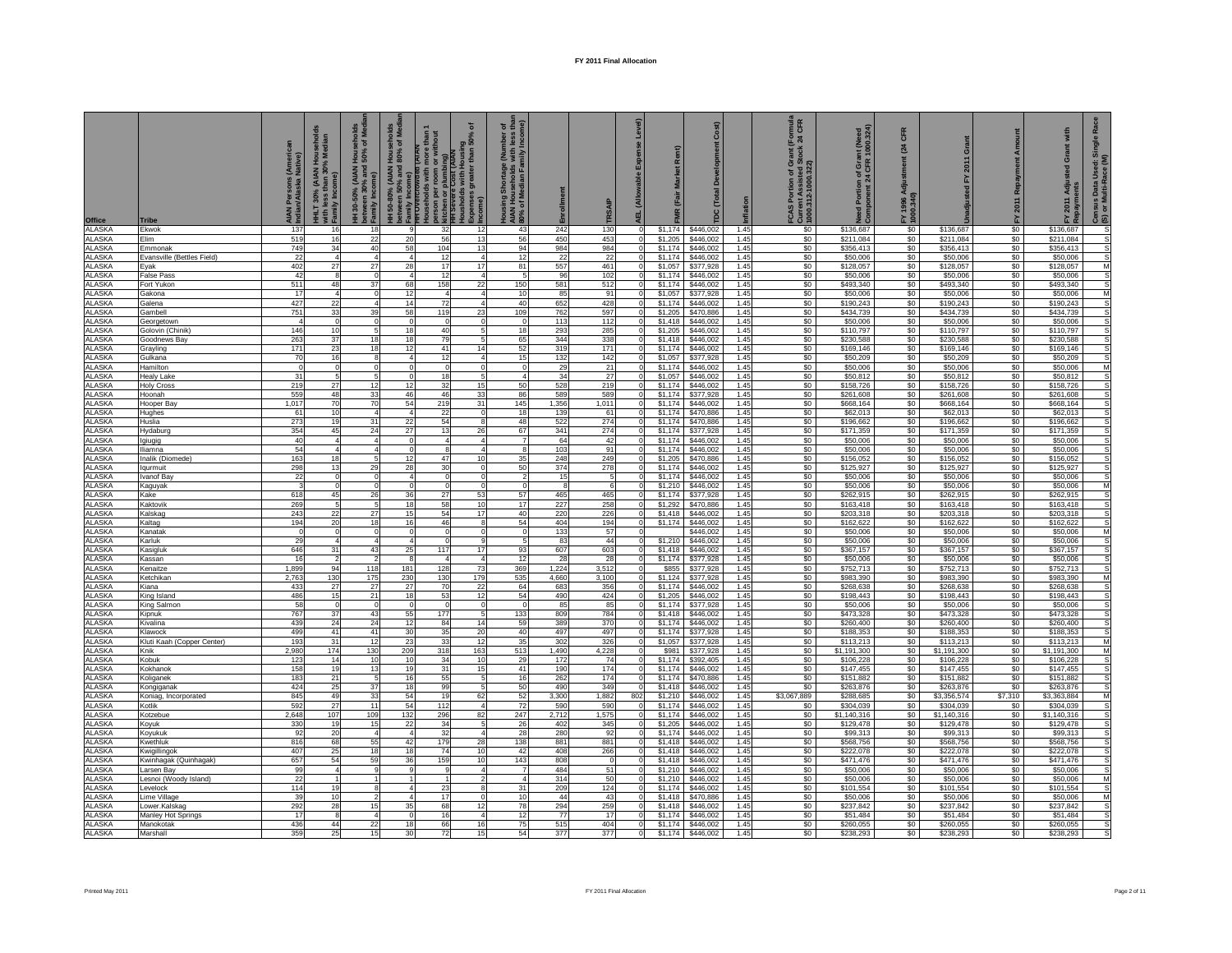| <b>Office</b>                 | <b>Tribe</b>                         | Persons (Americ<br>n/Alaska Native)<br><b>AIAN</b><br>Indian | HHLT 30% (AIAN Households<br>HHLT 30% (AIAN Households<br>Family Inco | seholds<br>of Med<br><b>House</b><br>130-50% (AIAN H<br>tween 30% and !<br>$\widehat{e}$<br>between 30%<br>Family Incom | 50-80% (AIAN Households<br>tween 50% and 80% of Med<br><b>TOVercrowded</b><br>Duseholds with r<br>etween 50%<br>amily Incor<br>족 | without<br>person per room or wit<br>Kitchen or plumbing)<br>HH Severe Cost (AIAN | ৽<br>s with Housing<br>greater than 50% | σ fi g<br>, (Number<br>with less<br>mily Incon<br>Shortage<br>useholds<br>ledian Fan<br>름로 통<br><b>AIAN</b><br>80% c |             | TRSAIF       | 립                    |                    | Cost)<br>å<br>Total<br>ē |              | (Formula<br>< 24 CFR<br>FCAS Portion of Grant (I)<br>Current Assisted Stock 2<br>1000.312-1000.322) | Grant (Need<br>:FR 1000.324)<br>CFR<br>prtion of<br>nent 24 C<br>ā | CFR<br>24<br>FY 1996 A<br>1000.340) | ō                       | 2011       | Grant with<br>ted<br>Adju<br>ents<br>2011<br>ᇫ | ፚ<br>Census Data Used: Sin<br>(S) or Multi-Race (M) |
|-------------------------------|--------------------------------------|--------------------------------------------------------------|-----------------------------------------------------------------------|-------------------------------------------------------------------------------------------------------------------------|----------------------------------------------------------------------------------------------------------------------------------|-----------------------------------------------------------------------------------|-----------------------------------------|----------------------------------------------------------------------------------------------------------------------|-------------|--------------|----------------------|--------------------|--------------------------|--------------|-----------------------------------------------------------------------------------------------------|--------------------------------------------------------------------|-------------------------------------|-------------------------|------------|------------------------------------------------|-----------------------------------------------------|
| ALASKA                        | Mary's Igloo                         | $\Omega$                                                     | $\mathbf 0$                                                           | $\Omega$                                                                                                                | $\Omega$                                                                                                                         | $\mathbf 0$                                                                       | $\mathbf 0$                             | $\mathbf 0$                                                                                                          | 108         | 61           | $\circ$              | \$1,205            | \$446,002                | 1.45         | \$0                                                                                                 | \$50,006                                                           | \$0                                 | \$50,006                | \$0        | \$50,006                                       | M                                                   |
| ALASKA<br>LASKA               | McGrath                              | 219<br>234                                                   | 22                                                                    | 12<br>27                                                                                                                | 18<br>33                                                                                                                         | 28<br>37                                                                          | 16<br>$\Omega$                          | 48<br>37                                                                                                             | 322<br>454  | 176<br>170   | $\Omega$             | \$1,174            | \$470,886                | 1.45         | \$0<br>\$0                                                                                          | \$139,038<br>\$131,466                                             | \$0                                 | \$139,038               | \$0<br>\$0 | \$139,038<br>\$131,466                         | M<br>$\mathsf{s}$                                   |
| LASKA                         | Mekoryuk<br>Mentasta                 | 85                                                           | 15<br>18                                                              |                                                                                                                         | 10                                                                                                                               | 14                                                                                |                                         | 16                                                                                                                   | 500         | 90           | $\Omega$             | \$1,418<br>\$1,057 | \$446,002<br>\$446,002   | 1.45<br>1.45 | \$0                                                                                                 | \$65,359                                                           | \$0<br>\$0                          | \$131,466<br>\$65,359   | \$0        | \$65,359                                       | s                                                   |
| ALASKA                        | Minto                                | 236                                                          | 28                                                                    | 16                                                                                                                      | 16                                                                                                                               | 42                                                                                | 18                                      | 59                                                                                                                   | 424         | 237          |                      | \$1,174            | \$446,002                | 1.45         | \$0                                                                                                 | \$192,400                                                          | \$0                                 | \$192,400               | \$0        | \$192,400                                      | s                                                   |
| ALASKA                        | Mountain Village (Asa'Carsarmiut)    | 731                                                          | 40                                                                    | 46                                                                                                                      | 35                                                                                                                               | 94                                                                                | $\Delta$                                | 117                                                                                                                  | 1,032       | 1,124        | $\mathbf{0}$         | \$1,174            | \$446,002                | 1.45         | \$0                                                                                                 | \$325,999                                                          | \$0                                 | \$325,999               | \$0        | \$325,999                                      | s                                                   |
| AI ASKA                       | Naknek                               | 338                                                          | 13                                                                    | 9                                                                                                                       | 31                                                                                                                               | 13                                                                                | 13                                      | 49                                                                                                                   | 642         | 335          | $\overline{0}$       | \$1,174            | \$446,002                | 1.45         | \$0                                                                                                 | \$125,442                                                          | \$0                                 | \$125,442               | \$0        | \$125,442                                      | s                                                   |
| LASKA                         | NANA Corporation                     | 243                                                          | $\circ$                                                               | $\mathbf 0$                                                                                                             | $\Omega$                                                                                                                         | $\circ$                                                                           | $\Omega$                                | $\circ$                                                                                                              | 10,406      | $\Omega$     | 933                  | \$1,174            | \$470,886                | 1.45         | \$3,113,116                                                                                         | \$12,605                                                           | \$0                                 | \$3,125,721             | \$0        | \$3,125,721                                    | $\mathbf{s}$                                        |
| LASKA                         | Nanwelek (English Bay)               | 179                                                          | 14                                                                    | 14                                                                                                                      | 14                                                                                                                               | 41                                                                                | 5 <sub>1</sub>                          | 32                                                                                                                   | 288         | 295          |                      | \$855              | \$377,928                | 1.45         | \$0                                                                                                 | \$106,907                                                          | \$0                                 | \$106,907               | \$0        | \$106,907                                      | s                                                   |
| LASKA                         | Napaimute                            | - 0<br>418                                                   | $\circ$                                                               | $^{\circ}$                                                                                                              | $\Omega$                                                                                                                         | $\overline{0}$<br>107                                                             | 0                                       | $\circ$                                                                                                              | 84          | 90           | $\Omega$             | \$1,418            | \$446,002                | 1.45         | \$0                                                                                                 | \$50,006                                                           | \$0                                 | \$50,006                | \$0        | \$50,006                                       | M                                                   |
| <b>LASKA</b><br><b>ALASKA</b> | Napakiak<br>Napaskiak                | 468                                                          | 25<br>31                                                              | 42<br>25                                                                                                                | 36<br>36                                                                                                                         | 110                                                                               | 5 <sub>5</sub><br>5                     | 78<br>78                                                                                                             | 510<br>534  | 303<br>399   | $\Omega$<br>$\Omega$ | \$1,418<br>\$1,418 | \$446,002<br>\$446,002   | 1.45<br>1.45 | \$0<br>\$0                                                                                          | \$300,976<br>\$301,866                                             | \$0<br>\$0                          | \$300,976<br>\$301,866  | \$0<br>\$0 | \$300,976<br>\$301,866                         | $\mathsf{s}$<br>s                                   |
| <b>ALASKA</b>                 | Nelson Lagoon                        | 67                                                           | $\circ$                                                               | 12                                                                                                                      | $\overline{4}$                                                                                                                   | $\Omega$                                                                          |                                         | 10                                                                                                                   | 50          | 47           |                      | \$1,174            | \$446,002                | 1.45         | \$0                                                                                                 | \$50,006                                                           | \$0                                 | \$50,006                | \$0        | \$50,006                                       | $\mathsf{s}$                                        |
| ALASKA                        | Nenana                               | 165                                                          | 31                                                                    | 10                                                                                                                      | 19                                                                                                                               | 20                                                                                | 14                                      | 40                                                                                                                   | 717         | 165          |                      | \$1,174            | \$446,002                | 1.45         | \$0                                                                                                 | \$135,525                                                          | \$0                                 | \$135,525               | \$0        | \$135,525                                      | s                                                   |
| ALASKA                        | New Stuyahok                         | 504                                                          | 33                                                                    | 43                                                                                                                      | 28                                                                                                                               | 78                                                                                | 21                                      | 91                                                                                                                   | 598         | 400          | $\mathbf{0}$         | \$1,174            | \$470,886                | 1.45         | \$0                                                                                                 | \$328,180                                                          | \$0                                 | \$328,180               | \$0        | \$328,180                                      | s                                                   |
| ALASKA                        | Newhaler                             | 143                                                          | $\mathbf{8}$                                                          | 13                                                                                                                      | 8                                                                                                                                | 21                                                                                | $\overline{a}$                          | 21                                                                                                                   | 219         | 219          | $\Omega$             | \$1,174            | \$446,002                | 1.45         | \$0                                                                                                 | \$79,823                                                           | \$0                                 | \$79,823                | \$0        | \$79,823                                       | s                                                   |
| LASKA                         | Newtok                               | 377                                                          | 12                                                                    | 18                                                                                                                      | 25                                                                                                                               | 68                                                                                | 5 <sub>5</sub>                          | 55                                                                                                                   | 429         | 421          | ΩI                   | \$1,418            | \$446,002                | 1.45         | \$0                                                                                                 | \$196,760                                                          | \$0                                 | \$196,760               | \$0        | \$196,760                                      | S                                                   |
| LASKA                         | Nightmute                            | 235                                                          | 10                                                                    | 20                                                                                                                      | 25<br>f                                                                                                                          | 52                                                                                | $\mathbf{0}$<br>8                       | 45                                                                                                                   | 221         | 188          | <sub>0</sub>         | \$1,418            | \$446,002                | 1.45         | \$0                                                                                                 | \$145,733                                                          | \$0                                 | \$145,733               | \$0        | \$145,733                                      | S<br>s                                              |
| LASKA<br>ALASKA               | Nikolai<br>Nikolski                  | 81<br>29                                                     | 14<br>$\overline{4}$                                                  | 12<br>$\overline{4}$                                                                                                    | $\overline{4}$                                                                                                                   | 14<br>- 0                                                                         | $\overline{4}$                          | 31<br>$\overline{2}$                                                                                                 | 167<br>85   | 81<br>19     | $\Omega$             | \$1,174<br>\$1,174 | \$470,886<br>\$446,002   | 1.45<br>1.45 | \$0<br>\$0                                                                                          | \$88,771<br>\$50,006                                               | \$0<br>\$0                          | \$88,771<br>\$50,006    | \$0<br>\$0 | \$88,771<br>\$50,006                           | s                                                   |
| ALASKA                        | Ninilchil                            | 988                                                          | 43                                                                    | 73                                                                                                                      | 74                                                                                                                               | 82                                                                                | 45                                      | 180                                                                                                                  | 649         | 992          |                      | \$855              | \$377,928                | 1.45         | \$0                                                                                                 | \$358,390                                                          | \$0                                 | \$358,390               | \$0        | \$358,390                                      | M                                                   |
| ALASKA                        | Noatak                               | 484                                                          | 22                                                                    | 24                                                                                                                      | 19                                                                                                                               | 77                                                                                | 22                                      | 42                                                                                                                   | 558         | 564          |                      | \$1,174            | \$470,886                | 1.45         | \$0                                                                                                 | \$278,655                                                          | \$0                                 | \$278,655               | \$0        | \$278,655                                      | s                                                   |
| ALASKA                        | Nome                                 | 1,971                                                        | 62                                                                    | 83                                                                                                                      | 74                                                                                                                               | 214                                                                               | 50                                      | 175                                                                                                                  | 2,229       | 1,720        |                      | \$1,205            | \$446,002                | 1.45         | \$0                                                                                                 | \$783,276                                                          | \$0                                 | \$783,276               | \$0        | \$783,276                                      | s                                                   |
| ALASKA                        | Nondalton                            | 207                                                          | 24                                                                    | 17                                                                                                                      | 19                                                                                                                               | 25                                                                                | 25                                      | 50                                                                                                                   | 445         | 332          | ΩI                   | \$1,174            | \$446,002                | 1.45         | \$0                                                                                                 | \$178,270                                                          | \$0                                 | \$178,270               | \$0        | \$178,270                                      | $\mathsf{s}$                                        |
| <b>ALASKA</b><br>LASKA        | Noorvik                              | 689<br>313                                                   | 14<br>19                                                              | 27<br>17                                                                                                                | 47<br>19                                                                                                                         | 105                                                                               | $5 -$<br>14                             | 59<br>46                                                                                                             | 1.018       | 1,071<br>199 | οI<br><sub>0</sub>   | \$1,174            | \$446,002                | 1.45         | \$0<br>\$0                                                                                          | \$289,256                                                          | \$0<br>\$0                          | \$289,256               | \$0<br>\$0 | \$289,256<br>\$123,607                         | s<br>M                                              |
| ALASKA                        | Northway<br>Nuigsut                  | 466                                                          | 5                                                                     | 15                                                                                                                      | 54                                                                                                                               | 22<br>111                                                                         | 15                                      | 54                                                                                                                   | 199<br>349  | 419          | $\overline{0}$       | \$1,057<br>\$1,292 | \$446,002<br>\$470,886   | 1.45<br>1.45 | \$0                                                                                                 | \$123,607<br>\$315,726                                             | \$0                                 | \$123,607<br>\$315,726  | \$0        | \$315,726                                      | s                                                   |
| ALASKA                        | Nulato                               | 311                                                          | 18                                                                    | 28                                                                                                                      | 22                                                                                                                               | 64                                                                                | 8                                       | 68                                                                                                                   | 769         | 672          | $\circ$              | \$1,174            | \$446,002                | 1.45         | \$0                                                                                                 | \$210,172                                                          | \$0                                 | \$210,172               | \$0        | \$210,172                                      | s                                                   |
| ALASKA                        | Nunapitchul                          | 548                                                          | 30                                                                    | 46                                                                                                                      | 28                                                                                                                               | 99                                                                                | 5 <sub>5</sub>                          | 89                                                                                                                   | 635         | 480          | $\Omega$             | \$1.418            | \$446,002                | 1.45         | \$0                                                                                                 | \$301,193                                                          | \$0                                 | \$301.193               | \$0        | \$301.193                                      | s.                                                  |
| ALASKA                        | Ohogamiut                            | $\Omega$                                                     | $^{\circ}$                                                            | $\mathbf 0$                                                                                                             | $\epsilon$                                                                                                                       | $^{\circ}$                                                                        | $\mathbf 0$                             | $\overline{0}$                                                                                                       | 80          | 81           |                      | \$1,174            | \$446,002                | 1.45         | \$0                                                                                                 | \$50,006                                                           | \$0                                 | \$50,006                | \$0        | \$50,006                                       | M                                                   |
| ALASKA                        | Old Harbor                           | 191                                                          | 29                                                                    | 13                                                                                                                      | 20                                                                                                                               | 29                                                                                | $20\,$                                  | 43                                                                                                                   | 606         | 618          |                      | \$1,210            | \$446,002                | 1.45         | \$0                                                                                                 | \$167,624                                                          | \$0                                 | \$167,624               | \$0        | \$167,624                                      | s                                                   |
| ALASKA<br>ALASKA              | Orutsararmuit (Bethel)<br>Oscarville | 4,166<br>74                                                  | 214<br>12                                                             | 134<br>5                                                                                                                | 196<br>5                                                                                                                         | 418<br>22                                                                         | 147<br>5                                | 482<br>17                                                                                                            | 2,454<br>54 | 3,631<br>59  | $\Omega$             | \$1,418<br>\$1,418 | \$446,002<br>\$446,002   | 1.45<br>1.45 | \$0<br>\$0                                                                                          | \$1,817,727<br>\$75,396                                            | \$0<br>\$0                          | \$1,817,727<br>\$75,396 | \$0<br>\$0 | \$1,817,727<br>\$75,396                        | s<br>s                                              |
| LASKA                         | Ouzinkie                             | 217                                                          | $_{9}$                                                                | 13                                                                                                                      | 24                                                                                                                               | 29                                                                                | $\Delta$                                | 33                                                                                                                   | 562         | 428          | ΩI                   | \$1,210            | \$446,002                | 1.45         | \$0                                                                                                 | \$96,074                                                           | \$0                                 | \$96,074                | \$0        | \$96,074                                       | M                                                   |
| LASKA                         | Paimiut                              |                                                              | $\mathbf 0$                                                           | $\Omega$                                                                                                                |                                                                                                                                  | $\Omega$                                                                          | $\Omega$                                | $\mathbf{0}$                                                                                                         | 78          | 78           |                      | \$1,174            | \$446,002                | 1.45         | \$0                                                                                                 | \$50,006                                                           | \$0                                 | \$50,006                | \$0        | \$50,006                                       | M                                                   |
| ALASKA                        | Pauloff Harbor Village               | 25                                                           | $\circ$                                                               | $\mathbf 0$                                                                                                             | $\Omega$                                                                                                                         | $\circ$                                                                           | $\circ$                                 | $\circ$                                                                                                              | 51          | 51           | $\circ$              | \$1,174            | \$446,002                | 1.45         | \$0                                                                                                 | \$50,006                                                           | \$0                                 | \$50,006                | \$0        | \$50,006                                       | s                                                   |
| ALASKA<br><b>LASKA</b>        | Pedro Bay                            | 34                                                           | $\circ$                                                               | $\overline{4}$                                                                                                          | $\Delta$                                                                                                                         | 8                                                                                 | $\Omega$                                | 8 <sup>1</sup>                                                                                                       | 135         | 130          | $\Omega$             | \$1,174            | \$446,002                | 1.45         | \$0                                                                                                 | \$50,006                                                           | \$0                                 | \$50,006                | \$0        | \$50,006                                       | M                                                   |
| LASKA                         | Perryville<br>Petersburg             | 109<br>442                                                   | 8<br>59                                                               | $\Omega$<br>20                                                                                                          | 13<br>27                                                                                                                         | 31<br>19                                                                          | 4<br>19                                 | 19<br>86                                                                                                             | 269<br>417  | 110<br>417   | $\overline{0}$       | \$1,174<br>\$1,174 | \$446,002<br>\$377,928   | 1.45<br>1.45 | \$0<br>\$0                                                                                          | \$87,939<br>\$183,793                                              | \$0<br>\$0                          | \$87,939<br>\$183,793   | \$0<br>\$0 | \$87,939<br>\$183,793                          | $\mathbf{s}$<br>$\mathsf{s}$                        |
| ALASKA                        | Pilot Point                          | 132                                                          | 13                                                                    | $\overline{4}$                                                                                                          | 13                                                                                                                               | 13                                                                                |                                         | 25                                                                                                                   | 156         | 96           |                      | \$1,174            | \$446,002                | 1.45         | \$0                                                                                                 | \$68,218                                                           | \$0                                 | \$68,218                | \$0        | \$68,218                                       | s                                                   |
| ALASKA                        | <b>Pilot Station</b>                 | 570                                                          | 29                                                                    | 40                                                                                                                      | 31                                                                                                                               | 91                                                                                |                                         | 100                                                                                                                  | 711         | 663          |                      | \$1,174            | \$446,002                | 1.45         | \$0                                                                                                 | \$301,749                                                          | \$0                                 | \$301,749               | \$0        | \$301,749                                      | ${\tt S}$                                           |
| ALASKA                        | Pitka's Point                        | 122                                                          | 11                                                                    |                                                                                                                         | 11                                                                                                                               | 30                                                                                | $\Omega$                                | 10 <sup>1</sup>                                                                                                      | 137         | 136          | ΩI                   | \$1,174            | \$446,002                | 1.45         | \$0                                                                                                 | \$74,602                                                           | \$0                                 | \$74,602                | \$0        | \$74,602                                       | s                                                   |
| LASKA                         | Platinum                             | 46                                                           | 12                                                                    | 5                                                                                                                       | 10                                                                                                                               | 17                                                                                | $\Omega$                                | 20                                                                                                                   | 70          | 71           | οI                   | \$1,418            | \$446,002                | 1.45         | \$0                                                                                                 | \$56,893                                                           | \$0                                 | \$56,893                | \$0        | \$56,893                                       | $\mathbf{s}$                                        |
| LASKA<br>ALASKA               | Point Hope<br>Point Lay              | 803<br>266                                                   | 34<br>12                                                              | 27<br>5                                                                                                                 | 22<br>15                                                                                                                         | 140<br>83                                                                         | 23<br>5                                 | 54<br>26                                                                                                             | 873<br>184  | 859<br>184   | ΩI<br>$\Omega$       | \$1,292<br>\$1,292 | \$470,886<br>\$470,886   | 1.45<br>1.45 | \$0<br>\$0                                                                                          | \$423,170<br>\$180,289                                             | \$0<br>\$0                          | \$423,170<br>\$180,289  | \$0<br>\$0 | \$423,170<br>\$180,289                         | M                                                   |
| ALASKA                        | Port Graham                          | 165                                                          | 18                                                                    | 5                                                                                                                       | -9                                                                                                                               | 18                                                                                | 9                                       | $\overline{0}$                                                                                                       | 296         | 99           | $\Omega$             | \$855              | \$377,928                | 1.45         | \$0                                                                                                 | \$70,688                                                           | \$0                                 | \$70,688                | \$0        | \$70,688                                       | $\mathsf{s}$                                        |
| <b>ALASKA</b>                 | Port Heiden                          | 82                                                           | $\overline{4}$                                                        | 13                                                                                                                      | 13                                                                                                                               | $\mathbf{8}$                                                                      | $\overline{4}$                          | 20                                                                                                                   | 118         | 116          |                      | \$1,174            | \$446,002                | 1.45         | \$0                                                                                                 | \$55,057                                                           | \$0                                 | \$55,057                | \$0        | \$55,057                                       | s                                                   |
| <b>ALASKA</b>                 | Port Lions                           | 178                                                          | 15                                                                    | 20                                                                                                                      | 17                                                                                                                               | $\overline{4}$                                                                    | 13                                      | 47                                                                                                                   | 354         | 139          |                      | \$1,210            | \$446,002                | 1.45         | \$0                                                                                                 | \$104,713                                                          | \$0                                 | \$104,713               | \$0        | \$104,713                                      | s                                                   |
| ALASKA                        | Portage Creek                        | 36                                                           | $\circ$                                                               | $\Omega$                                                                                                                | $\Omega$                                                                                                                         | $\Omega$                                                                          | $\Omega$                                | $\circ$                                                                                                              | 60          | 33           | $\Omega$             | \$1,174            | \$446,002                | 1.45         | \$0                                                                                                 | \$50,006                                                           | \$0                                 | \$50,006                | \$0        | \$50,006                                       |                                                     |
| ALASKA<br>LASKA               | Qagan Tayagungin (Sand Point)        | 418<br>419                                                   | 19<br>23                                                              | 17<br>13                                                                                                                | 32                                                                                                                               | 21<br>30                                                                          | 12<br>13                                | 31<br>$\overline{0}$                                                                                                 | 629<br>657  | 629<br>659   | ΩI<br>$\Omega$       | \$1,174<br>\$1,174 | \$446,002<br>\$446,002   | 1.45<br>1.45 | \$0<br>\$0                                                                                          | \$141,503<br>\$112,163                                             | \$0                                 | \$141,503               | \$0<br>\$0 | \$141,503<br>\$112,163                         | s<br>M                                              |
| LASKA                         | Qawalangin (Unalaska)<br>Rampart     | 40                                                           | 10                                                                    | $\Omega$                                                                                                                |                                                                                                                                  | 18                                                                                | $\overline{4}$                          | $\mathbf{8}$                                                                                                         | 21          | 40           | ΩI                   | \$1,174            | \$446,002                | 1.45         | \$0                                                                                                 | \$55,058                                                           | \$0<br>\$0                          | \$112,163<br>\$55,058   | \$0        | \$55,058                                       | S                                                   |
| LASKA                         | <b>Red Devil</b>                     | 26                                                           | 12                                                                    | $\Omega$                                                                                                                |                                                                                                                                  | 12                                                                                | 5                                       | 17                                                                                                                   | 26          | 22           | $\overline{0}$       | \$1,418            | \$446,002                | 1.45         | \$0                                                                                                 | \$54,538                                                           | \$0                                 | \$54,538                | \$0        | \$54,538                                       | s                                                   |
| ALASKA                        | Ruby                                 | 156                                                          | 18                                                                    | 19                                                                                                                      | -8                                                                                                                               | 45                                                                                | 14                                      | 32                                                                                                                   | 418         | 156          | ΩI                   | \$1,174            | \$470,886                | 1.45         | \$0                                                                                                 | \$169,228                                                          | \$0                                 | \$169,228               | \$0        | \$169,228                                      | s                                                   |
| ALASKA                        | Saint George                         | 148                                                          | -8                                                                    | $\overline{4}$                                                                                                          | ۶                                                                                                                                | 13                                                                                | 8                                       | 9                                                                                                                    | 131         | 110          | $\Omega$             | \$1,174            | \$446,002                | 1.45         | \$0                                                                                                 | \$67,615                                                           | \$0                                 | \$67,615                | \$0        | \$67,615                                       | s                                                   |
| ALASKA                        | Saint Michael                        | 412                                                          | 18                                                                    | 18                                                                                                                      | 24                                                                                                                               | 91                                                                                | 5                                       | 39                                                                                                                   | 430         | 429          |                      | \$1,205            | \$446,002                | 1.45         | \$0                                                                                                 | \$231,623                                                          | \$0                                 | \$231,623               | \$0        | \$231,623                                      | $\mathsf{s}$                                        |
| ALASKA                        | Saint Paul                           | 605<br>216                                                   | 22<br>$\overline{9}$                                                  | 30<br>5                                                                                                                 | 46<br>.5                                                                                                                         | 92<br>-5                                                                          | 20<br>$\overline{0}$                    | 50<br>18                                                                                                             | 653         | 450<br>149   | $\Omega$             | \$1,174            | \$446,002                | 1.45         | \$0<br>\$0                                                                                          | \$309,097                                                          | \$0                                 | \$309,097               | \$0<br>\$0 | \$309,097                                      | s<br>$\mathsf{s}$                                   |
| ALASKA<br>ALASKA              | Salamatofl<br>Savoonga               | 741                                                          | 63                                                                    | 52                                                                                                                      | 39                                                                                                                               | 168                                                                               | 18                                      | 135                                                                                                                  | 149<br>803  | 815          | $\Omega$             | \$855<br>\$1,205   | \$377,928<br>\$470,886   | 1.45<br>1.45 | \$0                                                                                                 | \$50,006<br>\$540,795                                              | \$0<br>\$0                          | \$50,006<br>\$540,795   | \$0        | \$50,006<br>\$540,795                          | $\mathsf{s}$                                        |
| <b>ALASKA</b>                 | Saxmar                               | 330                                                          | 19                                                                    | 22                                                                                                                      | 16                                                                                                                               | 21                                                                                | 5                                       | $\overline{5}$                                                                                                       | 203         | 203          | ΩI                   | \$1,124            | \$377,928                | 1.45         | \$0                                                                                                 | \$85,039                                                           | \$0                                 | \$85,039                | \$0        | \$85,039                                       | s                                                   |
| LASKA                         | Scammon Bay                          | 478                                                          | 30                                                                    | 29                                                                                                                      | 17                                                                                                                               | 63                                                                                | 24                                      | 42                                                                                                                   | 619         | 619          | <sub>0</sub>         | \$1,174            | \$446,002                | 1.45         | \$0                                                                                                 | \$254,908                                                          | \$0                                 | \$254,908               | \$0        | \$254,908                                      | s                                                   |
| ALASKA                        | Selawik                              | 883                                                          | 68                                                                    | 45                                                                                                                      | 31                                                                                                                               | 117                                                                               | 17                                      | 104                                                                                                                  | 1,057       | 1,057        | ΩI                   | \$1,174            | \$446,002                | 1.45         | \$0                                                                                                 | \$417,473                                                          | \$0                                 | \$417,473               | \$0        | \$417,473                                      | s                                                   |
| ALASKA                        | Seldovia                             | 117                                                          | 25                                                                    | 5                                                                                                                       | 11                                                                                                                               | 5                                                                                 | 9                                       | 23                                                                                                                   | 427         | 110          | $\Omega$             | \$855              | \$377,928                | 1.45         | \$0                                                                                                 | \$64,947                                                           | \$0                                 | \$64,947                | \$0        | \$64,947                                       | s                                                   |
| LASKA                         | Shageluk                             | 125                                                          | 10                                                                    | 15                                                                                                                      | 10                                                                                                                               | 39                                                                                | $\Omega$                                | 35                                                                                                                   | 249         | 125          |                      | \$1.174            | \$446,002                | 1.45         | \$0                                                                                                 | \$105,740                                                          | \$0                                 | \$105,740               | \$0        | \$105,740                                      | s                                                   |
| ALASKA<br><b>ALASKA</b>       | Shaktoolik<br>Sheldon's Point        | 262<br>158                                                   | 10<br>16                                                              | 22<br>11                                                                                                                | 22                                                                                                                               | 36<br>40                                                                          | 5                                       | 34<br>25                                                                                                             | 380<br>204  | 338<br>198   |                      | \$1,205<br>\$1.174 | \$446,002<br>\$446,002   | 1.45<br>1.45 | \$0<br>\$0                                                                                          | \$130,211<br>\$117,224                                             | \$0<br>\$0                          | \$130,211<br>\$117,224  | \$0<br>\$0 | \$130,211<br>\$117,224                         | s<br>S                                              |
| <b>ALASKA</b>                 | Shishmare                            | 634                                                          | 30                                                                    | 41                                                                                                                      | 48                                                                                                                               | 156                                                                               | 23                                      | 98                                                                                                                   | 729         | 698          | οI                   | \$1,205            | \$446,002                | 1.45         | \$0                                                                                                 | \$454,842                                                          | \$0                                 | \$454,842               | \$0        | \$454,842                                      | s                                                   |
|                               |                                      |                                                              |                                                                       |                                                                                                                         |                                                                                                                                  |                                                                                   |                                         |                                                                                                                      |             |              |                      |                    |                          |              |                                                                                                     |                                                                    |                                     |                         |            |                                                |                                                     |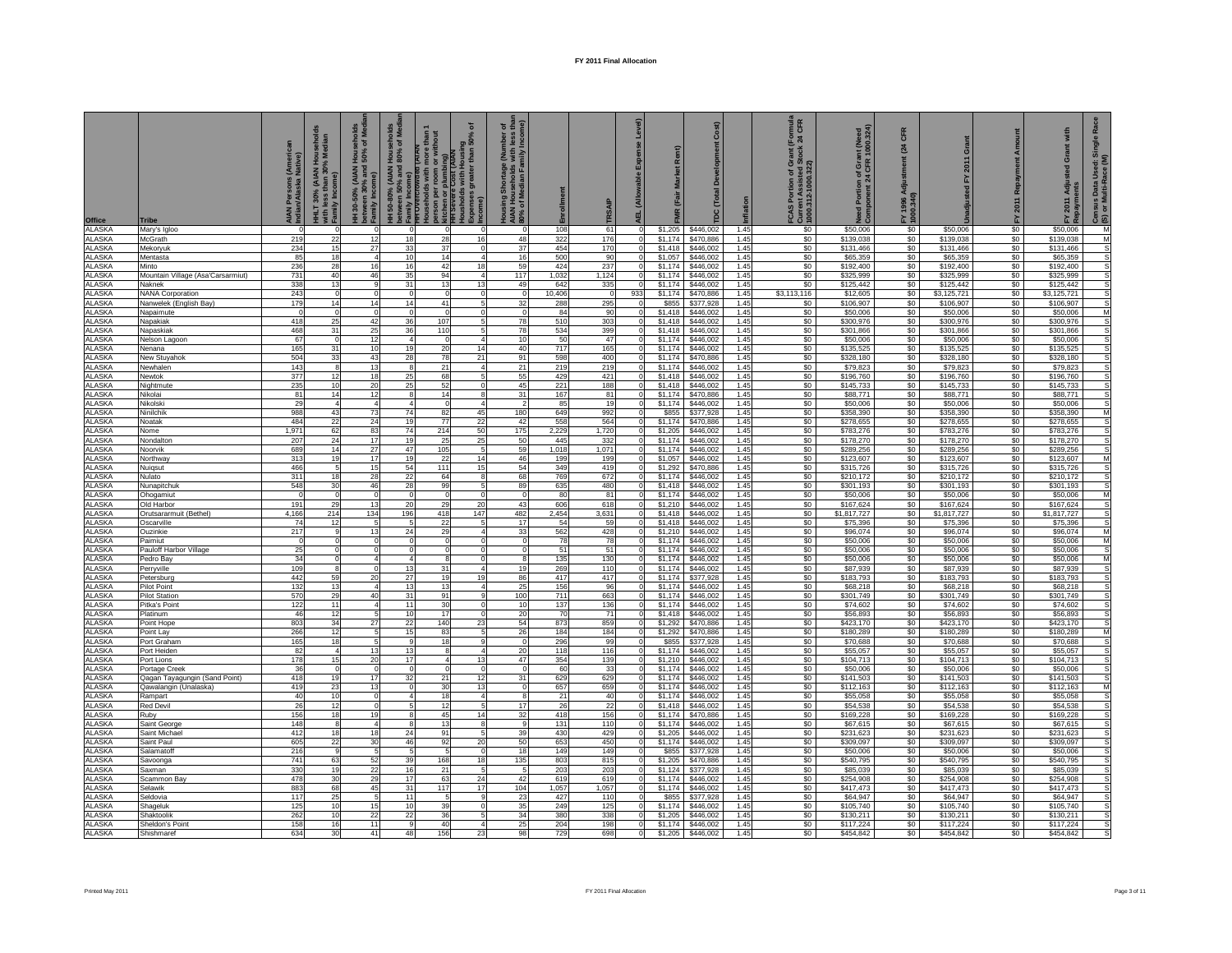| Office                                                   | <b>Tribe</b>                     | s (Ameri<br>Native)<br>AIAN Persons | (AIAN Househ)<br>han 30% Media<br>£<br>30%<br>with less<br>Family In | eholds<br>of Med<br>Hous<br>  50%<br>(AIAN I)<br>me<br>30-50%<br>tween 30<br>HH 30-5<br>betweer<br>Family I | eholds<br>of Med<br>more than<br>or without<br>ŏ<br>50-80% (AIAN Hous<br>ween 50% and 80%<br>between<br>Family I<br>THT Ovel<br>Househ | ិ៍<br>is with Housing<br>s greater than 50% c<br><b>tbing</b> )<br>T(AIAM<br><b>Harry Control Control Control Control Control Control Control Control Control Control Control Control Control</b><br><b>Control Control Control Control Control Control Control Control Control Control Control Control Control Cont</b> | $5 \frac{a}{2}$<br>e (Number<br>: with less<br>mily Incom<br>eholds<br>eholds<br>lian<br>Housing<br>AIAN Hou<br>80% of M |                      | allm<br>高   | TRSAI                   |          | Rent)<br><b>IMR</b> | Cost)<br>පී<br>$\overline{\text{Total}}$<br>рc | Inflation    | (Formula<br>24 CFR<br>Grant (<br>Stock<br>FCAS Portion of Gra<br>Current Assisted St<br>1000.312-1000.322) | (Need<br>00.324)<br>٤ē<br><b>I</b> Gra<br>$\frac{1}{24}$<br>a.<br>Need F<br>Compo | CFR<br>(24)<br>djustment<br>45<br>FY 1996<br>1000.340 | Gra<br>2011             | 놊                | ត្ត ត្ត<br>도 운          | 歰<br>nsus Data Used: Sin<br>or Multi-Race (M)<br>ලි ග |
|----------------------------------------------------------|----------------------------------|-------------------------------------|----------------------------------------------------------------------|-------------------------------------------------------------------------------------------------------------|----------------------------------------------------------------------------------------------------------------------------------------|--------------------------------------------------------------------------------------------------------------------------------------------------------------------------------------------------------------------------------------------------------------------------------------------------------------------------|--------------------------------------------------------------------------------------------------------------------------|----------------------|-------------|-------------------------|----------|---------------------|------------------------------------------------|--------------|------------------------------------------------------------------------------------------------------------|-----------------------------------------------------------------------------------|-------------------------------------------------------|-------------------------|------------------|-------------------------|-------------------------------------------------------|
| <b>ALASKA</b>                                            | Shungnak                         | 292                                 | 19                                                                   |                                                                                                             | 1 <sup>5</sup>                                                                                                                         | 46                                                                                                                                                                                                                                                                                                                       |                                                                                                                          | 35                   | 266         | 253                     |          | \$1,174             | \$470,886                                      | 1.45         | \$0                                                                                                        | \$151,783                                                                         | \$0                                                   | \$151,783               | \$0              | \$151,783               | s<br>M                                                |
|                                                          | Sitka Tribe (was Baranof Island) | 2,542<br>152                        | 106<br>13                                                            | 119                                                                                                         | 205<br>24                                                                                                                              | 111<br>9                                                                                                                                                                                                                                                                                                                 | 86<br>q                                                                                                                  | 363<br>41            | 4,006<br>83 | 3,834<br>26             | 1,000    | \$1,073<br>\$1,174  | \$377,928<br>\$377,928                         | 1.45<br>1.45 | \$689,876<br>\$0                                                                                           | \$683,783<br>\$62,424                                                             | \$0<br>\$0                                            | \$1,373,659<br>\$62,424 | (\$20,352<br>\$0 | \$1,353,307<br>\$62,424 | M                                                     |
| ALASKA<br>ALASKA<br>ALASKA<br>ALASKA<br>ALASKA<br>ALASKA | Skagway<br>Sleetmute             | 110                                 | 23                                                                   | $\Omega$                                                                                                    | 10                                                                                                                                     | 28                                                                                                                                                                                                                                                                                                                       | 5                                                                                                                        | 24                   | 126         | 111                     |          | \$1,418             | \$446,002                                      | 1.45         | \$0                                                                                                        | \$98,595                                                                          | \$0                                                   | \$98,595                | \$0              | \$98,595                | s                                                     |
|                                                          | Solomon                          |                                     | $\Omega$                                                             | $\Omega$                                                                                                    |                                                                                                                                        | $\Omega$                                                                                                                                                                                                                                                                                                                 |                                                                                                                          | $\overline{0}$       | 80          | 68                      |          | \$1,205             | \$446,002                                      | 1.45         | \$0                                                                                                        | \$50,006                                                                          | \$0                                                   | \$50,006                | \$0              | \$50,006                | s                                                     |
|                                                          | South Naknek                     | 127                                 | 18                                                                   | $\mathbf{9}$                                                                                                |                                                                                                                                        | 13                                                                                                                                                                                                                                                                                                                       | Δ                                                                                                                        | 27                   | 245         | 137                     |          | \$1,174             | \$446,002                                      | 1.45         | \$0                                                                                                        | \$75,539                                                                          | \$0                                                   | \$75,539                | \$0              | \$75,539                | s,                                                    |
|                                                          | Stebbins                         | 622                                 | 48                                                                   | 48                                                                                                          | 24                                                                                                                                     | 133                                                                                                                                                                                                                                                                                                                      | 17                                                                                                                       | 79                   | 749         | 701                     |          | \$1,205             | \$446,002                                      | 1.45         | \$0                                                                                                        | \$401,816                                                                         | \$0                                                   | \$401,816               | \$0              | \$401,816               | s                                                     |
| <b>ALASKA</b>                                            | Stevens Village                  | 83                                  | 20                                                                   | $\overline{4}$                                                                                              |                                                                                                                                        | 28                                                                                                                                                                                                                                                                                                                       | Δ                                                                                                                        | 28                   | 196         | 109                     | $\Omega$ | \$1,174             | \$446,002                                      | 1.45         | \$0                                                                                                        | \$92,587                                                                          | \$0                                                   | \$92,587                | \$0              | \$92,587                | s                                                     |
| <b>ALASKA</b>                                            | <b>Stony River</b>               | 59                                  | 12                                                                   | 10                                                                                                          | 10                                                                                                                                     | 22                                                                                                                                                                                                                                                                                                                       | 5 <sub>5</sub>                                                                                                           | 27                   | 63          | 39                      |          | \$1,418             | \$470,886                                      | 1.45         | \$0                                                                                                        | \$89,124                                                                          | \$0                                                   | \$89,124                | \$0              | \$89,124                | s                                                     |
|                                                          | Sun'ag Tribe of Kodiak           | 850                                 | 49                                                                   | 33                                                                                                          | 54                                                                                                                                     | 19                                                                                                                                                                                                                                                                                                                       | 62                                                                                                                       | 136                  | 1,379       | 1,892                   |          | \$1,210             | \$377,928                                      | 1.45         | \$0                                                                                                        | \$271,520                                                                         | \$0                                                   | \$271,520               | \$0              | \$271,520               | M                                                     |
| ALASKA<br>ALASKA                                         | Takotna                          | 21                                  | $\overline{4}$                                                       | $\overline{4}$                                                                                              |                                                                                                                                        | 12                                                                                                                                                                                                                                                                                                                       | $\Omega$                                                                                                                 | 8                    | 42          | 21                      |          | \$1,174             | \$470,886                                      | 1.45         | \$0                                                                                                        | \$50,006                                                                          | \$0                                                   | \$50,006                | \$0              | \$50,006                | s                                                     |
| <b>ALASKA</b>                                            | Tanacross                        | 140                                 | 25                                                                   | 14                                                                                                          | 14                                                                                                                                     | 48                                                                                                                                                                                                                                                                                                                       | 51                                                                                                                       | 52                   | 169         | 124                     |          | \$1,057             | \$446,002                                      | 1.45         | \$0                                                                                                        | \$152,960                                                                         | \$0                                                   | \$152,960               | \$0              | \$152,960               | s                                                     |
| <b>ALASKA</b>                                            | Tanana                           | 245                                 | 24                                                                   | 18                                                                                                          | 29                                                                                                                                     | 75                                                                                                                                                                                                                                                                                                                       | 12                                                                                                                       | 69                   | 1.014       | 183                     |          | \$1,174             | \$470,886                                      | 1.45         | \$0                                                                                                        | \$250,653                                                                         | \$0                                                   | \$250.653               | \$0              | \$250,653               | s                                                     |
| <b>ALASKA</b>                                            | <b>Tatitlek</b>                  | 88                                  | 12                                                                   | 8                                                                                                           | 14                                                                                                                                     | 8                                                                                                                                                                                                                                                                                                                        | $\mathbf{8}$                                                                                                             | 24                   | 90          | 85                      |          | \$1,057             | \$377,928                                      | 1.45         | \$0                                                                                                        | \$58,948                                                                          | \$0                                                   | \$58,948                | \$0              | \$58,948                | s                                                     |
| <b>ALASKA</b>                                            | Tazlina                          | 85                                  | 8                                                                    | $\Omega$                                                                                                    |                                                                                                                                        | $\Delta$                                                                                                                                                                                                                                                                                                                 | $\Delta$                                                                                                                 | 7                    | 147         | 159                     |          | \$1,057             | \$377,928                                      | 1.45         | \$0                                                                                                        | \$50,006                                                                          | \$0                                                   | \$50,006                | \$0              | \$50,006                | M                                                     |
| <b>ALASKA</b>                                            | Telida                           |                                     | $\Omega$                                                             | $\Omega$                                                                                                    |                                                                                                                                        | $\Omega$                                                                                                                                                                                                                                                                                                                 | $\Omega$                                                                                                                 | $\Omega$             |             | $\overline{\mathbf{3}}$ |          | \$1,174             | \$470,886                                      | 1.45         | \$0                                                                                                        | \$50,006                                                                          | \$0                                                   | \$50,006                | \$0              | \$50,006                | S                                                     |
| <b>ALASKA</b>                                            | Teller                           | 300                                 | 18                                                                   | 23                                                                                                          | 18                                                                                                                                     | 71                                                                                                                                                                                                                                                                                                                       | 12                                                                                                                       | 38                   | 202         | 312                     |          | \$1,205             | \$446,002                                      | 1.45         | \$0                                                                                                        | \$214,353                                                                         | \$0                                                   | \$214,353               | \$0              | \$214,353               | s                                                     |
| ALASKA<br>ALASKA                                         | Tetlin                           | 127                                 | 21                                                                   | 20                                                                                                          |                                                                                                                                        | 46                                                                                                                                                                                                                                                                                                                       | $\mathsf q$                                                                                                              | 34                   | 281         | 109                     |          | \$1,057             | \$446,002                                      | 1.45         | \$0                                                                                                        | \$151,577                                                                         | \$0                                                   | \$151,577               | \$0              | \$151,577               | s                                                     |
|                                                          | Tlingit-Haida Central Council    | 5.940                               | 466                                                                  | 434                                                                                                         | 277                                                                                                                                    | 189                                                                                                                                                                                                                                                                                                                      | 422                                                                                                                      | 1.113                | 25.949      | 13,255                  | 757      | \$1,281             | \$377,928                                      | 1.45         | \$4,507,659                                                                                                | \$2.128.741                                                                       | \$0                                                   | \$6.636.401             | \$0              | \$6,636,401             | M                                                     |
|                                                          | Togiak                           | 804                                 | 88                                                                   | 54                                                                                                          | 41                                                                                                                                     | 143                                                                                                                                                                                                                                                                                                                      | 66                                                                                                                       | 167                  | 915         | 808                     |          | \$1,174             | \$446,002                                      | 1.45         | \$0                                                                                                        | \$638,770                                                                         | \$0                                                   | \$638,770               | \$0              | \$638,770               | s                                                     |
|                                                          | Toksook Bay-Nunakauyarmuit Tribe | 619                                 | 41                                                                   | 23                                                                                                          | 33                                                                                                                                     | 100                                                                                                                                                                                                                                                                                                                      | 5                                                                                                                        | 96                   | 732         | 567                     |          | \$1,418             | \$446,002                                      | 1.45         | \$0                                                                                                        | \$308,083                                                                         | \$0                                                   | \$308,083               | \$0              | \$308,083               | s                                                     |
| ALASKA<br>ALASKA<br>ALASKA<br>ALASKA                     | Tuluksak                         | 497                                 | 18                                                                   | 37                                                                                                          | 31                                                                                                                                     | 91                                                                                                                                                                                                                                                                                                                       | 51                                                                                                                       | 86                   | 464         | 504                     |          | \$1,418             | \$446,002                                      | 1.45         | \$0                                                                                                        | \$272,646                                                                         | \$0                                                   | \$272,646               | \$0              | \$272,646               | s                                                     |
|                                                          | Tuntutulial                      | 451                                 | 23                                                                   | 28                                                                                                          | 22                                                                                                                                     | 86                                                                                                                                                                                                                                                                                                                       | $5 -$                                                                                                                    | 68                   | 602         | 425                     |          | \$1,418             | \$446,002                                      | 1.45         | \$0                                                                                                        | \$249,209                                                                         | \$0                                                   | \$249,209               | \$0              | \$249,209               | s                                                     |
| ALASKA<br>ALASKA                                         | Tununak                          | 380                                 | 36                                                                   | 33                                                                                                          | 27                                                                                                                                     | 79                                                                                                                                                                                                                                                                                                                       | 10 <sup>1</sup>                                                                                                          | 96                   | 350         | 350                     |          | \$1,418             | \$446,002                                      | 1.45         | \$0                                                                                                        | \$275,346                                                                         | \$0                                                   | \$275,346               | \$0              | \$275,346               | s                                                     |
|                                                          | Twin Hills                       | 67                                  | 5                                                                    | 9<br>28                                                                                                     |                                                                                                                                        | 18                                                                                                                                                                                                                                                                                                                       | $\Omega$<br>11                                                                                                           | 18                   | 96          | 70                      | $\circ$  | \$1,174             | \$446,002                                      | 1.45         | \$0<br>\$0                                                                                                 | \$52,742                                                                          | \$0                                                   | \$52,742                | \$0<br>\$0       | \$52,742                | s<br>s                                                |
| ALASKA<br>ALASKA                                         | Tyonek<br>Ugashik                | 209<br>-9                           | 20<br>$\overline{4}$                                                 | $\overline{4}$                                                                                              | 22<br>$\epsilon$                                                                                                                       | 9<br>$\Delta$                                                                                                                                                                                                                                                                                                            | $\Delta$                                                                                                                 | 62<br>8 <sup>1</sup> | 674<br>81   | 185<br>12               |          | \$855<br>\$1,174    | \$446,002<br>\$446,002                         | 1.45<br>1.45 | \$0                                                                                                        | \$127,511<br>\$50,006                                                             | \$0<br>\$0                                            | \$127,511<br>\$50,006   | \$0              | \$127,511<br>\$50,006   | M                                                     |
|                                                          | Umkumiute                        | 23                                  | $\Omega$                                                             | $\Omega$                                                                                                    |                                                                                                                                        | $\Omega$                                                                                                                                                                                                                                                                                                                 | $\Omega$                                                                                                                 | $\circ$              | 61          | 60                      |          | \$1,418             | \$446,002                                      | 1.45         | \$0                                                                                                        | \$50,006                                                                          | \$0                                                   | \$50,006                | \$0              | \$50,006                | s                                                     |
| ALASKA<br>ALASKA                                         | Unalaklee                        | 770                                 | 46                                                                   | 37                                                                                                          | 52                                                                                                                                     | 100                                                                                                                                                                                                                                                                                                                      | 18                                                                                                                       | 93                   | 1,185       | 868                     |          | \$1,205             | \$446,002                                      | 1.45         | \$0                                                                                                        | \$371,735                                                                         | \$0                                                   | \$371,735               | \$0              | \$371,735               | s                                                     |
|                                                          | Unga                             | 43                                  | $\circ$                                                              | $\circ$                                                                                                     |                                                                                                                                        | $\circ$                                                                                                                                                                                                                                                                                                                  | $\Omega$                                                                                                                 | $\mathbf{1}$         | 87          | 87                      |          | \$1,174             | \$446,002                                      | 1.45         | \$0                                                                                                        | \$50,006                                                                          | \$0                                                   | \$50,006                | \$0              | \$50,006                | s                                                     |
| ALASKA<br>ALASKA                                         | Venetie                          | 373                                 | 22                                                                   | 20                                                                                                          | 23                                                                                                                                     | 27                                                                                                                                                                                                                                                                                                                       | 17                                                                                                                       | 65                   | 237         | 237                     |          | \$1,174             | \$446,002                                      | 1.45         | \$0                                                                                                        | \$151,046                                                                         | \$0                                                   | \$151,046               | \$0              | \$151,046               | M                                                     |
| <b>ALASKA</b>                                            | Wainwright                       | 601                                 | 29                                                                   | 22                                                                                                          | 28                                                                                                                                     | 126                                                                                                                                                                                                                                                                                                                      | 10 <sup>1</sup>                                                                                                          | 65                   | 593         | 613                     |          | \$1,292             | \$470,886                                      | 1.45         | \$0                                                                                                        | \$352,110                                                                         | \$0                                                   | \$352,110               | \$0              | \$352,110               | s                                                     |
| <b>ALASKA</b>                                            | Wales                            | 154                                 | 12                                                                   | 5 <sub>5</sub>                                                                                              | 18                                                                                                                                     | 47                                                                                                                                                                                                                                                                                                                       | 10 <sup>1</sup>                                                                                                          | 24                   | 236         | 215                     |          | \$1,205             | \$446,002                                      | 1.45         | \$0                                                                                                        | \$140,240                                                                         | \$0                                                   | \$140,240               | \$0              | \$140,240               | s                                                     |
| <b>ALASKA</b>                                            | <b>White Mountain</b>            | 206                                 | 28                                                                   | 27                                                                                                          | 15                                                                                                                                     | 50                                                                                                                                                                                                                                                                                                                       | 17                                                                                                                       | 53                   | 316         | 316                     |          | \$1,205             | \$446,002                                      | 1.45         | \$0                                                                                                        | \$203,375                                                                         | \$0                                                   | \$203,375               | \$0              | \$203,375               | s                                                     |
| <b>ALASKA</b>                                            | Wrangell                         | 538                                 | 39                                                                   | 30                                                                                                          | 60                                                                                                                                     | 21                                                                                                                                                                                                                                                                                                                       |                                                                                                                          | 1111                 | 538         | 538                     |          | \$1,174             | \$377,928                                      | 1.45         | \$0                                                                                                        | \$168,864                                                                         | \$0                                                   | \$168,864               | \$0              | \$168,864               | S                                                     |
| <b>ALASKA</b>                                            | Yakutat                          | 372                                 | 28                                                                   | 20                                                                                                          | 27                                                                                                                                     | 47                                                                                                                                                                                                                                                                                                                       | 16                                                                                                                       | 53                   | 435         | 352                     |          | \$1,174             | \$377,928                                      | 1.45         | \$0                                                                                                        | \$151,916                                                                         | \$0                                                   | \$151,916               | \$0              | \$151,916               | M                                                     |
| <b>ALASKA</b>                                            | <b>TOTAL</b>                     | 136.974                             | 8.339                                                                | 7.936                                                                                                       | 8.718                                                                                                                                  | 14.237                                                                                                                                                                                                                                                                                                                   | 5.986                                                                                                                    | 21.465               | 193.341     | 147.987                 |          |                     |                                                |              | \$37.719.051                                                                                               | \$63,577,560                                                                      | SO.                                                   | \$101,296,613           | (\$508,608)      | \$100,788,005           |                                                       |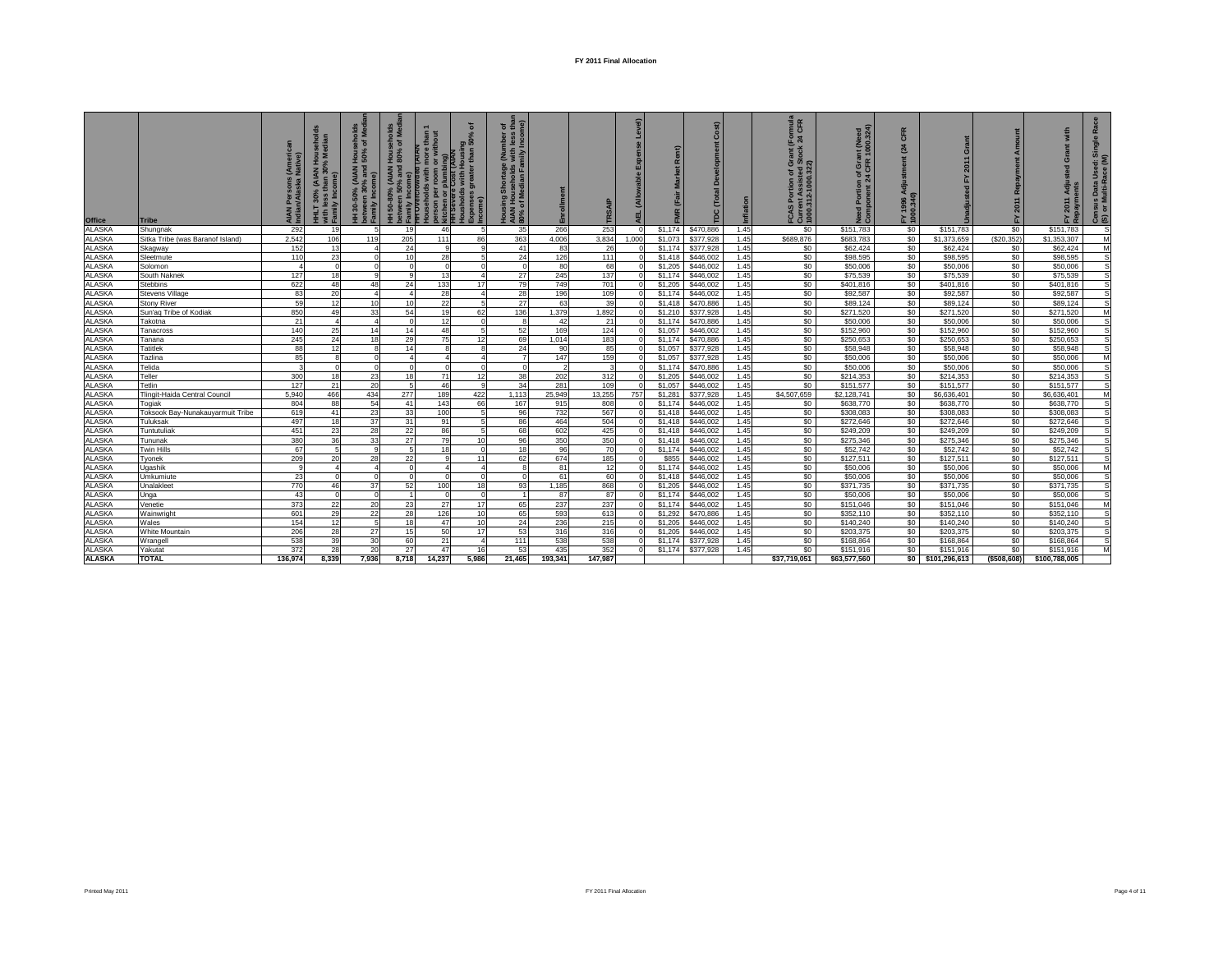|                                 |                                                                           | . (Americ<br>Native)<br><b>AIAN Persons</b><br>Indian/Alaska I | HHLT 30% (AIAN Households<br>with less than 30% Median<br>Family Inco | holds<br>FMed<br>를 호<br>Hous<br>50%<br>% (AIAN I<br>30% and<br>30-50%<br><b>Family</b> | Households<br>I 80% of Medi<br>(AIAN<br>50-80°<br>mily | than<br>೯ ಕ<br>with<br>son per<br>then or:<br>Severe | ᅙ<br>$\frac{100}{150}$<br>ousin<br>than | of the<br>nber<br>less<br>Incor<br>로<br>$\bar{m}$<br>$\frac{1}{2}$ $\frac{1}{2}$<br>HOUSI<br>AIAN<br>80% c |                 | <b>TRSAIP</b>   | $\overline{a}$       |                  |                        |              | mula<br>CFR<br>$\frac{5}{24}$<br><b>Current Assisted St<br/>1000.312-1000.322)</b><br>'৯<br>۵ĭ<br>ဖွ | (Need<br>00.324)<br>CFR<br>ō<br>৳<br>mponent<br>$\overline{a}$ | CFR<br>$\mathbb{Z}$<br>1996 A<br>0.340) | Grant<br>adjusted FY 2011  | 2011              | with<br>ō                  | $\overline{m}$<br>nsus Data Usec<br>) or Multi-Race ( |
|---------------------------------|---------------------------------------------------------------------------|----------------------------------------------------------------|-----------------------------------------------------------------------|----------------------------------------------------------------------------------------|--------------------------------------------------------|------------------------------------------------------|-----------------------------------------|------------------------------------------------------------------------------------------------------------|-----------------|-----------------|----------------------|------------------|------------------------|--------------|------------------------------------------------------------------------------------------------------|----------------------------------------------------------------|-----------------------------------------|----------------------------|-------------------|----------------------------|-------------------------------------------------------|
| <b>Office</b><br>CHICAGO        | <b>Tribe</b><br>Aroostook Band of Micmac                                  | 1.186                                                          | 88                                                                    | 71                                                                                     | <u>ង ៤</u><br>104                                      | 23                                                   | 53                                      | 175                                                                                                        | 1.100           | 999             | 193                  | \$623            | \$240,063              | 1.45         | \$445,536                                                                                            | \$216.967                                                      | \$0                                     | \$662,503                  | 놊<br>\$0          | 로 명<br>\$662.503           | ලි ග<br>M                                             |
| CHICAGO                         | <b>Bad River Band</b>                                                     | 2.367                                                          | 173                                                                   | 124                                                                                    | 262                                                    | 92                                                   | 83                                      | 381                                                                                                        | 6,875           | 2.338           | 204                  | \$588            | \$273,095              | 1.45         | \$1.011.831                                                                                          | \$519,753                                                      | \$0                                     | \$1,531,583                | \$0               | \$1.531.583                | M                                                     |
| <b>HICAGO</b>                   | Bay Mills Indian Community                                                | 1,008                                                          | 55                                                                    | 52                                                                                     | 84                                                     | 18                                                   | 35                                      | 34                                                                                                         | 1.646           | 1,216           | 194                  | \$593            | \$234,565              | 1.45         | \$649,980                                                                                            | \$134,797                                                      | \$0                                     | \$784,777                  | \$0               | \$784,777                  | M                                                     |
| <b>HICAGO</b>                   | Boise Forte Band of Minnesota Chippe                                      | 556                                                            | 50                                                                    | 49                                                                                     | 34                                                     | 29                                                   | 10                                      | 83                                                                                                         | 2,988           | 1,996           | 231                  | \$625            | \$289,305              | 1.45         | \$892,336                                                                                            | \$145,705                                                      | \$0                                     | \$1,038,041                | \$0               | \$1,038,041                | S                                                     |
| <b>HICAGO</b><br><b>HICAGO</b>  | Catawba Indian Tribe<br>Cayuga Nation                                     | 4,956<br>950                                                   | 357<br>103                                                            | 305<br>77                                                                              | 533<br>91                                              | 177<br>44                                            | 292<br>88                               | 1,121<br>272                                                                                               | 2,478<br>475    | 1,836<br>475    | $\Omega$<br>$\Omega$ | \$724<br>\$728   | \$199,147<br>\$294.366 | 1.45<br>1.45 | \$309,046<br>\$0                                                                                     | \$1,130,117<br>\$427.505                                       | \$0<br>S <sub>0</sub>                   | \$1,439,163<br>\$427,505   | \$0<br>\$0        | \$1,439,163<br>\$427.505   | s<br>s                                                |
| <b>HICAGO</b>                   | Coharie State Tribe                                                       | 2.305                                                          | 185                                                                   | 219                                                                                    | 139                                                    | 85                                                   | 121                                     | 522                                                                                                        | 1,600           | 1,600           | 170                  | \$602            | \$199,147              | 1.45         | \$101,260                                                                                            | \$439,050                                                      | \$1,566                                 | \$540,310                  | \$0               | \$540,310                  | M                                                     |
| <b>HICAGO</b>                   | Eastern Cherokee                                                          | 7,589                                                          | 435                                                                   | 361                                                                                    | 438                                                    | 272                                                  | 139                                     | 810                                                                                                        | 14,391          | 13,562          | 219                  | \$608            | \$199,038              | 1.45         | \$1,963,610                                                                                          | \$1,039,560                                                    | \$0                                     | \$3,003,170                | (\$2,382)         | \$3,000,788                | s                                                     |
| <b>HICAGO</b><br><b>HICAGO</b>  | Fond Du Lac Band of Minnesota Chip<br>Forest County Potawatami            | 6,368<br>724                                                   | 548<br>11                                                             | 402                                                                                    | 422<br>10                                              | 260<br>29                                            | 345<br>20                               | 1,070                                                                                                      | 3,902<br>1,295  | 3,379<br>1,352  | 203<br>195           | \$629<br>\$600   | \$292,727<br>\$264,420 | 1.45<br>1.45 | \$1,717,992<br>\$268,992                                                                             | \$1,978,653<br>\$77,248                                        | \$0<br>\$0                              | \$3,696,645<br>\$346,241   | \$0<br>(S31,950)  | \$3,696,645<br>\$314,291   | s<br>M                                                |
| <b>HICAGO</b>                   | Grand Portage Band of Minn. Chippew                                       | 492                                                            | 36                                                                    | 36                                                                                     | 62                                                     | 20                                                   | 39                                      | 113                                                                                                        | 1.107           | 477             | 175                  | \$588            | \$292,727              | 1.45         | \$215,723                                                                                            | \$161.117                                                      | \$0                                     | \$376,840                  | \$0               | \$376,840                  | M                                                     |
| <b>HICAGO</b>                   | Grand Traverse Band                                                       | 4,449                                                          | 213                                                                   | 203                                                                                    | 412                                                    | 172                                                  | 226                                     | 755                                                                                                        | 4,101           | 3,204           | 175                  | \$736            | \$231,184              | 1.45         | \$403,717                                                                                            | \$840.038                                                      | \$0                                     | \$1,243,755                | \$0               | \$1,243,755                | M                                                     |
| <b>HICAGO</b>                   | Haliwa-Saponi State Tribe                                                 | 2,696                                                          | 245                                                                   | 173                                                                                    | 146                                                    | 92                                                   | 118                                     | 531<br>47                                                                                                  | 3,719           | 3,604           | 170<br>$\Omega$      | \$594            | \$200,241              | 1.45         | \$158,539                                                                                            | \$541,762                                                      | \$0                                     | \$700,301                  | \$0               | \$700,301                  | s<br>s                                                |
| <b>HICAGO</b><br><b>HICAGO</b>  | Hannahville Community<br><b>Ho-Chunk Nation</b>                           | 408<br>14,264                                                  | 20<br>937                                                             | 17<br>858                                                                              | 28<br>1,456                                            | 20<br>475                                            | 17<br>713                               | 3,091                                                                                                      | 780<br>7,132    | 611<br>6,611    | 237                  | \$588<br>\$706   | \$246,254<br>\$265,560 | 1.45<br>1.45 | \$95,946<br>\$1,100,574                                                                              | \$87,845<br>\$3,366,760                                        | \$0<br>\$0                              | \$183,792<br>\$4,467,334   | \$0<br>\$0        | \$183,792<br>\$4,467,334   | M                                                     |
| <b>HICAGO</b>                   | <b>Houlton Band of Maliseets</b>                                          | 558                                                            | 41                                                                    | 34                                                                                     | 49                                                     | 11                                                   | 25                                      | 47                                                                                                         | 864             | 470             | 193                  | \$623            | \$240,063              | 1.45         | \$411,110                                                                                            | \$95,713                                                       | \$0                                     | \$506,823                  | \$0               | \$506,823                  | M                                                     |
| CHICAGO                         | Huron Band of Potawatomi                                                  | 2.140                                                          | 179                                                                   | 182                                                                                    | 261                                                    | 53                                                   | 139                                     | 622                                                                                                        | 1.146           | 372             | $\Omega$             | \$685            | \$258,392              | 1.45         | S <sub>0</sub>                                                                                       | \$590,086                                                      | \$0                                     | \$590,086                  | \$0               | \$590,086                  | M                                                     |
| CHICAGO<br><b>HICAGO</b>        | Keweenaw Bay Indian Community<br>Lac Courte Oreilles                      | 2.346<br>2,918                                                 | 128<br>243                                                            | 121<br>165                                                                             | 195<br>235                                             | 42<br>100                                            | 81<br>96                                | 193<br>290                                                                                                 | 3,315<br>6,230  | 2,829<br>8,062  | 161<br>159           | \$588<br>\$588   | \$250,816<br>\$273,095 | 1.45<br>1.45 | \$1,385,036<br>\$2,026,799                                                                           | \$358.944<br>\$675,271                                         | \$0<br>\$0                              | \$1,743,979<br>\$2,702,070 | \$0<br>\$20,282   | \$1,743,979<br>\$2,722,352 | M<br>s                                                |
| CHICAGO                         | Lac Du Flambeau Band                                                      | 2,219                                                          | 124                                                                   | 110                                                                                    | 166                                                    | 46                                                   | 49                                      | 211                                                                                                        | 3,432           | 2,178           | 160                  | \$600            | \$264,420              | 1.45         | \$1,090,020                                                                                          | \$390.176                                                      | S <sub>0</sub>                          | \$1,480,196                | (\$9,883)         | \$1,470,313                | s                                                     |
| CHICAGO                         | Lac Vieux Desert Band                                                     | 138                                                            | 17                                                                    | 10                                                                                     | 12                                                     | $\Omega$                                             | 17                                      | $\Omega$                                                                                                   | 562             | 310             | 180                  | \$588            | \$249,675              | 1.45         | \$221,423                                                                                            | \$44,147                                                       | \$0                                     | \$265,570                  | \$0               | \$265,570                  | s                                                     |
| CHICAGO                         | eech Lake Band of Minnesota Chippe                                        | 6,997                                                          | 648                                                                   | 391                                                                                    | 525                                                    | 306                                                  | 283                                     | 1,176                                                                                                      | 8,937           | 8,875           | 196                  | \$601            | \$268,208              | 1.45         | \$2,094,135                                                                                          | \$1,882,825                                                    | \$0                                     | \$3,976,959                | (\$155, 198)      | \$3,821,761                | s                                                     |
| <b>CHICAGO</b><br><b>HICAGO</b> | ittle River Band of Ottawa.<br>Little Traverse Bay Band                   | 1,239<br>3,240                                                 | 95<br>155                                                             | 82<br>148                                                                              | 107<br>300                                             | 66<br>126                                            | 67<br>165                               | 283<br>603                                                                                                 | 3,396<br>4,073  | 1,540<br>2,333  | $\Omega$<br>$\Omega$ | \$603<br>\$640   | \$231,184<br>\$235,705 | 1.45<br>1.45 | \$0<br>\$0                                                                                           | \$285,314<br>\$634,069                                         | \$0<br>\$0                              | \$285,314<br>\$634,069     | \$0<br>\$0        | \$285,314<br>\$634,069     | M<br>M                                                |
| <b>HICAGO</b>                   | _ower Sioux                                                               | 694                                                            | 40                                                                    | 42                                                                                     | 20                                                     | 10                                                   | 47                                      | 70                                                                                                         | 1,084           | 729             | 232                  | \$588            | \$248,983              | 1.45         | \$187,671                                                                                            | \$153,587                                                      | \$0                                     | \$341,258                  | \$0               | \$341,258                  | s                                                     |
| <b>CHICAGO</b>                  | Lumbee State Tribe                                                        | 66,267                                                         | 4,379                                                                 | 2,920                                                                                  | 4,682                                                  | 2,082                                                | 2,928                                   | 11,778                                                                                                     | 43,312          | 32,076          | 170                  | \$608            | \$199,147              | 1.45         | \$1,030,108                                                                                          | \$12,124,354                                                   | \$0                                     | \$13,154,462               | \$0               | \$13,154,462               | s                                                     |
| CHICAGO<br>CHICAGO              | Mashantucket Pequot                                                       | 268                                                            | $^{\circ}$                                                            | $\Omega$                                                                               | $\Omega$                                               | $\Omega$                                             | 39                                      | $\Omega$                                                                                                   | 796             | 796<br>$\Omega$ | $\Omega$             | \$1,028          | \$292,340              | 1.45         | \$0<br>\$0                                                                                           | \$76,401                                                       | \$0<br>\$0                              | \$76,401                   | \$0               | \$76,401                   | s                                                     |
| <b>HICAGO</b>                   | Mashpee Wampanoag<br>Match-e-be-nash-she-wish Band of Po                  | 2,619<br>750                                                   | 169<br>48                                                             | 130<br>48                                                                              | 234<br>67                                              | 38<br>21                                             | 159<br>37                               | 532<br>163                                                                                                 | 1,553<br>375    | 192             | $\Omega$             | \$1,201<br>\$728 | \$301,901<br>\$236,479 | 1.45<br>1.45 | \$0                                                                                                  | \$664,960<br>\$181,689                                         | \$0                                     | \$664,960<br>\$181,689     | \$0<br>\$0        | \$664,960<br>\$181,689     | $\frac{M}{S}$                                         |
| CHICAGO                         | Menominee Indian Tribe                                                    | 3.563                                                          | 248                                                                   | 143                                                                                    | 201                                                    | 133                                                  | 63                                      | 302                                                                                                        | 8,420           | 5,291           | 159                  | \$617            | \$274.969              | 1.45         | \$1,902,849                                                                                          | \$664,582                                                      | \$0                                     | \$2.567.431                | \$0               | \$2.567.431                | s                                                     |
| <b>HICAGO</b>                   | Miccosukee Tribe                                                          | $\Omega$                                                       | $\Omega$                                                              | $\circ$                                                                                | $\Omega$                                               | $\Omega$                                             | $\Omega$                                | $\Omega$                                                                                                   | 400             | 589             | $\Omega$             | \$1,358          | \$213,794              | 1.45         | \$0                                                                                                  | \$50,006                                                       | \$0                                     | \$50,006                   | \$0               | \$50,006                   | M                                                     |
| <b>HICAGO</b><br><b>HICAGO</b>  | Mille Lacs Band of Minnesota Chippew<br>Mississippi Choctaw Tribe         | 3,599<br>10,347                                                | 223<br>444                                                            | 242<br>352                                                                             | 240<br>595                                             | 171<br>476                                           | 155<br>268                              | 581<br>831                                                                                                 | 3,800<br>9,483  | 2,337<br>8,313  | 228<br>152           | \$663<br>\$575   | \$287,432<br>\$195,977 | 1.45<br>1.45 | \$747,386<br>\$2,140,110                                                                             | \$857,427<br>\$1,212,318                                       | \$0<br>\$0                              | \$1,604,813<br>\$3,352,429 | \$0<br>(S78, 127) | \$1,604,813<br>\$3,274,302 | M<br>M                                                |
| <b>CHICAGO</b>                  | <b>MOWA Band of Choctaw Indians</b>                                       | 1,478                                                          | 80                                                                    | 59                                                                                     | 70                                                     | 52                                                   | 61                                      | 143                                                                                                        | 3,011           | 3,011           | 161                  | \$540            | \$205,028              | 1.45         | \$293,519                                                                                            | \$238,650                                                      | \$0                                     | \$532,169                  | \$0               | \$532,169                  | s                                                     |
| <b>HICAGO</b>                   | <b>Varragansett Tribe</b>                                                 | 2.316                                                          | 158                                                                   | 151                                                                                    | 206                                                    | 10                                                   | 136                                     | 515                                                                                                        | 2.732           | 2,732           |                      | \$979            | \$290.833              | 1.45         | \$0                                                                                                  | \$563.169                                                      | \$0                                     | \$563.169                  | \$0               | \$563.169                  | $\frac{M}{S}$                                         |
| <b>HICAGO</b>                   | Oneida Nation of New York                                                 | 2,000                                                          | 183                                                                   | 113                                                                                    | 164                                                    | 56                                                   | 160                                     | 429                                                                                                        | 1,000           | 650             | 251                  | \$756            | \$268,146              | 1.45         | \$195,371                                                                                            | \$661,487                                                      | \$0                                     | \$856,858                  | \$0               | \$856,858                  | M                                                     |
| <b>HICAGO</b><br><b>HICAGO</b>  | Oneida Tribe<br>Onondaga Nation                                           | 11,988                                                         | 718                                                                   | 557                                                                                    | 1,099                                                  | 386                                                  | 439                                     | 2,168                                                                                                      | 16,559          | 5,382           | 184                  | \$692<br>\$759   | \$274,969<br>\$268,146 | 1.45<br>1.45 | \$1,271,966<br>\$0                                                                                   | \$2,495,666<br>\$50,006                                        | \$0<br>\$0                              | \$3,767,631<br>\$50,006    | \$0<br>\$0        | \$3,767,631<br>\$50,006    | M                                                     |
| <b>HICAGO</b>                   | Passamaquoddy Indian Tribe                                                | 631                                                            | 55                                                                    | 49                                                                                     | 54                                                     | $\overline{4}$                                       | 13                                      | 28                                                                                                         | 1,364           | 707             | 193                  | \$674            | \$251,488              | 1.45         | \$862,665                                                                                            | \$106,044                                                      | \$0                                     | \$968,708                  | \$0               | \$968,708                  | s                                                     |
| <b>HICAGO</b>                   | Penobscot Tribe                                                           | 2,196                                                          | 224                                                                   | 169                                                                                    | 197                                                    | 55                                                   | 198                                     | 509                                                                                                        | 2,367           | 640             | 181                  | \$696            | \$251,488              | 1.45         | \$422,720                                                                                            | \$626,818                                                      | \$0                                     | \$1,049,537                | \$0               | \$1,049,537                | M                                                     |
| <b>HICAGO</b><br><b>CHICAGO</b> | Pleasant Point<br>Poarch Band of Creek Indians                            | 1,263<br>6,122                                                 | 125<br>413                                                            | 82<br>380                                                                              | 93<br>501                                              | 31<br>137                                            | 63<br>320                               | 194<br>1,155                                                                                               | 2,014<br>3,061  | 906<br>1,567    | 181<br>157           | \$674<br>\$722   | \$251,488<br>\$205,028 | 1.45<br>1.45 | \$568.461<br>\$670,730                                                                               | \$268,487<br>\$1,237,471                                       | \$0<br>\$0                              | \$836,948<br>\$1,908,201   | \$0<br>\$0        | \$836,948<br>\$1,908,201   | M<br>s                                                |
| <b>HICAGO</b>                   | Pokagon Band of Potawatomi                                                | 8,110                                                          | 524                                                                   | 516                                                                                    | 721                                                    | 232                                                  | 399                                     | 1,746                                                                                                      | 4,055           | 1,712           | 238                  | \$687            | \$273,523              | 1.45         | \$56,918                                                                                             | \$2,262,460                                                    | \$0                                     | \$2,319,377                | \$0               | \$2,319,377                | s                                                     |
| <b>HICAGO</b>                   | Red Cliff Band of Lake Superior Chipp                                     | 1,011                                                          | 96                                                                    | 62                                                                                     | 106                                                    | 26                                                   | 32                                      | 142                                                                                                        | 5,414           | 2,504           | 144                  | \$588            | \$273,095              | 1.45         | \$896,219                                                                                            | \$249,057                                                      | \$0                                     | \$1,145,276                | (S576)            | \$1,144,700                | s                                                     |
| CHICAGO<br>CHICAGO              | Red Lake Band of Chippewa<br>Sac & Fox Tribe                              | 7,608<br>818                                                   | 648<br>56                                                             | 358<br>65                                                                              | 355<br>63                                              | 362<br>41                                            | 207<br>25                               | 967<br>164                                                                                                 | 9,919<br>1,334  | 10,338<br>1,384 | 186<br>196           | \$613<br>\$555   | \$268,208<br>\$261,406 | 1.45<br>1.45 | \$2,092,475<br>\$120,618                                                                             | \$1,716,517<br>\$211,213                                       | \$0<br>\$0                              | \$3,808,993<br>\$331,832   | \$0<br>\$0        | \$3,808,993<br>\$331,832   | $\overline{\mathbf{s}}$<br>s                          |
| CHICAGO                         | Saginaw Chippewa                                                          | 6,554                                                          | $\circ$                                                               | $\circ$                                                                                | 34                                                     | 228                                                  | 374                                     | $\Omega$                                                                                                   | 3,277           | 1,799           | 188                  | \$601            | \$259,125              | 1.45         | \$285,209                                                                                            | \$825,273                                                      | \$0                                     | \$1,110,481                | (\$131,022)       | \$979,459                  | M                                                     |
| CHICAGO                         | Saint Croix Chippewa                                                      | 645                                                            | 34                                                                    | 21                                                                                     | 61                                                     | 14                                                   | 21                                      | $\Omega$                                                                                                   | 1,054           | 2,909           | 171                  | \$619            | \$273,095              | 1.45         | \$1,104,751                                                                                          | \$109,566                                                      | \$0                                     | \$1,214,317                | (\$35,222)        | \$1,179,095                | s                                                     |
| CHICAGO                         | Sault Ste. Marie Tribe                                                    | 13,610                                                         | 743                                                                   | 699                                                                                    | 1,130                                                  | 245                                                  | 471                                     | 2,119                                                                                                      | 38,442          | 16,415          | 238                  | \$592            | \$243,878              | 1.45         | \$2,536,782                                                                                          | \$2,221,778                                                    | \$0                                     | \$4,758,560                | \$0               | \$4,758,560                | M                                                     |
| CHICAGO<br><b>HICAGO</b>        | Seminole Tribe<br>Seneca Nation of New York                               | 1,323<br>3,516                                                 | 16<br>270                                                             | 8<br>198                                                                               | 28<br>256                                              | 83<br>103                                            | 51<br>197                               | 52<br>482                                                                                                  | 3,991<br>7,680  | 3,165<br>3,794  | 196<br>159           | \$1,058<br>\$715 | \$215,964<br>\$294,366 | 1.45<br>1.45 | \$0<br>\$1,472,709                                                                                   | \$1,000,208<br>\$1,015,220                                     | \$812,068<br>\$0                        | \$1,000,208<br>\$2,487,929 | \$0<br>\$0        | \$1,000,208<br>\$2,487,929 | s<br>s                                                |
| CHICAGO                         | Shakopee Sioux                                                            | 298                                                            | 31                                                                    | 6                                                                                      | 32                                                     | 6                                                    | 38                                      | 68                                                                                                         | 391             | 655             | 232                  | \$899            | \$307,471              | 1.45         | \$0                                                                                                  | \$136,506                                                      | \$0                                     | \$136,506                  | \$0               | \$136,506                  | s                                                     |
| <b>HICAGO</b>                   | Shinnecock Indian Reservation                                             | 468                                                            | 102                                                                   | 10                                                                                     | 15                                                     | $\circ$                                              | 61                                      | 127                                                                                                        | 1,292           | 368             | $\Omega$             | \$1,592          | \$294,366              | 1.45         | \$0                                                                                                  | \$187,000                                                      | \$0                                     | \$187,000                  | \$0               | \$187,000                  | M                                                     |
| <b>HICAGO</b><br><b>HICAGO</b>  | Sokagoan Chippewa Tribe                                                   | 682<br>4,928                                                   | 50<br>298                                                             | 25<br>301                                                                              | 31<br>381                                              | 27<br>183                                            | 19<br>273                               | $\Omega$<br>730                                                                                            | 1.274<br>11,703 | 1,274<br>11,702 | 205<br>228           | \$600<br>\$689   | \$264,420<br>\$252,995 | 1.45<br>1.45 | \$786,125<br>\$1,242,577                                                                             | \$101,715<br>\$1,048,812                                       | \$0<br>\$0                              | \$887,839<br>\$2,291,389   | \$0<br>(\$25,735) | \$887,839<br>\$2,265,654   | M<br>M                                                |
| <b>HICAGO</b>                   | St. Regis Mohawk Tribe<br>Stockbridge-Munsee Tribe                        | 893                                                            | 27                                                                    | 57                                                                                     | 55                                                     | 36                                                   | 17                                      | 103                                                                                                        | 1,569           | 681             | 162                  | \$588            | \$260,143              | 1.45         | \$347,163                                                                                            | \$161,604                                                      | \$0                                     | \$508,767                  | \$0               | \$508,767                  |                                                       |
| <b>HICAGO</b>                   | onawanda Band of Senecas                                                  | $\mathbf{0}$                                                   | $\mathbf 0$                                                           | $^{\circ}$                                                                             | $\Omega$                                               | $\mathbf 0$                                          | $\Omega$                                |                                                                                                            |                 |                 |                      | \$821            | \$294,366              | 1.45         | \$0                                                                                                  | \$50,006                                                       | \$0                                     | \$50,006                   | \$0               | \$50,006                   | $\frac{S}{M}$                                         |
| <b>HICAGO</b>                   | 'uscarora Nation                                                          | $\Omega$                                                       | $\Omega$                                                              | $\Omega$                                                                               | $\Omega$                                               | $\Omega$                                             | $\circ$                                 | $\Omega$                                                                                                   |                 | $\Omega$        | $\circ$              | \$728            | \$286,037              | 1.45         | \$0                                                                                                  | \$50,006                                                       | \$0                                     | \$50,006                   | \$0               | \$50,006                   | M                                                     |
| <b>HICAGO</b><br><b>HICAGO</b>  | <b>Jpper Sioux Indian Community</b><br><b>Naccamaw Siouan State Tribe</b> | 781<br>1,631                                                   | 70<br>93                                                              | 49<br>113                                                                              | 62<br>95                                               | 23<br>36                                             | 29<br>71                                | 167<br>297                                                                                                 | 483<br>1.450    | 439<br>1.450    | 232<br>170           | \$592<br>\$588   | \$298.347<br>\$199,147 | 1.45<br>1.45 | \$60,788<br>\$19,828                                                                                 | \$195,076<br>\$289,676                                         | S <sub>0</sub><br>SO                    | \$255.864<br>\$309.504     | \$0<br>(S14, 041) | \$255,864<br>\$295,463     | M<br>s                                                |
| <b>HICAGO</b>                   | Wampanoag Tribe                                                           | 390                                                            | 15                                                                    | 19                                                                                     | 35                                                     | $\Omega$                                             | 23                                      | 36                                                                                                         | 1,065           | 304             | 644                  | \$1,414          | \$376,931              | 1.45         | \$374,288                                                                                            | \$96,506                                                       | \$0                                     | \$470,794                  | \$0               | \$470,794                  | M                                                     |
| <b>HICAGO</b>                   | White Earth Band of Minnesota Chippe                                      | 6,693                                                          | 567                                                                   | 411                                                                                    | 542                                                    | 281                                                  | 232                                     | 1,168                                                                                                      | 19,506          | 7,926           | 195                  | \$588            | \$264,786              | 1.45         | \$1,927,794                                                                                          | \$1,461,007                                                    | SO.                                     | \$3,388,801                | \$0               | \$3,388,801                | $\overline{M}$                                        |
| CHICAGO                         | <b>TOTAL</b>                                                              | 248,173                                                        | 16,237                                                                | 12,547                                                                                 | 18,497                                                 | 8,150                                                | 10,848                                  | 40,197                                                                                                     | 300,774         | 204,966         |                      |                  |                        |              | \$40,181,403                                                                                         | \$51,685,751                                                   | \$813,635                               | \$91,867,151               | ( \$463, 854)     | \$91,403,297               |                                                       |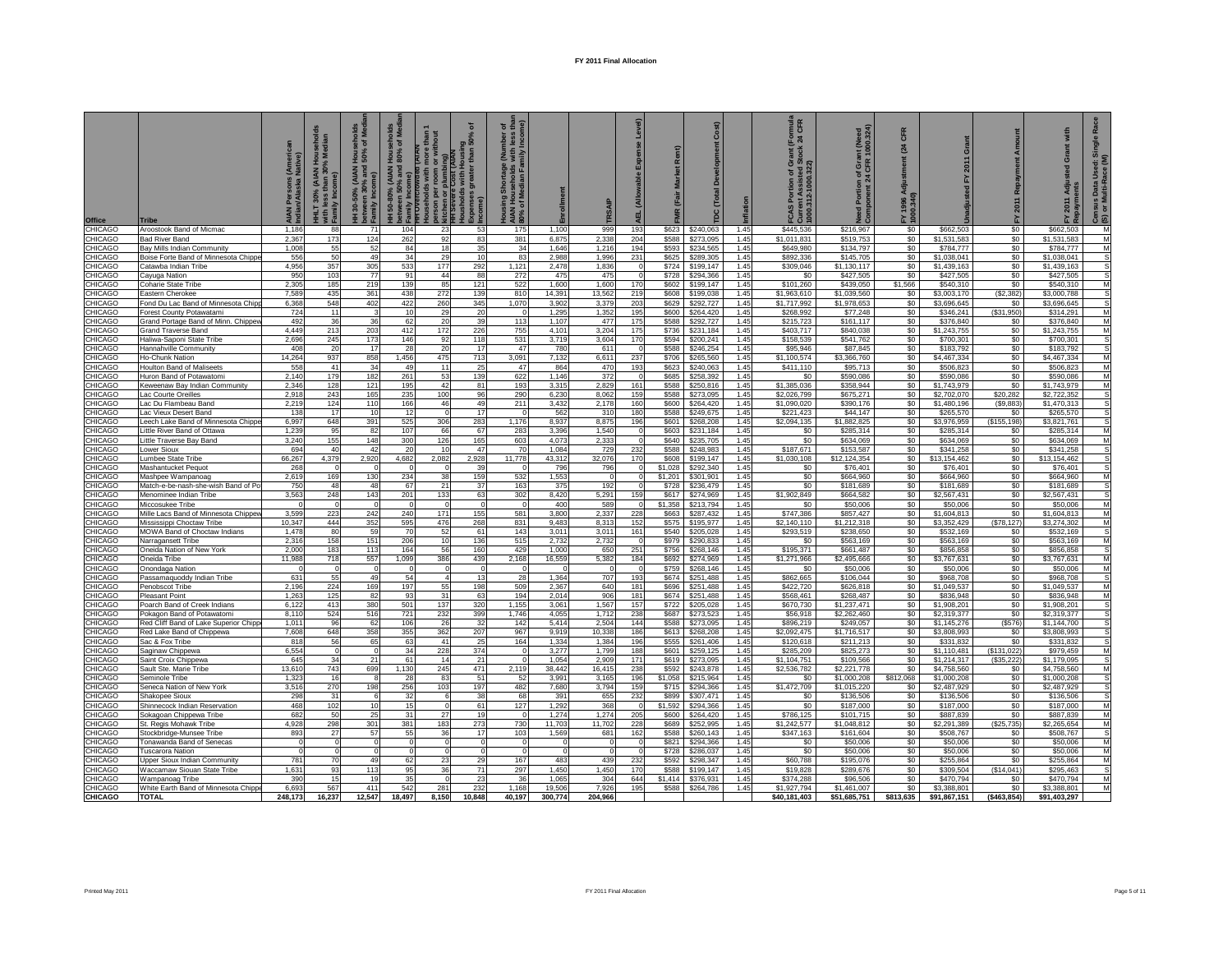| <b>Office</b>                  | <b>Tribe</b>                                                     | i (Anterne<br>Native) | (AIAN      | ᅙᄛ<br>(AIAN<br>Detwee<br>Family | olds<br>Med<br>៉ិច<br>$\overline{c}$<br>(AIAN | $\frac{5}{9}$<br>r plumbing)<br>e Cost (AIAN<br>kitchen o<br><del>K</del> itchen o<br>son<br>Þ | ৽<br><b>Dec</b><br>than<br>great<br>$\widehat{\mathbf{e}}$<br>8 | ৳ট<br><b>Juli</b><br>Nith<br>iiy<br>tage<br>blc<br>를 오름<br>र्≌ |                 | SAI            |            | $\alpha$<br>MR | Cost)<br>$\Gamma$ otal |              | mula<br>CFR<br>៤ ។<br>anr<br>ock<br><b>FCAS P<br/>Current<br/>1000.31</b> | eed<br>.324)<br>ğğ<br>e<br>Æ<br>ō<br>ΞÑ<br>Need<br>Comp | CFR<br>(24)<br>1996<br>0.340<br>놊흗 | ö<br>2011                  |                           |                             | <b>ISUS Data Used: S</b><br>or Multi-Race (M)<br>ලි ග |
|--------------------------------|------------------------------------------------------------------|-----------------------|------------|---------------------------------|-----------------------------------------------|------------------------------------------------------------------------------------------------|-----------------------------------------------------------------|----------------------------------------------------------------|-----------------|----------------|------------|----------------|------------------------|--------------|---------------------------------------------------------------------------|---------------------------------------------------------|------------------------------------|----------------------------|---------------------------|-----------------------------|-------------------------------------------------------|
| <b>DENVER</b>                  | <b>Blackfeet Tribe</b>                                           | 10.044                | 751        | 450                             | 601                                           | 563                                                                                            | 296                                                             | 868                                                            | 15,873          | 9,088          | 148        | \$588          | \$238,189              | 1.45         | \$4,840,750                                                               | \$2,000,207                                             | \$0                                | \$6,840,956                | \$2,929                   | \$6.843.885                 | .s                                                    |
| <b>DENVER</b>                  | <b>Chevenne River Sioux</b>                                      | 7.462                 | 645        | 330                             | 420                                           | 436                                                                                            | 318                                                             | 593                                                            | 15.376          | 15,376         | 153        | \$536          | \$216,847              | 1.45         | \$3,762,230                                                               | \$1,509,416                                             | \$0                                | \$5,271,646                | (\$49,848)                | \$5,221,798                 | S.                                                    |
| <b>DENVER</b>                  | Crow Creek Sioux                                                 | 2.377                 | 292        | 85                              | 84                                            | 162                                                                                            | 59                                                              | 224                                                            | 3,507           | 3,002          | 158        | \$538          | \$220,228              | 1.45         | \$1,103,248                                                               | \$477,478                                               | \$0                                | \$1,580,726                | \$0                       | \$1,580,726                 | S                                                     |
| <b>DENVER</b>                  | Crow Tribe                                                       | 7.683                 | 365        | 371                             | 358                                           | 509                                                                                            | 182                                                             | 723                                                            | 11.407          | 8,058          | 206        | \$590          | \$235,583              | 1.45         | \$1,604,282                                                               | \$1,419,826                                             | \$0                                | \$3,024,107                | \$35.191                  | \$3.059.298                 | s                                                     |
| <b>DENVER</b>                  | Flandreau Santee Sioux                                           | 1.446                 | 9          | 14                              | 13                                            | 9                                                                                              |                                                                 |                                                                | 723             | 1,922          | 204        | \$536          | \$225,523              | 1.45         | \$286.612                                                                 | \$54,149                                                | \$0                                | \$340,761                  | (\$18,235)                | \$322.526                   | S                                                     |
| <b>DENVER</b><br><b>DENVER</b> | Fort Belknap Indian Community<br>Fort Peck Assiniboine and Sioux | 3.267<br>7.645        | 254<br>597 | 178<br>469                      | 169                                           | 192<br>312                                                                                     | 107<br>276                                                      | 244<br>791                                                     | 6.304<br>12,096 | 6,035<br>7,023 | 184<br>145 | \$588<br>\$588 | \$226,133<br>\$229,555 | 1.45<br>1.45 | \$1,647,717<br>\$3,365,174                                                | \$638,277<br>\$1,515,722                                | \$0<br>\$0                         | \$2,285,995<br>\$4,880,895 | (\$103,443<br>(\$489,249) | \$2,182,552<br>\$4,391,646  |                                                       |
| <b>DENVER</b>                  | Ft. Berthold Affiliated Tribes                                   | 4.614                 | 321        | 207                             | 421<br>328                                    | 236                                                                                            | 101                                                             | 266                                                            | 11,897          | 8,773          | 159        | \$531          | \$230,044              | 1.45         | \$2,640,425                                                               | \$792,562                                               | \$0                                | \$3,432,987                | \$5,705                   | \$3,438,692                 |                                                       |
| <b>DENVER</b>                  | Goshute Reservation                                              | 1.060                 | 63         | 58                              | 96                                            | 57                                                                                             | 59                                                              | 194                                                            | 530             | 185            | 402        | \$718          | \$226,948              | 1.45         | \$211,587                                                                 | \$224,006                                               | \$0                                | \$435,593                  | (\$19,937)                | \$415,656                   | M                                                     |
| <b>DENVER</b>                  | Lower Brule Sioux                                                | 1.591                 | 114        | 86                              | 82                                            | 144                                                                                            | 53                                                              | 84                                                             | 3,036           | 1.496          | 177        | \$536          | \$220,228              | 1.45         | \$916,204                                                                 | \$331.817                                               | \$0                                | \$1,248,021                | \$0                       | \$1,248,021                 | S                                                     |
| <b>DENVER</b>                  | Northern Arapahoe                                                | 5.671                 | 484        | 267                             | 367                                           | 344                                                                                            | 198                                                             | 918                                                            | 8.995           | 6,068          | 149        | \$651          | \$213,670              | 1.45         | \$1,005.471                                                               | \$1,197,839                                             | \$0                                | \$2,203,310                | \$0                       | \$2,203,310                 |                                                       |
| <b>DENVER</b>                  | Northern Cheyenne                                                | 5.171                 | 373        | 249                             | 239                                           | 448                                                                                            | 184                                                             | 502                                                            | 8,798           | 4,986          | 148        | \$588          | \$235,583              | 1.45         | \$1,777,889                                                               | \$1,191,557                                             | \$0                                | \$2,969,446                | \$3,010                   | \$2,972,456                 | S                                                     |
| <b>DENVER</b>                  | NW Band of Shoshone Nation                                       | 812                   | 22         | 31                              | 68                                            | 52                                                                                             | 22                                                              | 106                                                            | 466             | 357            | $\Omega$   | \$640          | \$229,840              | 1.45         | \$83,198                                                                  | \$131,707                                               | \$0                                | \$214,906                  | \$0                       | \$214,906                   | M                                                     |
| <b>DENVER</b>                  | Oglala Sioux of Pine Ridge Reservatio                            | 31.685                | 1,742      | 1,146                           | 737                                           | 2,558                                                                                          | 581                                                             | 2,209                                                          | 43,146          | 43,146         | 151        | \$536          | \$222,875              | 1.45         | \$6,591,992                                                               | \$4,662,184                                             | \$0                                | \$11,254,176               | \$0                       | \$11,254,176                | M                                                     |
| <b>DENVER</b>                  | Omaha Tribe                                                      | 2.883                 | 155        | 109                             | 149                                           | 247                                                                                            | 54                                                              | 214                                                            | 5,853           | 1,634          | 194        | \$551          | \$245,113              | 1.45         | \$1,047,085                                                               | \$570,771                                               | \$0                                | \$1,617,856                | \$0                       | \$1,617,856                 |                                                       |
| <b>DENVER</b>                  | Ponca Tribe of Nebraska                                          | 5.108                 | 451        | 362                             | 448                                           | 204                                                                                            | 244                                                             | 1.188                                                          | 2.554           | 1,059          | 256        | \$700          | \$245,113              | 1.45         | \$356,076                                                                 | \$1,405,310                                             | \$0                                | \$1,761,385                | \$0                       | \$1,761,385                 |                                                       |
| <b>DENVER</b>                  | Rocky Boy Chippewa-Cree                                          | 3.508                 | 435        | 147                             | 99                                            | 405                                                                                            | 45                                                              | 281                                                            | 5.869           | 3,379          | 217        | \$588          | \$226,133              | 1.45         | \$1,937,384                                                               | \$790,199                                               | \$0                                | \$2,727,583                | \$0                       | \$2,727.583                 |                                                       |
| <b>DENVER</b>                  | Rosebud Sioux                                                    | 10,956                | 1,318      | 573                             | 433                                           | 851                                                                                            | 733                                                             | 1,336                                                          | 26,237          | 22,293         | 127        | \$536          | \$220,228              | 1.45         | \$4,585,885                                                               | \$3,001,091                                             | \$0                                | \$7,586,976                | \$0                       | \$7,586,976                 |                                                       |
| <b>DENVER</b>                  | Salish and Kootenai Tribes                                       | 8,223                 | 614        | 407                             | 595                                           | 283                                                                                            | 268                                                             | 1,170                                                          | 7,652           | 9,924          | 211        | \$606          | \$234,565              | 1.45         | \$2,572.948                                                               | \$1,646,405                                             | SO <sub>2</sub>                    | \$4,219,352                | \$0                       | \$4,219,352                 |                                                       |
| <b>DENVER</b>                  | Santee Sioux Tribe                                               | 667                   | 75         | 33                              | 52                                            | 19                                                                                             | 14                                                              | 39                                                             | 2,766           | 732            | 169        | \$551          | \$235,938              | 1.45         | \$816,176                                                                 | \$133,534                                               | \$96,185                           | \$949,710                  | \$0                       | \$949,710                   |                                                       |
| <b>DENVER</b>                  | Shoshone Tribe of the Wind River Res                             | 3.039                 | 260        | 143                             | 196                                           | 184                                                                                            | 106                                                             | 364                                                            | 3.994           | 4.036          | 149        | \$651          | \$217.621              | 1.45         | \$1,052,474                                                               | \$626,658                                               | \$0                                | \$1,679,132                | (\$67,393)                | \$1,611,739                 |                                                       |
| <b>DENVER</b>                  | Sisseton-Wahpeton Oyate                                          | 4,192                 | 334        | 245                             | 205                                           | 202                                                                                            | 110                                                             | 259                                                            | 11.763          | 11,763         | 133        | \$536          | \$215,707              | 1.45         | \$2,495,882                                                               | \$706,588                                               | \$0                                | \$3,202,470                | (\$36,068)                | \$3,166,402                 |                                                       |
| <b>DENVER</b>                  | Skull Valley Band of Goshute                                     | 36                    | $\Omega$   | $\circ$                         | $\Omega$                                      | $\Omega$                                                                                       | $\Omega$                                                        |                                                                | 118             | 26             | $\Omega$   | \$708          | \$228,048              | 1.45         | \$0                                                                       | \$50,006                                                | \$0                                | \$50,006                   | \$0                       | \$50,006                    |                                                       |
| <b>DENVER</b>                  | Southern Ute Tribe                                               | 1.937                 | 130        | 107                             | 158                                           | 64                                                                                             | 70                                                              | 219                                                            | 1.420           | 2,780          | 160        | \$801          | \$230,898              | 1.45         | \$923,760                                                                 | \$320,280                                               | \$0                                | \$1,244,041                | \$0                       | \$1,244,041                 | M                                                     |
| <b>DENVER</b>                  | Spirit Lake Sioux Tribe                                          | 4,313                 | 278        | 202                             | 200                                           | 342                                                                                            | 81                                                              | 298                                                            | 5,927           | 5,759          | 166        | \$518          | \$227,396              | 1.45         | \$1,800,527                                                               | \$790,988                                               | \$0                                | \$2,591,515                | \$0                       | \$2,591,515                 | S                                                     |
| <b>DENVER</b>                  | <b>Standing Rock Sioux</b>                                       | 7.235                 | 485        | 292                             | 386                                           | 466                                                                                            | 116                                                             | 344                                                            | 14,170          | 11,054         | 164        | \$526          | \$231,184              | 1.45         | \$3,721,012                                                               | \$1,204,008                                             | \$0                                | \$4,925,020                | \$0                       | \$4,925,020                 | S                                                     |
| <b>DENVER</b>                  | Turtle Mountain Band of Chippewa                                 | 13.268                | 1,168      | 608                             | 771                                           | 545                                                                                            | 508                                                             | 1,521                                                          | 29.852          | 34,398         | 188        | \$538          | \$228,537              | 1.45         | \$4,778,191                                                               | \$2,693.426                                             | \$0                                | \$7,471,616                | (\$266,969)               | \$7,204,647                 |                                                       |
| <b>DENVER</b>                  | Uintah & Ouray Ute Indian Tribe                                  | 3.297                 | 356        | 185                             | 209                                           | 200                                                                                            | 121                                                             | 599                                                            | 3.174           | 3.174          | 136        | \$727          | \$228,048              | 1.45         | \$842,280                                                                 | \$806,412                                               | \$0                                | \$1,648,692                | \$0                       | \$1,648,692                 |                                                       |
| <b>DENVER</b>                  | Jtah Paiute Tribe                                                | 1.682<br>1.873        | 104        | 69                              | 93                                            | 161                                                                                            | 54                                                              | 104                                                            | 841             | 841            | 218        | \$663          | \$225,848              | 1.45<br>1.45 | \$1,394,445                                                               | \$354,816                                               | \$0<br>\$0                         | \$1,749,261                | \$0                       | \$1,749,261                 |                                                       |
| <b>DENVER</b>                  | Ute Mountain Tribe                                               |                       | 190        | 133                             | 111                                           | 114                                                                                            | 35                                                              | 203                                                            | 2.070           | 1,855          | 167        | \$616          | \$236,926              |              | \$1,095,586                                                               | \$397,792                                               |                                    | \$1,493,378                | \$0                       | \$1,493,378                 | S                                                     |
| <b>DENVER</b><br><b>DENVER</b> | Winnebago Tribe                                                  | 2.203<br>3.235        | 141<br>275 | 121<br>157                      | 134<br>213                                    | 161                                                                                            | 33<br>136                                                       | 177<br>346                                                     | 4,321<br>8.300  | 1,490<br>2.800 | 140<br>189 | \$551<br>\$536 | \$245,113              | 1.45<br>1.45 | \$1,065,848<br>\$1,393,109                                                | \$430,701<br>\$714,862                                  | \$0<br>\$0                         | \$1,496,549<br>\$2,107,971 | \$0<br>\$0                | \$1,496,549                 |                                                       |
| <b>DENVER</b>                  | <b>Yankton Sioux</b><br><b>TOTAL</b>                             | 168.184               | 12.801     | 7.833                           | 8.435                                         | 225<br>10.694                                                                                  | 5.163                                                           | 16.384                                                         | 279.035         | 234.512        |            |                | \$218,599              |              | \$61.715.447                                                              | \$32.790.592                                            | \$96.185                           | \$94,506,038               | (\$1,004,307]             | \$2,107,971<br>\$93.501.731 |                                                       |
|                                |                                                                  |                       |            |                                 |                                               |                                                                                                |                                                                 |                                                                |                 |                |            |                |                        |              |                                                                           |                                                         |                                    |                            |                           |                             |                                                       |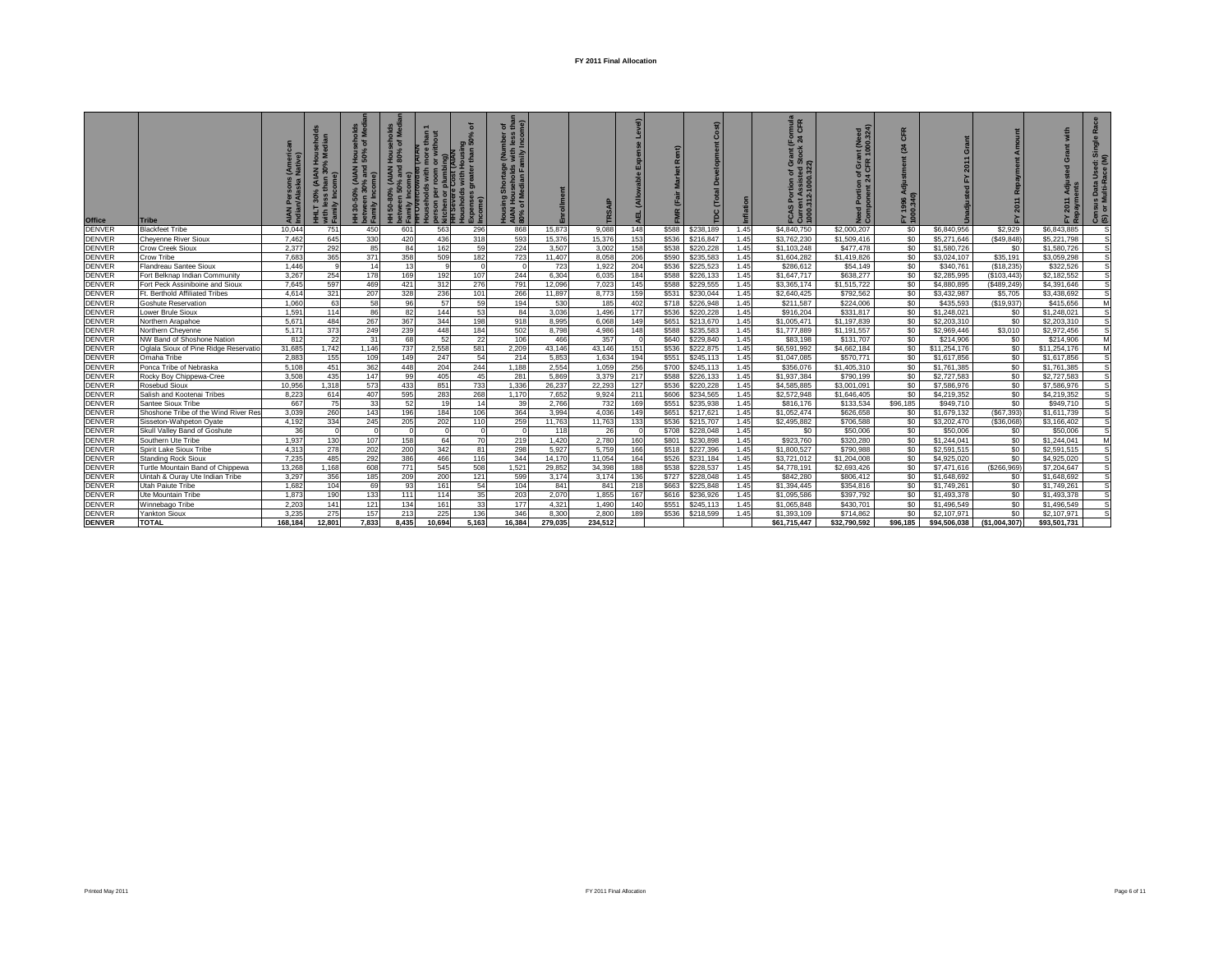| <b>Office</b>   | <b>Tribe</b>                            | (Ameri<br>Native)<br>AIAN<br>Indiar | Hous<br>% Me<br>(AIAN<br>30%<br>£ | olds<br>Med<br>등 등<br>ಾ<br><b>AIAN</b><br>30-50%<br><b>s</b><br>betwee<br>Family | aholds<br>Ξ<br>the<br>៵<br>Hous<br>ិ<br>(AIAN I)<br>% and<br>50-80<br>wee<br>mily<br>Б<br>ខេត្<br>일도 | ᅙ<br>ខ្ទួត្និ<br>than! | ৳ ই<br>줖<br>₹<br><b>AIAN</b><br>80% c | ũ       |         |          | ě<br>$\leq$ | Cost)<br>9C |      | mula<br>CFR<br>ট ম<br>$\overline{O}$<br>2-1000.322<br><b>FCAS P<br/>Current</b><br>1000.312 | (Need<br>00.324)<br>ę<br>Æ<br>ō<br>ō<br>ъ<br>을 | CFR<br>$^{24}$<br>FY 1996<br>1000.340 | Grant<br>2011<br>십 | f.           | with<br>$\sigma$<br>ᇵ | $\widehat{\epsilon}$<br>ace<br>nsus Data l<br>or Multi-Ra<br>ලි ග |
|-----------------|-----------------------------------------|-------------------------------------|-----------------------------------|----------------------------------------------------------------------------------|------------------------------------------------------------------------------------------------------|------------------------|---------------------------------------|---------|---------|----------|-------------|-------------|------|---------------------------------------------------------------------------------------------|------------------------------------------------|---------------------------------------|--------------------|--------------|-----------------------|-------------------------------------------------------------------|
| <b>OKLAHOMA</b> | Absentee-Shawnee                        | 6.058                               | 272                               | 317                                                                              | 500<br>172                                                                                           | 257                    | 562                                   | 3,029   | 25,583  | 138      | \$652       | \$199,641   | 1.45 | \$1,997,192                                                                                 | \$966.063                                      | \$0                                   | \$2,963,255        | (S13, 693)   | \$2.949.562           | S                                                                 |
| <b>OKLAHOMA</b> | Alabama-Couchatta                       | 462                                 | 26                                | 22                                                                               | 44                                                                                                   | 16<br>14               | 42                                    | 1,113   | 511     |          | \$588       | \$183,893   | 1.45 | \$133,934                                                                                   | \$66,093                                       | \$0                                   | \$200,027          | \$0          | \$200.027             | s                                                                 |
| <b>OKLAHOMA</b> | Alabama-Quassarte Tribal Town           | 672                                 | 33                                | 37                                                                               | 58                                                                                                   | 22<br>20               | 128                                   | 336     | 988     |          | \$711       | \$191.454   | 1.45 | \$0                                                                                         | \$110,660                                      | \$0                                   | \$110,660          | \$0          | \$110,660             | S                                                                 |
| <b>OKLAHOMA</b> | Apache Tribe                            | 1.926                               | 114                               | 84                                                                               | 135                                                                                                  | 68<br>71               | 204                                   | 1.860   | 2.978   | $\Omega$ | \$557       | \$198,527   | 1.45 | \$668,480                                                                                   | \$478,332                                      | \$515,988                             | \$1.146.812        | \$0          | \$1,146,812           | M                                                                 |
| OKLAHOMA        | Caddo Tribe                             | 3.176                               | 189                               | 139                                                                              | 223<br>111                                                                                           | 117                    | 529                                   | 4.911   | 4.911   | 143      | \$558       | \$198,527   | 1.45 | \$101.977                                                                                   | \$462,825                                      | \$0                                   | \$564.802          | \$0          | \$564,802             | M                                                                 |
| OKLAHOMA        | <b>Cherokee Nation</b>                  | 117.735                             | 6,500                             | 6.193                                                                            | 3,259<br>9.133                                                                                       | 4.570                  | 19.859                                | 257.824 | 197,684 | 163      | \$598       | \$191.454   | 1.45 | \$13,696,590                                                                                | \$16,439,812                                   | \$0                                   | \$30,136,402       | (\$1,004,570 | \$29.131.832          | M                                                                 |
| OKLAHOMA        | Cheyenne-Arapaho Tribes                 | 14.651                              | 758                               | 615                                                                              | 1.067<br>546                                                                                         | 609                    | 2,203                                 | 12,12   | 7,440   |          | \$604       | \$195,371   | 1.45 | \$670,056                                                                                   | \$2,110,755                                    | \$0                                   | \$2,780,810        | \$0          | \$2,780,810           | M                                                                 |
| OKLAHOMA        | Chickasaw                               | 37,970                              | 2,077                             | 2,115                                                                            | 3,339<br>943                                                                                         | 1,493                  | 6,380                                 | 38,74   | 38,740  | 171      | \$572       | \$191,591   | 1.45 | \$6,831,227                                                                                 | \$5,339,932                                    | \$0                                   | \$12,171,159       | (\$2,562     | \$12,168,597          | M                                                                 |
| OKLAHOMA        | Chitimacha Tribe                        | 346                                 | 15                                |                                                                                  | 23                                                                                                   |                        | 23                                    | 1,10    | 565     |          | \$598       | \$206,958   | 1.45 | \$56,353                                                                                    | \$50,006                                       | \$0                                   | \$106,359          | \$0          | \$106,359             | s                                                                 |
| OKLAHOMA        | <b>Choctaw Nation</b>                   | 47.414                              | 2.899                             | 2.882                                                                            | 3.936<br>1.376                                                                                       | 1.907                  | 8.846                                 | 223.59  | 99.371  | 137      | \$563       | \$197,003   | 1.45 | \$4,419,450                                                                                 | \$7,283,245                                    | \$0                                   | \$11,702,696       | (S5.069)     | \$11,697,627          | M                                                                 |
| <b>OKLAHOMA</b> | Citizen Band Potawatomi Tribe           | 13.677                              | 601                               | 728                                                                              | 372<br>1.163                                                                                         | 561                    | 2.466                                 | 25.98   | 24.786  |          | \$662       | \$199,641   | 1.45 | \$132,500                                                                                   | \$2.008.901                                    | \$0                                   | \$2,141.401        | \$0          | \$2.141.401           | M                                                                 |
| OKLAHOMA        | Comanche Nation                         | 9.901                               | 588                               | 434                                                                              | 347<br>696                                                                                           | 366                    | 1.408                                 | 12.514  | 15.312  |          | \$557       | \$199.914   | 1.45 | \$1,158,055                                                                                 | \$1,413,627                                    | \$0                                   | \$2,571,681        | \$112,638    | \$2,684.319           | M                                                                 |
| OKLAHOMA        | Coushatta Tribe                         | 26                                  | 5                                 | $\Omega$                                                                         | 13                                                                                                   | $\Omega$               |                                       | 805     | 805     |          | \$537       | \$203,939   | 1.45 | \$45,930                                                                                    | \$50,006                                       | \$0                                   | \$95,936           | \$0          | \$95,936              | $\overline{\mathbf{s}}$                                           |
| OKLAHOMA        | Delaware Nation of West Oklahoma        | 184                                 | 11                                | 8                                                                                | 13                                                                                                   | 6                      | 19                                    | 1.374   | 284     | $\Omega$ | \$557       | \$198,527   | 1.45 | \$36,771                                                                                    | \$50,006                                       | \$0                                   | \$86,777           | \$0          | \$86,777              | M                                                                 |
| <b>OKLAHOMA</b> | Eastern Shawnee Tribe                   | 162                                 | 14                                | 5                                                                                |                                                                                                      | 5<br>14                | 11                                    | 2,367   | 644     | $\Omega$ | \$557       | \$201,301   | 1.45 | \$34,324                                                                                    | \$50,006                                       | \$0                                   | \$84,330           | \$0          | \$84,330              | M                                                                 |
| <b>OKLAHOMA</b> | Fort Sill Apache Tribe                  | 394                                 | 23                                | 17                                                                               | 28                                                                                                   | 15<br>14               | 53                                    | 610     | 610     |          | \$557       | \$198,527   | 1.45 | \$42,181                                                                                    | \$55,885                                       | \$0                                   | \$98,066           | \$0          | \$98,066              | M                                                                 |
| <b>OKLAHOMA</b> | lowa Tribe of Kansas and Nebraska       | 802                                 | 38                                | 60                                                                               | 67                                                                                                   | 17<br>30               | 100                                   | 4,220   | 2,729   | 170      | \$580       | \$232,172   | 1.45 | \$305,180                                                                                   | \$127,158                                      | \$0                                   | \$432,338          | (\$5,937)    | \$426,401             | M                                                                 |
| OKLAHOMA        | lowa Tribe of Oklahoma                  | 590                                 | 41                                | 23                                                                               | 61                                                                                                   | 32<br>18               | 120                                   | 692     | 2,824   | 131      | \$589       | \$203,803   | 1.45 | \$14,521                                                                                    | \$101,111                                      | \$0                                   | \$115,632          | \$0          | \$115,632             | M                                                                 |
| OKLAHOMA        | Jena Band of Choctaw                    | 486                                 | 23                                | 46                                                                               | 36                                                                                                   | 15<br>$\mathbf{R}$     | 105                                   | 243     | 133     |          | \$600       | \$194,229   | 1.45 | \$0                                                                                         | \$79,337                                       | \$0                                   | \$79,337           | \$0          | \$79,337              | s                                                                 |
| <b>OKLAHOMA</b> | Kaw Tribe                               | 3.089                               | 203                               | 172                                                                              | 290                                                                                                  | 88<br>124              | 586                                   | 3.115   | 4,295   |          | \$582       | \$195,371   | 1.45 | \$363,406                                                                                   | \$480.049                                      | \$0                                   | \$843.455          | \$0          | \$843.455             | M                                                                 |
| <b>OKLAHOMA</b> | Kialegee Tribal Town                    | 402                                 | 20                                | 22                                                                               | 35                                                                                                   | 11<br>14               | 77                                    | 356     | 350     |          | \$711       | \$195,616   | 1.45 | \$0                                                                                         | \$58,383                                       | \$0                                   | \$58,383           | \$0          | \$58,383              | M                                                                 |
| OKLAHOMA        | Kickapoo Tribe                          | 766                                 | 51                                | 31                                                                               | 57                                                                                                   | 24<br>15               | 50                                    | 1,654   | 1.178   | 128      | \$612       | \$207,203   | 1.45 | \$757,598                                                                                   | \$105,831                                      | \$0                                   | \$863,429          | \$0          | \$863,429             | s                                                                 |
| <b>OKLAHOMA</b> | Kickapoo Tribe of Oklahoma              | 2.772                               | 177                               | 160                                                                              | 242                                                                                                  | 122<br>71              | 561                                   | 2.675   | 2,675   | $\Omega$ | \$596       | \$191,591   | 1.45 | \$88,328                                                                                    | \$426,875                                      | \$0                                   | \$515,203          | \$0          | \$515,203             | M                                                                 |
| <b>OKLAHOMA</b> | Kiowa Tribe                             | 7.066                               | 420                               | 310                                                                              | 496<br>248                                                                                           | 261                    | 1,125                                 | 11.000  | 10,927  | $\Omega$ | \$593       | \$198,527   | 1.45 | \$332,380                                                                                   | \$1,020,078                                    | \$0                                   | \$1,352,458        | \$519,307    | \$1,871,765           | M                                                                 |
| <b>OKLAHOMA</b> | Miami Tribe                             | 444                                 | 16                                | 17                                                                               | 38                                                                                                   | 5<br>16                | 71                                    | 3,32'   | 575     |          | \$557       | \$201,301   | 1.45 | \$0                                                                                         | \$55,470                                       | \$0                                   | \$55,470           | \$0          | \$55,470              | M                                                                 |
| OKLAHOMA        | Modoc Tribe                             | 86                                  | 5                                 | $\Omega$                                                                         |                                                                                                      | $\Omega$               |                                       | 181     | 181     | 152      | \$557       | \$201,301   | 1.45 | \$73,020                                                                                    | \$50,006                                       | \$0                                   | \$123,026          | \$0          | \$123,026             | M                                                                 |
| OKLAHOMA        | Muscogee (Creek) Nation                 | 64.120                              | 3.219                             | 3.573                                                                            | 5.563<br>1.733                                                                                       | 2.305                  | 11.659                                | 62.209  | 55.817  | 144      | \$668       | \$191.454   | 1.45 | \$2,748,744                                                                                 | \$8,944,488                                    | \$0                                   | \$11,693,232       | (S7.758)     | \$11,685,474          | M                                                                 |
| OKLAHOMA        | Osage Tribe                             | 10.518                              | 616                               | 675                                                                              | 897<br>192                                                                                           | 278                    | 2.045                                 | 19.929  | 11,960  | $\Omega$ | \$711       | \$195,752   | 1.45 | \$417,628                                                                                   | \$1,414,401                                    | \$0                                   | \$1,832,029        | (\$82.221    | \$1,749,808           | M                                                                 |
| OKLAHOMA        | Otoe-Missouria Tribe                    | 441                                 | 42                                | 33                                                                               | 40                                                                                                   | 14<br>16               | 66                                    | 1.949   | 1.903   | 146      | \$568       | \$195,371   | 1.45 | \$274.088                                                                                   | \$84,445                                       | \$0                                   | \$358,533          | \$0          | \$358,533             | s                                                                 |
| OKLAHOMA        | Ottawa Tribe                            | 1.429                               | 95                                | 134                                                                              | 110                                                                                                  | 35<br>78               | 340                                   | 2.536   | 911     |          | \$557       | \$201,301   | 1.45 | \$0                                                                                         | \$263,756                                      | \$0                                   | \$263.756          | \$0          | \$263,756             | M                                                                 |
| OKLAHOMA        | Pawnee Tribe                            | 3.041                               | 152                               | 150                                                                              | 204                                                                                                  | 95<br>121              | 478                                   | 3.179   | 1,361   | 138      | \$557       | \$196,758   | 1.45 | \$157,945                                                                                   | \$428,842                                      | \$0                                   | \$586,787          | \$0          | \$586,787             | M                                                                 |
| OKLAHOMA        | Peoria Tribe                            | 2,134                               | 78                                | 84                                                                               | 182                                                                                                  | 25<br>76               | 76                                    | 2,761   | 2,761   | 137      | \$557       | \$201,301   | 1.45 | \$1,235,020                                                                                 | \$220,771                                      | \$0                                   | \$1,455,790        | (\$26,741    | \$1,429,049           | M                                                                 |
| <b>OKLAHOMA</b> | Ponca Tribe                             | 2,263                               | 149                               | 126                                                                              | 213                                                                                                  | 65<br>91               | 438                                   | 3,195   | 3,146   | 129      | \$581       | \$195,371   | 1.45 | \$572,397                                                                                   | \$351,720                                      | \$0                                   | \$924,117          | \$0          | \$924,117             | M                                                                 |
| OKLAHOMA        | Prairie Band of Potawatomi              | 547                                 | $\mathbf{g}$                      | 37                                                                               | 24                                                                                                   | 46<br>R                | 57                                    | 4.841   | 2.622   | 166      | \$655       | \$207.203   | 1.45 | \$110.082                                                                                   | \$139,348                                      | \$90,768                              | \$249.430          | \$0          | \$249.430             | $\overline{\mathbf{s}}$                                           |
| OKLAHOMA        |                                         | 1.997                               | 113                               | 136                                                                              | 188                                                                                                  | 47<br>65               | 437                                   | 3,649   | 1,765   |          | \$557       | \$201,301   | 1.45 | \$0                                                                                         | \$306,002                                      | \$0                                   | \$306,002          | \$0          | \$306,002             | M                                                                 |
| OKLAHOMA        | Quapaw Tribe<br>Sac and Fox of Missouri | 55                                  | $\overline{4}$                    | $\circ$                                                                          |                                                                                                      | $\Omega$<br>$\Omega$   | $\Omega$                              | 443     | 442     | 163      | \$601       | \$207,203   | 1.45 | \$227,994                                                                                   | \$3,336                                        | \$0                                   | \$231,331          | \$0          | \$231,331             | M                                                                 |
| <b>OKLAHOMA</b> | Sac and Fox Tribe                       | 6,297                               | 436                               | 469                                                                              | 414<br>170                                                                                           | 242                    | 1,171                                 | 3,356   | 9,277   | 131      | \$612       | \$199,641   | 1.45 | \$589.744                                                                                   | \$1.159.409                                    | SO.                                   | \$1,749.153        | (\$90,306)   | \$1,658,847           | s                                                                 |
| OKLAHOMA        | Seminole Nation                         | 5,174                               | 260                               | 288                                                                              | 449<br>140                                                                                           | 186                    | 903                                   | 15,123  | 4,504   | 157      | \$557       | \$191,591   | 1.45 | \$914,954                                                                                   | \$715,447                                      | \$0                                   | \$1,630,401        | <b>\$141</b> | \$1,630,542           | M                                                                 |
| OKLAHOMA        | Seneca-Cayuga                           | 792                                 | 28                                | 49                                                                               | 84                                                                                                   | 28<br>28               | 160                                   | 4,262   | 1,290   |          | \$557       | \$201,301   | 1.45 | \$0                                                                                         | \$122,659                                      | \$0                                   | \$122,659          | \$0          | \$122,659             | M                                                                 |
| OKLAHOMA        | Shawnee                                 | $\Omega$                            | $\Omega$                          | $\circ$                                                                          |                                                                                                      | $\Omega$<br>$\Omega$   | $\Omega$                              | 2,113   | 912     | $\Omega$ |             | \$205,326   | 1.45 | \$0                                                                                         | \$50,006                                       | \$0                                   | \$50,006           | \$0          | \$50,006              | M                                                                 |
| OKLAHOMA        | Texas Band of Kickapoo Indians          | 706                                 | 141                               | 39                                                                               |                                                                                                      | 85<br>18               | 170                                   | 459     | 366     | 180      | \$588       | \$171,680   | 1.45 | \$92,976                                                                                    | \$148,514                                      | \$0                                   | \$241,490          | \$0          | \$241,490             | M                                                                 |
| <b>OKLAHOMA</b> | Thlopthlocco Tribal Town                | 1,668                               | 82                                | 92                                                                               | 145                                                                                                  | 50<br>54               | 318                                   | 834     | 25,097  |          | \$711       | \$195,616   | 1.45 | \$0                                                                                         | \$279,865                                      | \$0                                   | \$279,865          | \$0          | \$279,865             | s                                                                 |
| OKLAHOMA        | Tonkawa Tribe                           | 629                                 | 70                                | 25                                                                               | 39                                                                                                   | 20<br>33               | 53                                    | 576     | 959     | 169      | \$582       | \$195,371   | 1.45 | \$427.977                                                                                   | \$99,518                                       | \$0                                   | \$527.495          | (S2.885)     | \$524.610             | M                                                                 |
| OKLAHOMA        | Tunica-Biloxi Tribe                     | 1.699                               | 159                               | 33                                                                               | 122                                                                                                  | 53<br>119              | 314                                   | 1.040   | 332     |          | \$579       | \$194,229   | 1.45 | \$0                                                                                         | \$304.481                                      | \$0                                   | \$304.481          | \$0          | \$304.481             | M                                                                 |
| OKLAHOMA        | United Keetoowah                        | 6.283                               | 347                               | 331                                                                              | 487<br>174                                                                                           | 244                    | 1.165                                 | 14.300  | 10.550  |          | \$561       | \$191.454   | 1.45 | S <sub>0</sub>                                                                              | \$893,561                                      | \$0                                   | \$893.561          | \$0          | \$893.561             | M                                                                 |
| <b>OKLAHOMA</b> | Wichita Tribe                           | 1.109                               | 66                                | 49                                                                               | 78                                                                                                   | 39<br>41               | 93                                    | 2.354   | 1.715   |          | \$557       | \$198,527   | 1.45 | \$358,238                                                                                   | \$146,918                                      | \$0                                   | \$505.155          | \$0          | \$505.155             | M                                                                 |
| <b>OKLAHOMA</b> | <b>Wyandotte Nation</b>                 | 2.916                               | 185                               | 136                                                                              | 265                                                                                                  | 88<br>181              | 570                                   | 4.27    | 2.179   |          | \$569       | \$201.301   | 1.45 | \$42,837                                                                                    | \$522,143                                      | \$0                                   | \$564.980          | \$0          | \$564.980             | M                                                                 |
| <b>OKLAHOMA</b> | <b>TOTAL</b>                            | 385.075                             | 21.369                            | 20.902                                                                           | 31.216<br>10,869                                                                                     | 14.819                 | 66.045                                | 769.133 | 586.948 |          |             |             |      | \$40.130.077                                                                                | \$56.040.079                                   | \$606,757                             | \$96,170,157       | (\$609.656)  | \$95.560.501          |                                                                   |
|                 |                                         |                                     |                                   |                                                                                  |                                                                                                      |                        |                                       |         |         |          |             |             |      |                                                                                             |                                                |                                       |                    |              |                       |                                                                   |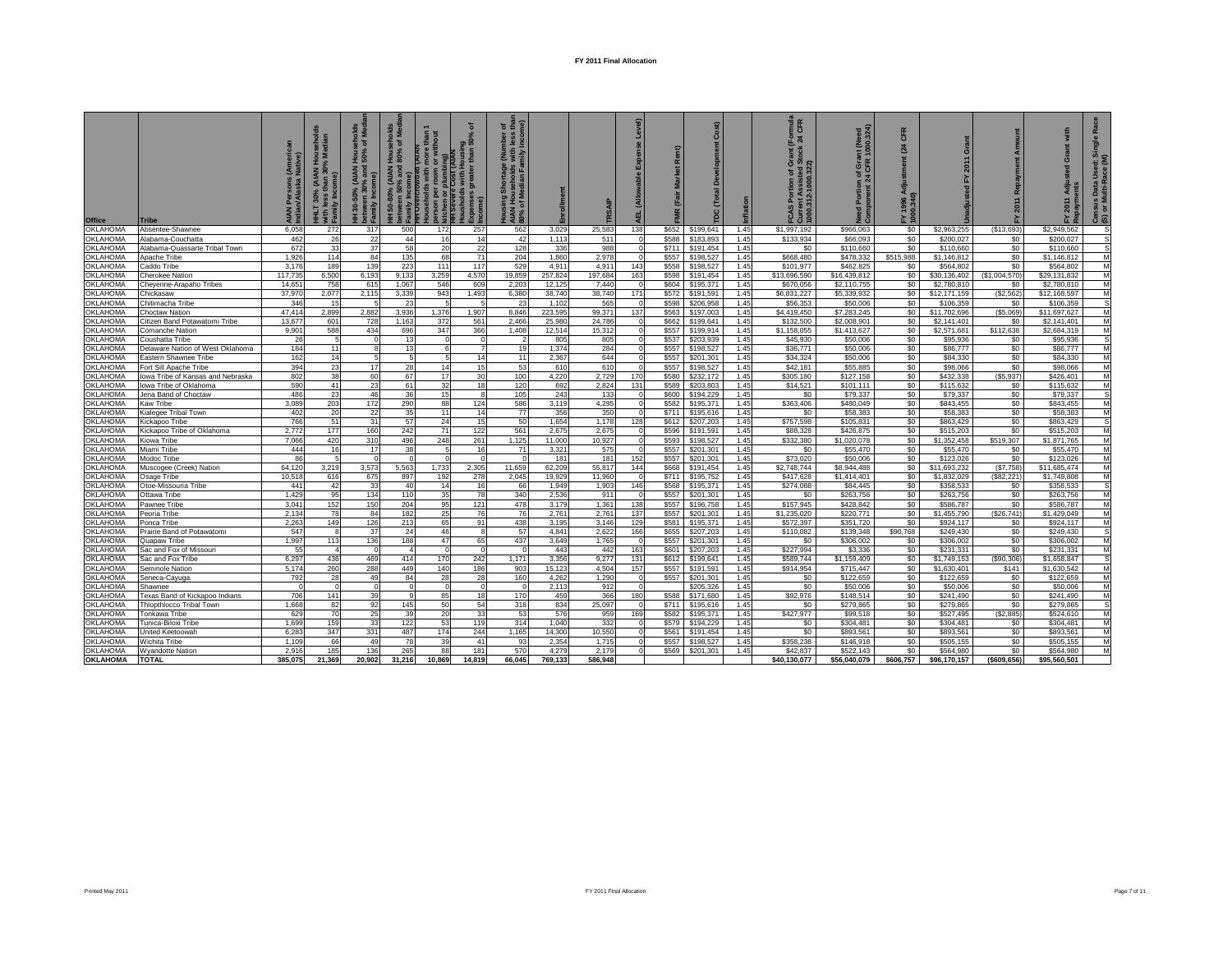| <b>Office</b>      | <b>Tribe</b>                                             | (Americ<br>Native)<br>د،،،د<br>Maska<br>AIAN<br>Indian | <b>IHLT 30% (AIAN Hou</b><br>$\geq$ | 통ㅎ<br>$\widehat{\bullet}$<br>30-50%<br>betweer<br>Family I | seholds<br>of Med<br>ore than<br>without<br>Hous<br>80%<br>ŏ<br>(AIAN I)<br>% and<br>amily Incom<br>I <del>H</del> Overcrow<br>Iouseholds v<br>erson per rc<br>itchen or plu<br>$150 - 80%$ | ᅙ<br>ousing<br>than 50°<br>plum<br>ট | 5E<br>mber<br>1 less<br>Incon<br>age<br>and read<br>음 로 등<br><b>AIAN</b><br>80% c |                     |                      |                                     |                    | Cost)                        | flatior      | (Formula<br>: 24 CFR<br>rant<br>Xock<br>ō<br>FCAS Portures<br>Current Assisted Star<br>1000.312-1000.322)<br>$rac{1}{2}$ | nt (Need<br>1000.324)<br><b>CFR</b><br>ö<br>৳<br>mponent 24<br>Ā | CFR<br>[24]     | ō<br>2011                  | ś                 | with<br>iue.<br>ة<br>2011  | $rac{\sin x}{\sin x}$<br>Š<br><b>Insus Data U</b><br>or Multi-Ra<br>මි ග |
|--------------------|----------------------------------------------------------|--------------------------------------------------------|-------------------------------------|------------------------------------------------------------|---------------------------------------------------------------------------------------------------------------------------------------------------------------------------------------------|--------------------------------------|-----------------------------------------------------------------------------------|---------------------|----------------------|-------------------------------------|--------------------|------------------------------|--------------|--------------------------------------------------------------------------------------------------------------------------|------------------------------------------------------------------|-----------------|----------------------------|-------------------|----------------------------|--------------------------------------------------------------------------|
| PHOENIX            | Acoma Pueblo                                             | 3,058                                                  | 117                                 | 79                                                         | 166                                                                                                                                                                                         | 225<br>-72                           | 270                                                                               | 4,819               | 4,762                | 278                                 |                    | \$523 \$229,269              | 1.45         | \$555,166                                                                                                                | \$534,687                                                        | \$0             | \$1,089,853                | (\$6,075)         | \$1,083,778                | -S                                                                       |
| PHOENIX<br>PHOENIX | Agua Caliente Band of Cahuilla<br>Ak-Chin                | 317<br>767                                             | 38<br>56                            | 18<br>41                                                   | 31<br>71                                                                                                                                                                                    | 18<br>38<br>68                       | 87<br>137                                                                         | 418<br>730          | 418<br>984           | $\circ$<br>329                      | \$1,108<br>\$919   | \$260,025<br>\$235.461       | 1.45<br>1.45 | \$0<br>\$216,651                                                                                                         | \$118,623<br>\$165.443                                           | $\$0$<br>\$0    | \$118,621<br>\$382.093     | \$0<br>\$0        | \$118,621<br>\$382.093     | M<br>s                                                                   |
| PHOENIX            | Alturas Rancheria                                        |                                                        | $\circ$                             |                                                            | $\overline{0}$                                                                                                                                                                              |                                      |                                                                                   | 11                  | 11                   | $^{\circ}$                          | \$807              | \$292,238                    | 1.45         | \$0                                                                                                                      | \$50,006                                                         | \$0             | \$50,006                   | \$0               | \$50,006                   | s                                                                        |
| PHOENIX            | Auburn Rancheria                                         | 526                                                    | 28                                  | 14                                                         | 26                                                                                                                                                                                          | 19<br>37                             | 68                                                                                | 263                 | 214                  | $\overline{0}$                      | \$1,039            | \$289,224                    | 1.45         | \$0                                                                                                                      | \$147,930                                                        | \$0             | \$147,930                  | \$0               | \$147,930                  | s                                                                        |
| PHOENIX            | Augustine Band of Cahuilla                               | $\Omega$                                               | $\Omega$                            | $\Omega$                                                   | $\Omega$                                                                                                                                                                                    |                                      |                                                                                   |                     | $\mathbf{R}$         | $\sigma$                            | \$1,108            | \$260,025                    | 1.45         | \$0                                                                                                                      | \$50,006                                                         | \$0             | \$50,006                   | \$0               | \$50,006                   | M                                                                        |
| PHOENIX            | Barona Group of Capitan Grande                           | 392                                                    | $\Omega$                            |                                                            | $\Omega$                                                                                                                                                                                    | 19<br>15                             |                                                                                   | 470                 | 550                  | 395                                 | \$1,324            | \$253,923                    | 1.45         | \$83,969                                                                                                                 | \$92,859                                                         | \$78,922        | \$176,828                  | \$0               | \$176,828                  | s                                                                        |
| PHOENIX<br>PHOENIX | Berry Creek Rancheria<br>Big Lagoon Rancheria            | 1,252<br>22                                            | 95<br>9                             | 84                                                         | 123<br>$^{\circ}$                                                                                                                                                                           | 61<br>106                            | 274<br>18                                                                         | 626<br>17           | 427<br>17            | 380<br>$\Omega$                     | \$852<br>\$903     | \$292,238<br>\$296,922       | 1.45<br>1.45 | \$217,461<br>\$0                                                                                                         | \$413,515<br>\$50,006                                            | \$0<br>\$0      | \$630,976<br>\$50,006      | \$0<br>\$0        | \$630,976<br>\$50,006      | M<br>s                                                                   |
| PHOENIX            | <b>Big Pine Band</b>                                     | 326                                                    | 35                                  | 16                                                         | 23                                                                                                                                                                                          | 17                                   | 49                                                                                | 398                 | 414                  | 233                                 | \$791              | \$284,703                    | 1.45         | \$286,613                                                                                                                | \$94,746                                                         | \$0             | \$381,359                  | \$0               | \$381,359                  | s                                                                        |
| PHOENIX            | Big Sandy Rancheria                                      | 884                                                    | 62                                  | 43                                                         | 60                                                                                                                                                                                          | 77<br>58                             | 164                                                                               | 442                 | 405                  | $\Omega$                            | \$791              | \$291.831                    | 1.45         | \$0                                                                                                                      | \$324.786                                                        | \$0             | \$324.786                  | \$0               | \$324.786                  | S.                                                                       |
| PHOENIX            | <b>Big Valley Rancheria</b>                              | 1,624                                                  | 99                                  | 98                                                         | 127                                                                                                                                                                                         | 81<br>110                            | 324                                                                               | 812                 | 382                  | $^{\circ}$                          | \$885              | \$298,266                    | 1.45         | \$0                                                                                                                      | \$476,492                                                        | \$0             | \$476,492                  | \$0               | \$476,492                  | M                                                                        |
| PHOENIX            | Blue Lake Rancheria                                      | 38                                                     | $\mathbf{q}$                        |                                                            | $\mathbf 0$<br>$\Delta$                                                                                                                                                                     |                                      |                                                                                   | 51                  | 84                   | $\circ$                             | \$903              | \$296,922                    | 1.45         | \$0                                                                                                                      | \$50,006                                                         | \$0             | \$50,006                   | \$0               | \$50,006                   | s                                                                        |
| PHOENIX<br>PHOENIX | Bridgeport Paiute Indian Colony<br>Buena Vista Rancheria | 24<br>14                                               | 13<br>$\overline{0}$                |                                                            |                                                                                                                                                                                             | $\Omega$                             |                                                                                   | 131<br>$\mathbf{R}$ | 85<br>$\overline{8}$ | 233<br>$\Omega$                     | \$1,163<br>\$1,065 | \$284,703<br>\$289,224       | 1.45<br>1.45 | \$180,828<br>\$0                                                                                                         | \$50,006<br>\$50,006                                             | \$0<br>\$0      | \$230,834<br>\$50,006      | \$0<br>\$0        | \$230,834<br>\$50,006      | s<br>M                                                                   |
| PHOENIX            | Cabazon Band                                             | 20                                                     | $\Omega$                            |                                                            |                                                                                                                                                                                             |                                      |                                                                                   | 30                  | 46                   | $\Omega$                            | \$1,108            | \$260,025                    | 1.45         | \$0                                                                                                                      | \$50,006                                                         | \$0             | \$50,006                   | \$0               | \$50,006                   | M                                                                        |
| PHOENIX            | Cahuilla Band                                            | 119                                                    | $\overline{a}$                      |                                                            | $\Delta$                                                                                                                                                                                    | 18                                   | 8                                                                                 | 307                 | 293                  | 395                                 | \$1,108            | \$260,025                    | 1.45         | \$41,005                                                                                                                 | \$50,006                                                         | \$0             | \$91,011                   | \$0               | \$91.011                   | s                                                                        |
| PHOENIX            | California Valley Miwok Tribe                            | $^{\circ}$                                             | $\mathbf 0$                         | $\Omega$                                                   | $\Omega$                                                                                                                                                                                    | $\Omega$<br>$\Omega$                 | $\Omega$                                                                          | 10                  | 5                    | $\circ$                             | \$851              | \$290,731                    | 1.45         | \$0                                                                                                                      | \$50,006                                                         | \$0             | \$50,006                   | \$0               | \$50,006                   | M                                                                        |
| PHOENIX            | Campo Band                                               | 269                                                    | 38<br>$\Omega$                      | 30                                                         | 15<br>$\overline{4}$                                                                                                                                                                        | 24<br>22                             | 41                                                                                | 302                 | 304                  | 391<br>$\Omega$                     | \$1.324            | \$253.923                    | 1.45         | \$522,453                                                                                                                | \$145.802                                                        | \$180,738       | \$668.255                  | \$0               | \$668.255                  | $\mathsf{s}$                                                             |
| PHOENIX<br>PHOENIX | Cedarville Rancheria<br>Chemehuevi                       | 23<br>161                                              | 29                                  |                                                            | 21                                                                                                                                                                                          |                                      | 13                                                                                | 33<br>928           | 37<br>226            | 374                                 | \$807<br>\$1,108   | \$292,238<br>\$257.251       | 1.45<br>1.45 | \$0<br>\$815,947                                                                                                         | \$50,006<br>\$47,342                                             | \$0<br>\$92,145 | \$50,006<br>\$863.289      | \$0<br>\$0        | \$50,006<br>\$863.289      | s<br>s                                                                   |
| PHOENIX            | Chicken Ranch Rancheria                                  | $\Omega$                                               | $\Omega$                            | $\Omega$                                                   | $\Omega$                                                                                                                                                                                    | $\Omega$                             |                                                                                   | 25                  | 25                   | $\circ$                             | \$959              | \$289,224                    | 1.45         | \$12,803                                                                                                                 | \$50,006                                                         | \$0             | \$62,809                   | \$0               | \$62,809                   | M                                                                        |
| PHOENIX            | Chico Rancheria                                          | 998                                                    | 76                                  | 67                                                         | 98                                                                                                                                                                                          | 49<br>84                             | 241                                                                               | 499                 | 442                  | $\Omega$                            | \$852              | \$292,238                    | 1.45         | \$0                                                                                                                      | \$334,832                                                        | \$0             | \$334,832                  | \$0               | \$334,832                  | M                                                                        |
| PHOENIX            | Cloverdale Rancheria                                     | 872                                                    | 55                                  | 55                                                         | 65                                                                                                                                                                                          | 49<br>54                             | 175                                                                               | 436                 | 436                  | $\circ$                             | \$1,306            | \$299,366                    | 1.45         | \$0                                                                                                                      | \$303,092                                                        | \$0             | \$303,092                  | \$0               | \$303,092                  | S                                                                        |
| PHOENIX<br>PHOENIX | Cochiti Pueblo<br>Cocopah Tribe                          | 804<br>605                                             | 27<br>59                            | 50<br>50                                                   | 50<br>34                                                                                                                                                                                    | 42<br>16<br>52                       | 86<br>68                                                                          | 1,180<br>940        | 641<br>1,081         | 376                                 | \$782              | \$229,269<br>\$810 \$235,175 | 1.45<br>1.45 | \$166,518<br>\$712,815                                                                                                   | \$135,381<br>\$133,248                                           | \$0<br>\$0      | \$301,898<br>\$846,063     | (S19, 015)<br>\$0 | \$282,883<br>\$846,063     | s                                                                        |
| PHOENIX            | Cold Springs Rancheria                                   | 197                                                    | 13                                  | 11                                                         | 20                                                                                                                                                                                          | c                                    |                                                                                   | 213                 | 213                  | 378                                 | \$840              | \$291,831                    | 1.45         | \$317,535                                                                                                                | \$41,810                                                         | \$0             | \$359,345                  | (S13, 641)        | \$345,704                  | s                                                                        |
| PHOENIX            | Colorado River Indian Tribes                             | 2.633                                                  | 181                                 | 119                                                        | 152                                                                                                                                                                                         | 86<br>72                             | 92                                                                                | 3,705               | 2.304                | 194                                 | \$719              | \$257,251                    | 1.45         | \$1,897.047                                                                                                              | \$458,582                                                        | \$0             | \$2,355,629                | \$0               | \$2,355,629                | S.                                                                       |
| PHOENIX            | Colusa Rancheria                                         | 71                                                     | 13                                  |                                                            | $\overline{4}$                                                                                                                                                                              |                                      | 22                                                                                | 69                  | 109                  | $\overline{0}$                      | \$841              | \$292,238                    | 1.45         | \$0                                                                                                                      | \$50,006                                                         | \$0             | \$50,006                   | \$0               | \$50,006                   | M                                                                        |
| PHOENIX            | Cortina Rancheria                                        | 304                                                    | 18<br>44                            | 22                                                         | 21                                                                                                                                                                                          | 12<br>24<br>39                       | 61                                                                                | 152                 | 164                  | $\Omega$                            | \$851              | \$289,224                    | 1.45         | \$0                                                                                                                      | \$105,336                                                        | \$0             | \$105,336                  | \$0               | \$105,336                  | S.                                                                       |
| PHOENIX<br>PHOENIX | Coyote Valley Band<br>Death Valley Timba-Sha             | 692<br>662                                             | 85                                  | 44<br>42                                                   | 52<br>61                                                                                                                                                                                    | $4^\circ$<br>13<br>44                | 109<br>188                                                                        | 373<br>331          | 320<br>273           | 222<br>$\Omega$                     | \$972<br>\$791     | \$298,266<br>\$284,703       | 1.45<br>1.45 | \$235,572<br>\$0                                                                                                         | \$231,050<br>\$203,034                                           | \$0<br>\$0      | \$466,622<br>\$203,034     | \$0<br>\$0        | \$466,622<br>\$203,034     | M                                                                        |
| PHOENIX            | Dry Creek Rancheria                                      | 1,976                                                  | 120                                 | 119                                                        | 155                                                                                                                                                                                         | 98<br>134                            | 394                                                                               | 988                 | 591                  | 380                                 | \$1,306            | \$299,366                    | 1.45         | \$0                                                                                                                      | \$581,796                                                        | \$0             | \$581,796                  | \$0               | \$581,796                  | M                                                                        |
| PHOENIX            | Duck Valley Shoshone-Paiute                              | 4,060                                                  | 239                                 | 235                                                        | 380                                                                                                                                                                                         | 244<br>208                           | 753                                                                               | 2,030               | 1,427                | 377                                 | \$831              | \$256,436                    | 1.45         | \$1,031,793                                                                                                              | \$1,145,807                                                      | \$0             | \$2,177,600                | (S12, 351)        | \$2,165,249                | s                                                                        |
| PHOENIX            | Duckwater Shoshone                                       | 127                                                    | 20                                  |                                                            | 11                                                                                                                                                                                          |                                      | 22                                                                                | 365                 | 114                  | 402                                 | \$733              | \$265,478                    | 1.45         | \$331,294                                                                                                                | \$37,038                                                         | \$0             | \$368,332                  | (\$16,253         | \$352,079                  |                                                                          |
| PHOENIX<br>PHOENIX | <b>Elk Valley Rancheria</b><br>Elv Shoshone              | 46<br>1,198                                            | $\Omega$<br>70                      | 14<br>69                                                   | 9<br>112                                                                                                                                                                                    | 72<br>61                             | 23<br>217                                                                         | 98<br>599           | 48<br>300            | $\Omega$<br>402                     | \$828<br>\$738     | \$289.224<br>\$247,394       | 1.45<br>1.45 | \$0<br>\$319,198                                                                                                         | \$50.006<br>\$325,382                                            | \$0<br>\$0      | \$50.006<br>\$644,580      | \$0<br>\$0        | \$50,006<br>\$644,580      | s<br>s                                                                   |
| PHOENIX            | Enterprise Rancheria                                     | 1,566                                                  | 119                                 | 105                                                        | 154                                                                                                                                                                                         | 77<br>132                            | 362                                                                               | 867                 | 438                  | $\mathbf 0$                         | \$852              | \$292,238                    | 1.45         | \$66,740                                                                                                                 | \$521,171                                                        | \$0             | \$587.911                  | \$0               | \$587.911                  | M                                                                        |
| PHOENIX            | Ewiiaapaayp Band of Kumeyaay                             | $\Omega$                                               | $\Omega$                            | $\Omega$                                                   | $\Omega$                                                                                                                                                                                    | $\sqrt{ }$                           | $\sqrt{ }$                                                                        | $\overline{7}$      | 14                   | $\Omega$                            | \$1,324            | \$253,923                    | 1.45         | SO.                                                                                                                      | \$50,006                                                         | \$0             | \$50,006                   | \$0               | \$50,006                   | M                                                                        |
| PHOENIX            | Fallon Paiute-Shoshone                                   | 734                                                    | 62                                  | 65                                                         | 53                                                                                                                                                                                          | 23<br>14                             | 59                                                                                | 1.002               | 1,692                | 336                                 | \$853              | \$257,943                    | 1.45         | \$819,035                                                                                                                | \$159,012                                                        | \$75,186        | \$978,047                  | \$0               | \$978,047                  | S                                                                        |
| PHOENIX            | Fort Bidwell                                             | 602                                                    | 40<br>9                             | 37                                                         | 50                                                                                                                                                                                          | 26<br>39                             | 101<br>14                                                                         | 316                 | 306                  | 387                                 | \$669              | \$292,238                    | 1.45         | \$243,944                                                                                                                | \$195,943                                                        | \$0             | \$439,887                  | \$0               | \$439,887                  |                                                                          |
| PHOENIX<br>PHOENIX | Fort Independence<br>Fort McDermitt Paiute and Shoshone  | 47<br>2,058                                            | 121                                 | $^{\circ}$<br>119                                          | -5<br>193                                                                                                                                                                                   | 123<br>105                           | 433                                                                               | 101<br>1,029        | 90<br>846            | 233<br>$^{\circ}$                   | \$791<br>\$825     | \$284,703<br>\$264,664       | 1.45<br>1.45 | \$35,392<br>\$0                                                                                                          | \$50,006<br>\$612,062                                            | \$0<br>\$0      | \$85,398<br>\$612,062      | (S27, 843)<br>\$0 | \$57,555<br>\$612,062      | s<br>S                                                                   |
| PHOENIX            | Fort McDowell Yavapai Nation                             | 956                                                    | $\Omega$                            | $\Omega$                                                   | $\Omega$                                                                                                                                                                                    | 57<br>19                             |                                                                                   | 927                 | 1,120                | 315                                 | \$919              | \$235,461                    | 1.45         | \$0                                                                                                                      | \$98,942                                                         | \$0             | \$98,942                   | \$0               | \$98,942                   | S                                                                        |
| PHOENIX            | Fort Mojave Tribe                                        | 627                                                    | 38                                  | 46                                                         | 39                                                                                                                                                                                          | 18<br>18                             | 13                                                                                | 1,196               | 1,102                | 359                                 | \$903              | \$250,450                    | 1.45         | \$1,226,311                                                                                                              | \$107,804                                                        | \$0             | \$1,334,116                | (S75, 326)        | \$1,258,790                | S                                                                        |
| PHOENIX            | Gila River                                               | 20,374                                                 | 1,378                               | 563                                                        | 519<br>1,254                                                                                                                                                                                | 247                                  | 1,676                                                                             | 20,479              | 14,966               | 187                                 | \$919              | \$238,475                    | 1.45         | \$5,109,381                                                                                                              | \$3,274,100                                                      | \$0             | \$8,383,482                | (\$204,248)       | \$8,179,234                |                                                                          |
| PHOENIX<br>PHOENIX | <b>Graton Rancheria</b><br>Greenville Rancheria          | 1,906<br>288                                           | 116<br>25                           | 114<br>19                                                  | 150<br>24                                                                                                                                                                                   | 95<br>129<br>17<br>25                | 380<br>68                                                                         | 1,083<br>144        | 445<br>103           | $\circ$<br>$\Omega$                 | \$1,760<br>\$779   | \$327,185<br>\$292,238       | 1.45<br>1.45 | \$0<br>\$0                                                                                                               | \$613,260<br>\$118,810                                           | \$0<br>\$0      | \$613,260<br>\$118,810     | \$0<br>\$0        | \$613,260<br>\$118,810     | M<br><b>S</b>                                                            |
| PHOENIX            | Grindstone Rancheria                                     | 274                                                    | 24                                  | 29                                                         | 23                                                                                                                                                                                          | 31<br>12                             | 44                                                                                | 137                 | 168                  | 387                                 | \$745              | \$292,238                    | 1.45         | \$276,274                                                                                                                | \$107,057                                                        | \$0             | \$383,330                  | \$0               | \$383,330                  | s                                                                        |
| PHOENIX            | Guidiville Rancheria                                     | 136                                                    | 21                                  | 41                                                         | 13                                                                                                                                                                                          | 19<br>19                             | 58                                                                                | 114                 | 114                  | 380                                 | \$969              | \$298,266                    | 1.45         | \$150,516                                                                                                                | \$109,866                                                        | \$0             | \$260,382                  | \$0               | \$260,382                  |                                                                          |
| PHOENIX            | Havasupai                                                | 539                                                    | 65                                  | 29                                                         | 21                                                                                                                                                                                          | 108<br>10                            | 115                                                                               | 679                 | 679                  | $\overline{0}$                      | \$1,102            | \$415,447                    | 1.45         | \$0                                                                                                                      | \$331,703                                                        | \$0             | \$331,703                  | \$0               | \$331,703                  | s                                                                        |
| PHOENIX<br>PHOENIX | Hoopa Valley                                             | 2,571<br>23.614                                        | 179<br>.463                         | 148<br>968                                                 | 176<br>1.309<br>2,254                                                                                                                                                                       | 134<br>88<br>760                     | 269<br>3.556                                                                      | 1,893<br>12.927     | 1,983<br>8.160       | 381<br>311                          | \$903<br>\$767     | \$296,922<br>\$244.381       | 1.45<br>1.45 | \$1,244,046<br>\$775,430                                                                                                 | \$674,084<br>\$5,884,043                                         | \$0<br>\$0      | \$1,918,130<br>\$6,659,474 | \$0<br>\$0        | \$1,918,130<br>\$6,659,474 | s<br>S.                                                                  |
| PHOENIX            | Hopi<br>Hopland Rancheria                                | 1.518                                                  | 92                                  | 91                                                         | 119                                                                                                                                                                                         | 103<br>75                            | 283                                                                               | 759                 | 521                  | 380                                 | \$970              | \$298,266                    | 1.45         | \$167,376                                                                                                                | \$440,875                                                        | \$0             | \$608,251                  | \$0               | \$608,251                  | M                                                                        |
| PHOENIX            | Hualapai                                                 | 1,510                                                  | 204                                 | 66                                                         | 60                                                                                                                                                                                          | 324<br>45                            | 133                                                                               | 2,133               | 1,504                | 358                                 | \$788              | \$241,245                    | 1.45         | \$1,244,553                                                                                                              | \$544,594                                                        | \$0             | \$1,789,147                | \$0               | \$1,789,147                | s                                                                        |
| PHOENIX            | Inaja Band                                               | $\Omega$                                               | $\Omega$                            | $\Omega$                                                   | $\Omega$                                                                                                                                                                                    | $\Omega$                             |                                                                                   | -19                 | 20                   | $\circ$                             | \$1,324            | \$253,923                    | 1.45         | \$0                                                                                                                      | \$50,006                                                         | \$0             | \$50,006                   | \$0               | \$50,006                   | M                                                                        |
| PHOENIX<br>PHOFNIX | Ione Band of Miwok Indians<br>Isleta Pueblo              | 1,160                                                  | 24                                  | 43                                                         | 49                                                                                                                                                                                          | 38<br>31<br>94<br>59                 | 117                                                                               | 768                 | 652                  | $\overline{\mathbf{0}}$<br>$\Omega$ | \$1,065<br>\$782   | \$289,224                    | 1.45<br>1.45 | \$0                                                                                                                      | \$177,496                                                        | \$0             | \$177,496                  | \$0<br>\$4.131    | \$177,496                  | M<br>S                                                                   |
| PHOENIX            | Jackson Rancheria                                        | 3,241<br>$^{\circ}$                                    | 218<br>$\Omega$                     | 200<br>$\Omega$                                            | 268<br>$^{\circ}$                                                                                                                                                                           | $\Omega$                             | 631<br>$\Omega$                                                                   | 3,980<br>30         | 3,980<br>30          | $\circ$                             | \$1,065            | \$234,768<br>\$289,224       | 1.45         | \$379,933<br>\$0                                                                                                         | \$620,698<br>\$50,006                                            | \$0<br>\$0      | \$1,000,632<br>\$50,006    | \$0               | \$1,004,763<br>\$50,006    | M                                                                        |
| PHOENIX            | Jamul Indian Village                                     | $\overline{1}$                                         | $\Omega$                            | $\Omega$                                                   | $\Omega$                                                                                                                                                                                    | $\Omega$                             | $\Omega$                                                                          | 63                  | 63                   | $\circ$                             | \$1,324            | \$253,923                    | 1.45         | \$0                                                                                                                      | \$50,006                                                         | \$0             | \$50,006                   | \$0               | \$50,006                   | s                                                                        |
| PHOENIX            | Jemez Pueblo                                             | 2.244                                                  | 125                                 | 81                                                         | 129                                                                                                                                                                                         | 171<br>45                            | 307                                                                               | 3.628               | 3,776                | $\Omega$                            | \$782              | \$229,269                    | 1.45         | \$162,232                                                                                                                | \$438.318                                                        | \$0             | \$600,550                  | (S43,949)         | \$556,601                  | S.                                                                       |
| PHOENIX            | Jicarilla Reservation                                    | 2,885                                                  | 167                                 | 78                                                         | 159                                                                                                                                                                                         | 139<br>49                            | 225                                                                               | 3,578               | 3,578                | 225                                 | \$563              | \$229,269                    | 1.45         | \$933,874                                                                                                                | \$439,202                                                        | \$0             | \$1,373,076                | \$0               | \$1,373,076                | s                                                                        |
| PHOENIX<br>PHOENIX | Kaibab Band of Paiute<br>Karuk                           | 370<br>6,798                                           | 23<br>450                           | 15<br>422                                                  | 21<br>565                                                                                                                                                                                   | 35<br>12<br>295<br>435               | 1,262                                                                             | 288<br>3.566        | 128<br>13,197        | 346<br>380                          | \$741<br>\$792     | \$244.381<br>\$296,922       | 1.45<br>1.45 | \$323.664<br>\$1,475,678                                                                                                 | \$81,369<br>\$2,272,053                                          | \$0<br>\$0      | \$405,033<br>\$3,747,732   | (\$33,522<br>\$0  | \$371,511<br>\$3,747,732   | s                                                                        |
| PHOENIX            | La Jolla Band                                            | 322                                                    | 13                                  | 13                                                         | 32                                                                                                                                                                                          | 24                                   | 16                                                                                | 604                 | 293                  | 395                                 | \$1,324            | \$253,923                    | 1.45         | \$243,775                                                                                                                | \$67,994                                                         | \$0             | \$311,769                  | (S14,056)         | \$297,713                  | s                                                                        |
| PHOENIX            | La Posta Band                                            | 16                                                     |                                     |                                                            |                                                                                                                                                                                             |                                      | 13                                                                                |                     | 34                   | $\Omega$                            | \$1,324            | \$252,535                    | 1.45         | \$0                                                                                                                      | \$50,006                                                         | \$0             | \$50,006                   | \$0               | \$50,006                   |                                                                          |
| PHOENIX            | Laguna Pueblo                                            | 4,258                                                  | 183                                 | 279                                                        | 422                                                                                                                                                                                         | 496<br>51                            | 767                                                                               | 8,092               | 4,289                | 203                                 | \$524              | \$234,768                    | 1.45         | \$562,315                                                                                                                | \$947,806                                                        | \$40,098        | \$1,510,121                | \$0               | \$1,510,121                | M                                                                        |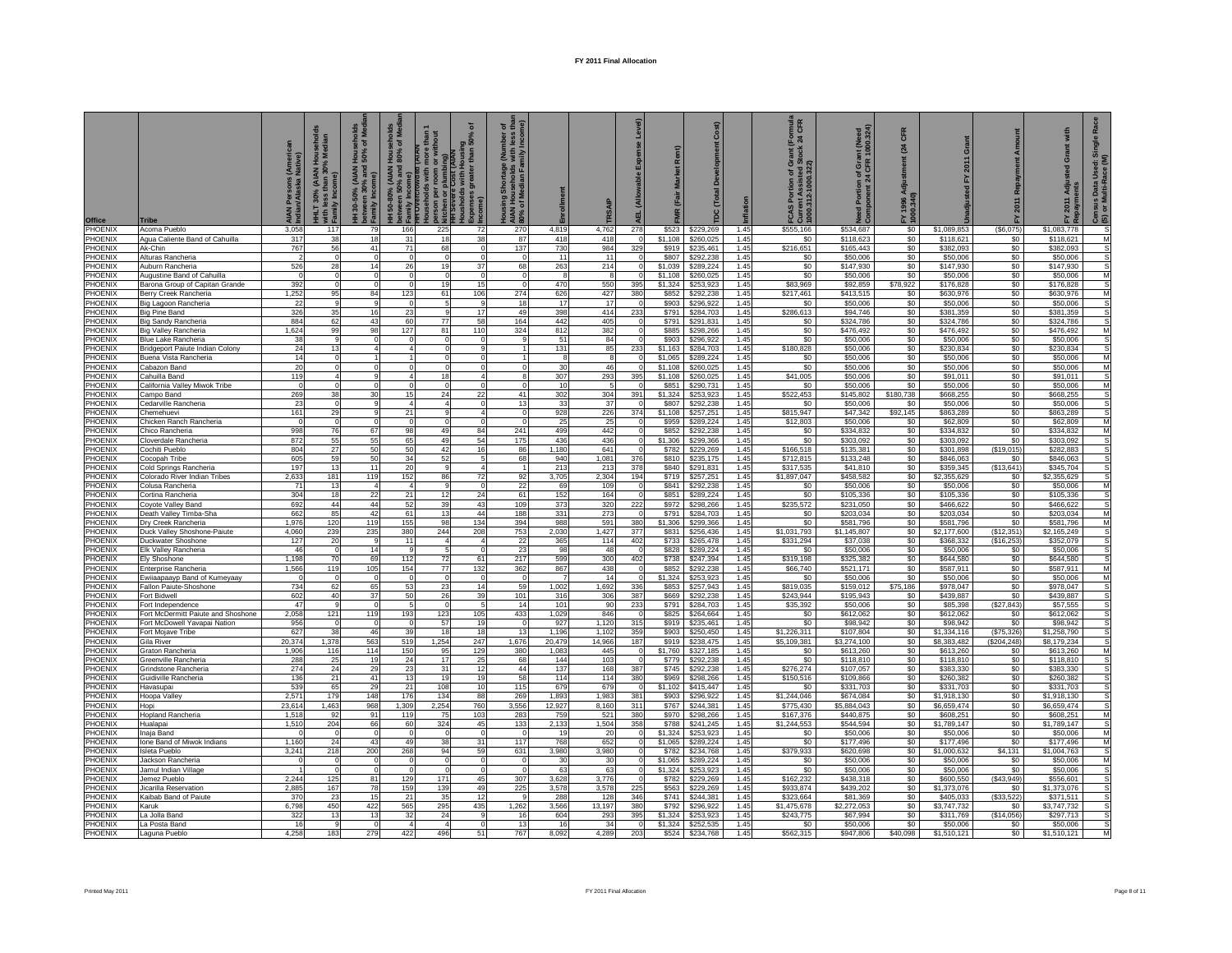| <b>Office</b>                    | <b>Tribe</b>                                                | (Americ<br>Native)<br><b>AIAN Persons</b><br>Indian/Alaska I | ahold<br><b>HHLT 30% (AIAN Hous</b><br>mily Ine | 를 호<br><b>Hous</b><br>50%<br>between 30%<br>Family Incom<br>130-50% | seholds<br>, of Medi<br>Hous<br>80%<br>1 50-80% (AIAN H<br>tween 50% and 8<br>ឌ ឌ | withou<br>ŏ<br>림<br>etween 50?<br>amily Inco<br>H Overcro<br>ouseholds<br>arson per 1<br>tchen or p | ৽<br>(AIAN<br>Housing<br>er than 50° | $5E$ $\frac{1}{2}$<br>tage<br>Die Far<br><b>Pa</b><br>B<br>B<br>B<br><b>AIAN</b><br>80% c |                 |                           |                                |                    | Cost)                          | flatior      | (Formula<br>: 24 CFR<br>FCAS Portion of Gra<br>Current Assisted Sto<br>1000.312-1000.322) | nt (Need<br>1000.324)<br>f Gra<br>CFR<br>৳<br>Component 24<br>곴 | CFR<br>$\mathbf{z}$ | Grant<br>2011<br>$\geq$   | ā                      | with<br>rant <sup>1</sup><br>ō<br>2011 | nsus Data Used: Sir<br>or Multi-Race (M)<br>ලි ග |
|----------------------------------|-------------------------------------------------------------|--------------------------------------------------------------|-------------------------------------------------|---------------------------------------------------------------------|-----------------------------------------------------------------------------------|-----------------------------------------------------------------------------------------------------|--------------------------------------|-------------------------------------------------------------------------------------------|-----------------|---------------------------|--------------------------------|--------------------|--------------------------------|--------------|-------------------------------------------------------------------------------------------|-----------------------------------------------------------------|---------------------|---------------------------|------------------------|----------------------------------------|--------------------------------------------------|
| PHOENIX                          | Las Vegas Colony                                            | 108                                                          | -9                                              | 9                                                                   |                                                                                   | $\overline{a}$                                                                                      |                                      | -26                                                                                       | 54              | 1,810                     | $\circ$                        |                    |                                | 1.45         | SO.                                                                                       | \$50,006                                                        | \$0                 | \$50,006                  | \$0                    | \$50,006                               | -S                                               |
| PHOENIX                          | Laytonville Rancheria                                       | 162                                                          | 10                                              | 10                                                                  | 12                                                                                | 9                                                                                                   | 10                                   |                                                                                           | 81              | 293                       | 380                            | \$969              | \$298,266                      | 1.45         | \$276,645                                                                                 | \$46,852                                                        | \$0                 | \$323,497                 | \$0                    | \$323,497                              | s                                                |
| <b>PHOENIX</b><br><b>PHOENIX</b> | one Pine Paiute-Shoshone<br>os Coyotes Band of Cahuilla     | 521<br>61                                                    | 31<br>13                                        | 33<br>$\overline{4}$                                                | 25                                                                                | $\alpha$<br>$\sqrt{4}$                                                                              | 13                                   | 38<br>$^{22}$                                                                             | 295<br>288      | 350<br>288                | 233<br>$^{\circ}$              | \$1.053<br>\$1,324 | \$284.703<br>\$253,923         | 1.45<br>1.45 | \$393,001<br>S <sub>0</sub>                                                               | \$80,875<br>\$50,006                                            | \$0<br>\$0          | \$473,876<br>\$50,006     | \$0<br>\$0             | \$473.876<br>\$50,006                  | M<br>S                                           |
| <b>HOENIX</b>                    | ovelock Colony                                              | 564                                                          | 33                                              | 33                                                                  | 53                                                                                | 34                                                                                                  | 29                                   | 119                                                                                       | 282             | 268                       | $^{\circ}$                     | \$789              | \$257,943                      | 1.45         | \$0                                                                                       | \$163,850                                                       | \$0                 | \$163,850                 | \$0                    | \$163,850                              | s                                                |
| <b>PHOENIX</b>                   | Lower Lake Rancheria                                        | $\Omega$                                                     | $\Omega$                                        | $\Omega$                                                            |                                                                                   | $\Omega$                                                                                            |                                      |                                                                                           | $\cap$          | $\Omega$                  | $\circ$                        | \$1,306            | \$304,090                      | 1.45         | \$0                                                                                       | \$50,006                                                        | \$0                 | \$50,006                  | \$0                    | \$50,006                               | M                                                |
| <b>PHOENIX</b>                   | Lytton Rancheria of California                              | 546                                                          | 35                                              | 34                                                                  | 41                                                                                | 30                                                                                                  | 34                                   | 110                                                                                       | 273             | 273                       | $\Omega$                       | \$1,306            | \$299,366                      | 1.45         | \$0                                                                                       | \$189,969                                                       | \$0                 | \$189,969                 | \$0                    | \$189,969                              | s                                                |
| PHOENIX                          | Manchester Point Arena Rancheria                            | 1,996                                                        | 126                                             | 126                                                                 | 149                                                                               | 111                                                                                                 | 124                                  | 360                                                                                       | 1,074           | 923                       | 380                            | \$969              | \$298,266                      | 1.45         | \$331,547                                                                                 | \$678,990                                                       | \$0                 | \$1,010,537               | \$0                    | \$1,010,537                            |                                                  |
| PHOENIX<br>PHOENIX               | Manzanita Band<br>Mesa Grande Band                          | 84<br>66                                                     | 16<br>13                                        | 5<br>$\overline{4}$                                                 |                                                                                   | $\mathbf 0$<br>9                                                                                    | $^{\circ}$<br>$\overline{4}$         | 29                                                                                        | 105<br>690      | 105<br>117                | 391                            | \$1,324            | \$253,923<br>\$1,324 \$253,923 | 1.45<br>1.45 | \$0<br>\$197,974                                                                          | \$50,006<br>\$50,006                                            | \$0<br>\$0          | \$50,006<br>\$247,980     | \$0<br>\$0             | \$50,006<br>\$247,980                  | M<br>s                                           |
| PHOFNIX                          | Mescalero Reservation                                       | 3.504                                                        | 243                                             | 112                                                                 | 181                                                                               | 198                                                                                                 | 53                                   | 226                                                                                       | 4,309           | 4.447                     | 287                            | \$523              | \$227,070                      | 1.45         | \$1,964,675                                                                               | \$553.193                                                       | \$0                 | \$2.517.868               | (S35, 732)             | \$2,482,136                            | S                                                |
| <b>PHOENIX</b>                   | Middletown Rancheria                                        | 182                                                          | 12                                              | 11                                                                  | 14                                                                                | 10                                                                                                  | 11                                   | 37                                                                                        | 91              | 163                       | $\Omega$                       | \$885              | \$298,266                      | 1.45         | \$0                                                                                       | \$63,429                                                        | \$0                 | \$63,429                  | \$0                    | \$63,429                               | s                                                |
| PHOENIX                          | Moapa Band of Paiute                                        | 205                                                          | 25                                              | 10                                                                  | 12                                                                                | 5                                                                                                   | 10                                   |                                                                                           | 311             | 313                       | 388                            | \$1,063            | \$265,478                      | 1.45         | \$323,787                                                                                 | \$47,684                                                        | \$0                 | \$371.471                 | (\$12,000]             | \$359,471                              | S                                                |
| PHOENIX                          | Mooretown Rancheria                                         | 2,282                                                        | 173                                             | 153                                                                 | 225                                                                               | 112                                                                                                 | 193                                  | 511                                                                                       | 1,141           | 1,002                     | 380                            |                    | \$852 \$292,238                | 1.45         | \$332,086                                                                                 | \$756,146                                                       | \$0                 | \$1,088,232               | \$0                    | \$1,088,232                            | M                                                |
| <b>PHOENIX</b>                   | Morongo Band of Cahuilla                                    | 609                                                          | $\Omega$<br>91                                  | $\overline{0}$                                                      |                                                                                   | 25                                                                                                  | 27<br>50                             | 91                                                                                        | 1,015           | 2,443<br>448              | 395                            | \$1,108            | \$257,387                      | 1.45         | \$275,321                                                                                 | \$83,485                                                        | \$8,709             | \$358,806                 | \$0                    | \$358,806                              | S.                                               |
| <b>HOENIX</b><br><b>PHOENIX</b>  | Nambe Pueblo<br>Navaio Nation                               | 529<br>200,532                                               | 17,216                                          | 50<br>8,785                                                         | 55<br>9,236                                                                       | 28<br>31,197                                                                                        | 4,180                                | 29,428                                                                                    | 643<br>277,840  | 192,067                   | 300<br>293                     | \$967              | \$235,868<br>\$708 \$244,381   | 1.45<br>1.45 | \$449,517<br>\$31,902,136                                                                 | \$198,991<br>\$58,843,870                                       | \$0<br>\$0          | \$648,507<br>\$90,746,006 | (S89, 258)<br>\$37,792 | \$559,249<br>\$90,783,798              | s                                                |
| <b>HOENIX</b>                    | North Fork Rancheria                                        | 3,560                                                        | 250                                             | 172                                                                 | 240                                                                               | 309                                                                                                 | 232                                  | 662                                                                                       | 1,780           | 1,377                     | $\mathbf{O}$                   | \$857              | \$290,731                      | 1.45         | \$0                                                                                       | \$1,301,503                                                     | \$0                 | \$1,301,503               | \$0                    | \$1,301,503                            | s                                                |
| PHOENIX                          | Ohkay Owingeh (was San Juan Pueblo                          | 2.425                                                        | 70                                              | 120                                                                 | 91                                                                                | 100                                                                                                 | 68                                   | 240                                                                                       | 2.791           | 2,721                     | $\Omega$                       | \$562              | \$229,269                      | 1.45         | \$387.494                                                                                 | \$325,162                                                       | \$0                 | \$712,656                 | \$0                    | \$712,656                              | M                                                |
| <b>HOENIX</b>                    | Paiute-Shoshone of Bishop Colony                            | 1,486                                                        | 471                                             | 221                                                                 | 250                                                                               | 137                                                                                                 | 137                                  | 814                                                                                       | 1,760           | 1,651                     | 233                            | \$791              | \$284,703                      | 1.45         | \$766,622                                                                                 | \$1,061,910                                                     | \$0                 | \$1,828,532               | \$0                    | \$1,828,532                            | s                                                |
| <b>HOENIX</b>                    | Pala Band                                                   | 760                                                          | 71                                              | 25                                                                  | 57                                                                                | 43                                                                                                  | 36                                   | 124                                                                                       | 906             | 1,049                     | 395                            | \$1,324            | \$253,923                      | 1.45         | \$399,577                                                                                 | \$204.462                                                       | \$0                 | \$604.039                 | \$0                    | \$604.039                              | s                                                |
| <b>HOENIX</b><br><b>PHOENIX</b>  | Pascua Yaqui Tribe<br>Paskenta Band of Nomlaki Indian       | 8,338<br>540                                                 | 568<br>47                                       | 356<br>36                                                           | 464<br>45                                                                         | 526<br>31                                                                                           | 373<br>47                            | 990<br>128                                                                                | 17,201<br>270   | 14,787<br>20 <sub>6</sub> | 356<br>$\Omega$                | \$854<br>\$778     | \$234,361<br>\$290,731         | 1.45<br>1.45 | \$2,820,327<br>\$0                                                                        | \$1,616,262<br>\$221,181                                        | \$0<br>\$0          | \$4,436,589<br>\$221,181  | (S17, 390)<br>\$0      | \$4,419,199<br>\$221,181               | M<br><b>S</b>                                    |
| <b>HOENIX</b>                    | Pauma Band                                                  | 173                                                          | $\mathbf{9}$                                    | 9                                                                   | 11                                                                                | $\mathbf{9}$                                                                                        |                                      | 23                                                                                        | 189             | 132                       | 395                            | \$1,324            | \$253,923                      | 1.45         | \$25,359                                                                                  | \$50,006                                                        | \$0                 | \$75,365                  | (S13, 416)             | \$61,949                               | s                                                |
| PHOENIX                          | Pechanga Band                                               | 388                                                          | 35                                              | 18                                                                  | 16                                                                                | 34                                                                                                  | 13                                   | 68                                                                                        | 1,342           | 1,032                     | $\Omega$                       | \$1,108            | \$260,025                      | 1.45         | \$0                                                                                       | \$108,632                                                       | \$0                 | \$108,632                 | \$0                    | \$108,632                              |                                                  |
| PHOENIX                          | Picayune Rancheria                                          | 2.468                                                        | 173                                             | 119                                                                 | 166                                                                               | 214                                                                                                 | 161                                  | 444                                                                                       | 1,234           | 798                       | 378                            |                    | \$846 \$290,731                | 1.45         | \$138,035                                                                                 | \$898,561                                                       | \$0                 | \$1,036,595               | \$0                    | \$1,036,595                            | s                                                |
| PHOENIX                          | Picuris Pueblo                                              | 188                                                          | 18                                              | 25                                                                  | 14                                                                                | 18                                                                                                  | -9                                   | 57                                                                                        | 302             | 309                       | $^{\circ}$                     | \$748              | \$229,269                      | 1.45         | S <sub>0</sub>                                                                            | \$83.947                                                        | \$19,438            | \$83,947                  | \$0                    | \$83,947                               | s                                                |
| PHOENIX<br>PHOENIX               | Pinoleville Rancheria<br><sup>2</sup> it River Tribe        | 474<br>4,733                                                 | 30<br>293                                       | 30<br>294                                                           | 35<br>403                                                                         | 26<br>257                                                                                           | 30<br>338                            | 90<br>990                                                                                 | 237<br>2.381    | 237<br>5,634              | 380<br>$^{\circ}$              | \$969<br>\$808     | \$298,266<br>\$292,930         | 1.45<br>1.45 | \$41,810<br>S <sub>0</sub>                                                                | \$162,882<br>\$1,434,181                                        | \$0<br>\$0          | \$204.692<br>\$1,434,181  | \$0<br>\$0             | \$204,692<br>\$1,434,181               | S.<br>M                                          |
| <b>PHOENIX</b>                   | Pojoaque Pueblo                                             | 307                                                          | 45                                              | 31                                                                  | 34                                                                                | 19                                                                                                  | 14                                   | 87                                                                                        | 367             | 376                       | $\Omega$                       | \$967              | \$235,868                      | 1.45         | \$84,130                                                                                  | \$103,010                                                       | \$0                 | \$187,140                 | \$0                    | \$187,140                              |                                                  |
| <b>PHOENIX</b>                   | Potter Valley Rancheria                                     | 12                                                           | $\overline{1}$                                  | $\overline{1}$                                                      |                                                                                   | $\blacktriangleleft$                                                                                |                                      |                                                                                           | -6              | -6                        | $\Omega$                       | \$969              | \$298,266                      | 1.45         | \$0                                                                                       | \$50,006                                                        | \$0                 | \$50,006                  | \$0                    | \$50,006                               | S.                                               |
| <b>HOENIX</b>                    | <b>Pyramid Lake Paiute</b>                                  | 4,336                                                        | 255                                             | 250                                                                 | 406                                                                               | 260                                                                                                 | 222                                  | 751                                                                                       | 2,263           | 1,054                     | 379                            | \$853              | \$263,442                      | 1.45         | \$843,558                                                                                 | \$1,243,996                                                     | \$0                 | \$2,087,554               | (\$153, 245)           | \$1,934,309                            | s                                                |
| <b>PHOENIX</b>                   | Quartz Valley Reservation                                   | 509                                                          | 34                                              | 32                                                                  | 42                                                                                | 22                                                                                                  | 33                                   | 82                                                                                        | 267             | 104                       | 387                            | \$769              | \$298,429                      | 1.45         | \$200,059                                                                                 | \$167,422                                                       | \$0                 | \$367,481                 | \$0                    | \$367,481                              |                                                  |
| <b>PHOENIX</b><br><b>HOENIX</b>  | Quechan Tribe<br>Ramona Band                                | 4,735                                                        | 276<br>$\overline{\mathbf{0}}$                  | 198<br>$\mathbf 0$                                                  | 348                                                                               | 333<br>$\circ$                                                                                      | 191<br>$\overline{0}$                | 656                                                                                       | 3,388           | 2,668                     | 389<br>$\overline{\mathbf{0}}$ | \$822<br>\$1,108   | \$253,506<br>\$260,025         | 1.45<br>1.45 | \$1,067,084<br>\$0                                                                        | \$1,013,338<br>\$50,006                                         | \$0<br>\$0          | \$2,080,422<br>\$50,006   | \$0<br>\$0             | \$2,080,422<br>\$50,006                | M<br>M                                           |
| <b>PHOENIX</b>                   | Redding Rancheria                                           | 466                                                          | 32                                              | 24                                                                  | 34                                                                                | 28                                                                                                  | 30                                   | 91                                                                                        | 233             | 5.689                     | $\Omega$                       | \$827              | \$292,930                      | 1.45         | \$0                                                                                       | \$160.979                                                       | \$0                 | \$160.979                 | \$0                    | \$160.979                              | S                                                |
| <b>HOENIX</b>                    | Redwood Valley Rancheria                                    | 324                                                          | 21                                              | 20                                                                  | 24                                                                                | 18                                                                                                  | 20                                   | 56                                                                                        | 162             | 162                       | 380                            | \$972              | \$298,266                      | 1.45         | \$75,459                                                                                  | \$110,118                                                       | \$0                 | \$185,577                 | \$0                    | \$185,577                              | s                                                |
| <b>HOENIX</b>                    | Reno-Sparks Colony                                          | 979                                                          | 50                                              | 317                                                                 | 26                                                                                | 42                                                                                                  | 28                                   | 216                                                                                       | 1,005           | 985                       | 260                            | \$853              | \$263,442                      | 1.45         | \$920,788                                                                                 | \$316,612                                                       | \$0                 | \$1,237,401               | (\$42,942              | \$1.194.459                            | S                                                |
| PHOENIX                          | Resighini Rancheria                                         | 42                                                           | $\Omega$                                        | $\mathbf{3}$                                                        | $\mathbf{R}$                                                                      | $\Omega$                                                                                            | $\Omega$                             | 11                                                                                        | 111             | 89                        | $\Omega$                       | \$828              | \$289,224                      | 1.45         | S <sub>0</sub>                                                                            | \$50,006                                                        | \$0                 | \$50,006                  | \$0                    | \$50,006                               | M                                                |
| PHOENIX<br><b>PHOENIX</b>        | <b>Rincon Reservation</b>                                   | 451<br>866                                                   | 59<br>55                                        | 21<br>54                                                            | 30<br>65                                                                          | 30<br>48                                                                                            | 15<br>54                             | 61<br>133                                                                                 | 575<br>433      | 574<br>433                | 395<br>380                     | \$1,324<br>\$885   | \$253,923<br>\$298,266         | 1.45<br>1.45 | \$278,477                                                                                 | \$122,058<br>\$288,052                                          | \$0<br>\$0          | \$400,536<br>\$514,516    | \$0<br>\$0             | \$400,536<br>\$514,516                 | S                                                |
| PHOENIX                          | Robinson Rancheria<br>Rohnerville Rancheria (Bear River Bd) | 110                                                          | 25                                              | 8                                                                   |                                                                                   | 11                                                                                                  | 10                                   | -42                                                                                       | 291             | 231                       | $\overline{0}$                 |                    | \$903 \$296,922                | 1.45         | \$226,464<br>\$0                                                                          | \$65,704                                                        | \$0                 | \$65,704                  | \$0                    | \$65,704                               | S                                                |
| PHOENIX                          | Round Valley Reservation                                    | 7,570                                                        | 460                                             | 455                                                                 | 594                                                                               | 376                                                                                                 | 512                                  | 1,398                                                                                     | 3,785           | 2,777                     | 222                            | \$970              | \$298,266                      | 1.45         | \$661,196                                                                                 | \$2,193,526                                                     | \$0                 | \$2,854,723               | \$0                    | \$2,854,723                            | M                                                |
| PHOFNIX                          | Rumsey Rancheria                                            | 88                                                           | 5                                               | - 6                                                                 |                                                                                   | $\Delta$                                                                                            |                                      | 18                                                                                        | 44              | 44                        | 380                            | \$1,052            | \$289,224                      | 1.45         | S <sub>0</sub>                                                                            | \$50,006                                                        | \$0                 | \$50,006                  | \$0                    | \$50,006                               | S                                                |
| <b>PHOENIX</b>                   | Salt River PIma-Maricopa                                    | 4,261                                                        | 291                                             | 200                                                                 | 194                                                                               | 294                                                                                                 | 76                                   | 356                                                                                       | 9,220           | 7,313                     | 333                            | \$919              | \$238,475                      | 1.45         | \$1,793,339                                                                               | \$797,725                                                       | \$0                 | \$2,591,065               | (S13, 294)             | \$2,577,771                            |                                                  |
| PHOENIX<br>PHOENIX               | San Carlos Apache<br>San Felipe Pueblo                      | 11.736<br>2,850                                              | 858<br>177                                      | 458<br>113                                                          | 578<br>68                                                                         | 1,141<br>260                                                                                        | 326<br>55                            | 1,222<br>358                                                                              | 13,246<br>3,377 | 10,709<br>3,377           | 368<br>$\Omega$                | \$782<br>\$782     | \$229,433<br>\$229,269         | 1.45<br>1.45 | \$4,036,274<br>\$16,053                                                                   | \$2.603.743<br>\$567,194                                        | \$0<br>\$0          | \$6,640,017<br>\$583,248  | (\$68,863<br>\$0       | \$6.571.154<br>\$583,248               |                                                  |
| <b>PHOENIX</b>                   | San Ildefonso Pueblo                                        | 613                                                          | 64                                              | 49                                                                  | 55                                                                                | 19                                                                                                  | 14                                   | 106                                                                                       | 672             | 773                       | $\Omega$                       | \$967              | \$229,269                      | 1.45         | \$288,201                                                                                 | \$130,875                                                       | \$0                 | \$419.076                 | \$0                    | \$419,076                              | S                                                |
| <b>HOENIX</b>                    | San Juan Southern Paiute Tribe                              | 416                                                          | 26                                              | 17                                                                  | 23                                                                                | 40                                                                                                  | 13                                   | 66                                                                                        | 208             | 208                       | $\Omega$                       | \$1,102            | \$244,381                      | 1.45         | \$0                                                                                       | \$104,849                                                       | \$0                 | \$104,849                 | \$0                    | \$104,849                              |                                                  |
| <b>PHOENIX</b>                   | San Manuel Band                                             | 44                                                           | $\overline{4}$                                  | $\overline{4}$                                                      |                                                                                   | $\Omega$                                                                                            |                                      | 13                                                                                        | 178             | 156                       | $\Omega$                       | \$1.108            | \$257,251                      | 1.45         | \$0                                                                                       | \$50,006                                                        | \$0                 | \$50,006                  | \$0                    | \$50,006                               |                                                  |
| <b>PHOENIX</b>                   | San Pasqual Band                                            | 374                                                          | 34                                              | 15                                                                  | 37                                                                                | 13                                                                                                  | 11                                   | 19                                                                                        | 429             | 294                       | 395                            |                    | \$1,324 \$253,923              | 1.45         | \$386,483                                                                                 | \$75,627                                                        | \$0                 | \$462,110                 | (S2, 838)              | \$459,272                              |                                                  |
| PHOENIX<br><b>PHOENIX</b>        | San Rosa Band of Cahuilla<br>Sandia Pueblo                  | 59<br>579                                                    | $\overline{4}$<br>36                            | $\overline{4}$<br>32                                                | 60                                                                                | 9<br>19                                                                                             | $\Omega$<br>27                       | 106                                                                                       | 141<br>487      | 141<br>413                | 395<br>$\Omega$                | \$1,108<br>\$782   | \$260,025<br>\$234,768         | 1.45<br>1.45 | \$16,402<br>\$151.739                                                                     | \$50,006<br>\$134.136                                           | \$0<br>\$0          | \$66,408<br>\$285.875     | (S4, 357)<br>\$0       | \$62,051<br>\$285.875                  | s<br>S.                                          |
| <b>PHOENIX</b>                   | anta Ana Pueblo                                             | 547                                                          | 18                                              | 16                                                                  | 38                                                                                | 43                                                                                                  |                                      | 67                                                                                        | 765             | 681                       | $^{\circ}$                     | \$782              | \$229,269                      | 1.45         | \$104,812                                                                                 | \$99,234                                                        | \$0                 | \$204.046                 | \$0                    | \$204.046                              | s                                                |
| <b>PHOENIX</b>                   | Santa Clara Pueblo                                          | 1,549                                                        | 119                                             | 87                                                                  | 119                                                                               | 72                                                                                                  | 57                                   | 221                                                                                       | 2,200           | 2,764                     | 300                            | \$583              | \$229,269                      | 1.45         | \$550,673                                                                                 | \$334,380                                                       | \$0                 | \$885,053                 | \$0                    | \$885,053                              | s                                                |
| <b>PHOENIX</b>                   | Santa Rosa Rancheria                                        | 505                                                          | 33                                              | 17                                                                  | 23                                                                                | 43                                                                                                  | <b>q</b>                             | 27                                                                                        | 738             | 701                       | 378                            | \$790              | \$275,498                      | 1.45         | \$356,115                                                                                 | \$110,278                                                       | \$0                 | \$466,393                 | \$0                    | \$466,393                              | s                                                |
| <b>PHOENIX</b>                   | Santa Ynez Band of Chumash                                  | 88                                                           | $\circ$                                         | $\overline{0}$                                                      |                                                                                   | $\Omega$                                                                                            | 4                                    |                                                                                           | 154             | 400                       | 395                            | \$1,259            | \$294,030                      | 1.45         | \$21,953                                                                                  | \$237,544                                                       | \$204,870           | \$259,497                 | \$0                    | \$259,497                              | s                                                |
| PHOFNIX<br>PHOENIX               | Santa Ysabel Reservation                                    | 247<br>3,567                                                 | 24<br>190                                       | 20<br>149                                                           | 31<br>168                                                                         | 29<br>320                                                                                           | 22                                   | 75<br>433                                                                                 | 768<br>4,492    | 768<br>4,807              | 278                            | \$1.324<br>\$782   | \$253,923<br>\$229,269         | 1.45<br>1.45 | \$0<br>\$338,930                                                                          | \$78,552<br>\$647,575                                           | \$0<br>\$0          | \$78,552<br>\$986,505     | \$0<br>\$0             | \$78,552<br>\$986,505                  | s                                                |
| PHOENIX                          | Santo Domingo Pueblo<br>Scotts Valley (Pomo)                | 456                                                          | 29                                              | 29                                                                  | 34                                                                                | 25                                                                                                  | 28                                   | 92                                                                                        | 228             | 294                       | $\overline{0}$                 |                    | \$1,308 \$298,266              | 1.45         | \$0                                                                                       | \$158,158                                                       | \$0                 | \$158,158                 | \$0                    | \$158,158                              | s                                                |
| PHOENIX                          | Sherwood Valley Rancheria                                   | 918                                                          | 58                                              | 58                                                                  | 68                                                                                | 51                                                                                                  | 57                                   | 160                                                                                       | 459             | 644                       | 380                            | \$970              | \$298.266                      | 1.45         | \$177,613                                                                                 | \$311.160                                                       | \$0                 | \$488.773                 | \$0                    | \$488.773                              | S                                                |
| <b>HOENIX</b>                    | Shingle Springs Rancheria                                   | 898                                                          | 63                                              | 60                                                                  | 91                                                                                | 36                                                                                                  | 118                                  | 213                                                                                       | 449             | 1,688                     | $\Omega$                       | \$1,039            | \$289,224                      | 1.45         | \$0                                                                                       | \$413,544                                                       | \$0                 | \$413,544                 | \$0                    | \$413,544                              | S                                                |
| <b>PHOENIX</b>                   | Smith River Rancheria                                       | 2.697                                                        | 179                                             | 168                                                                 | 224                                                                               | 117                                                                                                 | 172                                  | 57                                                                                        | 1.415           | 3.191                     |                                | \$821              | \$289,224                      | 1.45         | \$0                                                                                       | \$897.873                                                       | \$0                 | \$897,873                 | \$0                    | \$897,873                              |                                                  |
| PHOENIX<br>PHOENIX               | Soboba Band<br>Stewarts Point Rancheria                     | 486<br>1,478                                                 | 20<br>90                                        | 13<br>89                                                            | 17<br>116                                                                         | 16<br>73                                                                                            | -25<br>100                           | 22<br>295                                                                                 | 963<br>739      | 963<br>565                | 395<br>380                     | \$1,108<br>\$1,306 | \$260,025<br>\$299,366         | 1.45<br>1.45 | \$205,977<br>\$0                                                                          | \$113,400<br>\$435,297                                          | \$59,460<br>\$0     | \$319,377<br>\$435,297    | (\$101,309)<br>\$0     | \$218,068<br>\$435,297                 | s<br>M                                           |
| <b>PHOENIX</b>                   | Sulphur Bank Rancheria                                      | 238                                                          | 15                                              | 15                                                                  | 18                                                                                | 13                                                                                                  | 15                                   | 48                                                                                        | 119             | 246                       |                                | \$885              | \$298,266                      | 1.45         | \$0                                                                                       | \$82,790                                                        | \$0                 | \$82,790                  | \$0                    | \$82,790                               |                                                  |
| PHOENIX                          | Summit Lake Paiute Tribe                                    | 12                                                           |                                                 | $^{\circ}$                                                          |                                                                                   |                                                                                                     |                                      |                                                                                           | 106             | 133                       | $\mathbf{0}$                   | \$824              | \$257,943                      | 1.45         | \$0                                                                                       | \$50,006                                                        | \$0                 | \$50,006                  | \$0                    | \$50,006                               |                                                  |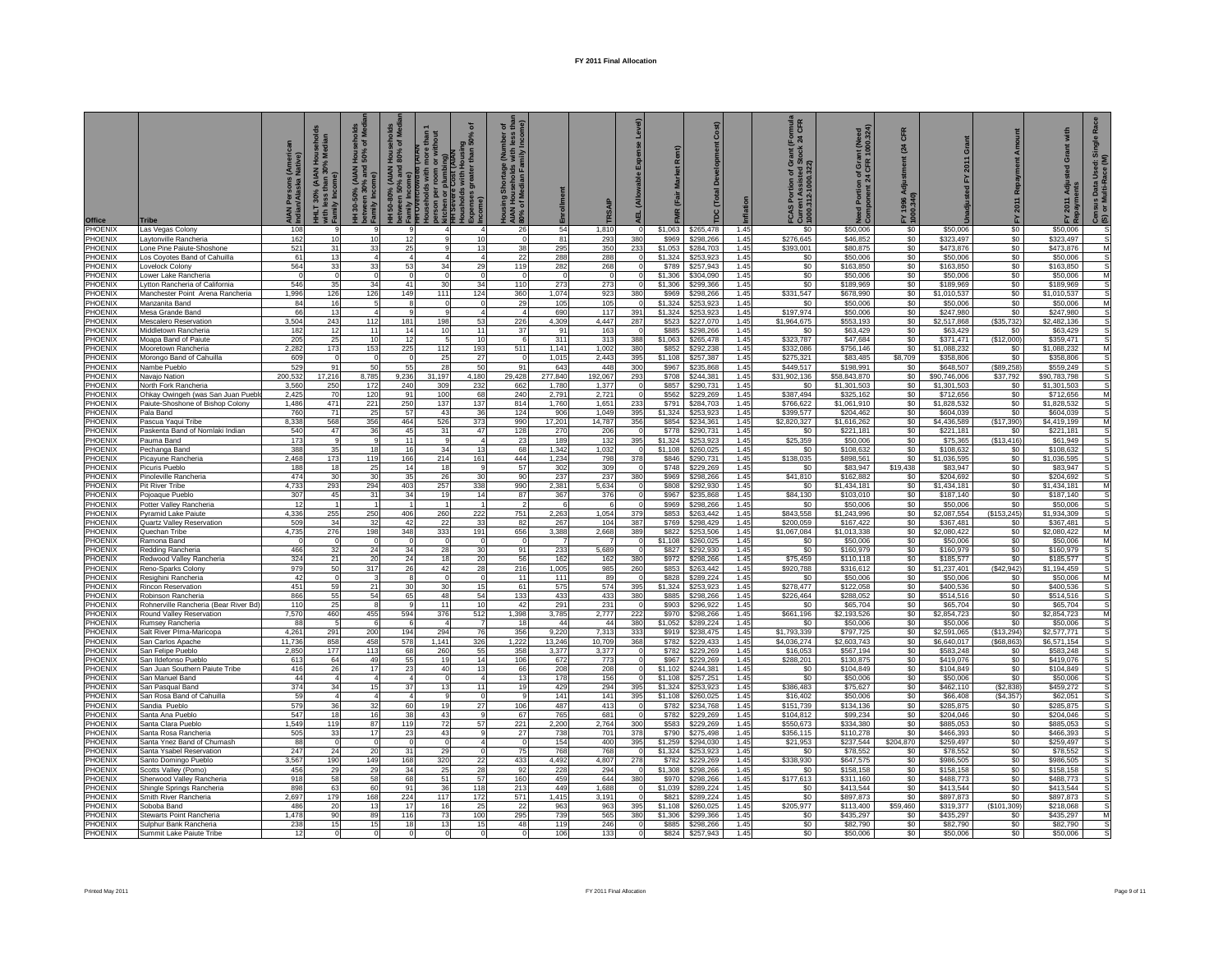| Office         | <b>Tribe</b>                        | ិ       | $\overline{a}$ | ᅙᄛ<br>ㅎㅎ<br>$rac{1}{2}$ is<br><b>AIAN</b><br>로 효 준 | es<br>S<br>(AIAN | kitchen<br>HH Seve | ৽<br><u>ចូ ឆ្ន</u> | $\widehat{\bullet}$<br>ㅎ ㅎ<br>€. | 面       | E        |                | $\alpha$ | $\mathbf{ii}$<br>È |      | True<br>CFR<br>ជ្ជ ទី ទី | aed<br>324)<br>Žg<br>ತಿ ಕಿ | CFR<br>(24)<br>FY 1996<br>1000.34 | $\bar{c}$<br>2011 |              |               | Used: Si<br>tace (M)<br>IS Data<br>Multi-Ra<br>품<br>යි ග |
|----------------|-------------------------------------|---------|----------------|----------------------------------------------------|------------------|--------------------|--------------------|----------------------------------|---------|----------|----------------|----------|--------------------|------|--------------------------|----------------------------|-----------------------------------|-------------------|--------------|---------------|----------------------------------------------------------|
| PHOENIX        | Susanville Rancheria                | 1.362   | 66             | 178                                                | 105              | 49                 | 62                 | 294                              | 681     | 1,757    | 387            | \$867    | \$292,238          | 1.45 | \$471,967                | \$362,323                  | \$0                               | \$834.290         | (S36, 337)   | \$797.953     | M                                                        |
| PHOENIX        | Sycuan Band of Kumeyaay Nation      | 23      |                |                                                    |                  |                    |                    |                                  | 73      | 153      | 395            | \$1,324  | \$253,923          | 1.45 | \$0                      | \$50,006                   | \$0                               | \$50,006          | \$0          | \$50,006      |                                                          |
| <b>PHOENIX</b> | Table Bluff Rancheria, Wiyot Tribe  | 80      | 14             |                                                    |                  |                    |                    | 28                               | 526     | 96       | $\Omega$       | \$903    | \$296,922          | 1.45 | \$0                      | \$50,006                   | \$0                               | \$50,006          | \$0          | \$50,006      |                                                          |
| <b>PHOENIX</b> | Table Mountain Rancheria            |         |                | $\Omega$                                           |                  |                    |                    | $\Omega$                         | 115     | 115      | $\Omega$       | \$840    | \$291.831          | 1.45 | \$0                      | \$50,006                   | \$0                               | \$50,006          | \$0          | \$50,006      |                                                          |
| PHOENIX        | <b>Taos Pueblo</b>                  | 1.508   | 129            | 88                                                 | 104              | 120                | 37                 | 265                              | 2,505   | 2,410    | $\Omega$       | \$748    | \$229,269          | 1.45 | \$192,011                | \$357,439                  | \$0                               | \$549,450         | (\$38,744)   | \$510,706     |                                                          |
| <b>PHOENIX</b> | Te-Moak                             | 992     | 102            | 80                                                 | 99               | 22                 | 36                 | 82                               | 2.597   | 2,597    | 418            | \$852    | \$256,436          | 1.45 | \$1,194,805              | \$228,458                  | \$0                               | \$1,423,263       | \$0          | \$1,423,263   |                                                          |
| PHOENIX        | Tesuque Pueblo                      | 412     | 31             | 27                                                 | 41               | 26                 |                    | 77                               | 481     | 435      | $\overline{0}$ | \$967    | \$235,868          | 1.45 | \$80,482                 | \$90,103                   | \$0                               | \$170,586         | \$0          | \$170,586     |                                                          |
| PHOENIX        | Tohono O'Odham Nation               | 14.396  | 1,184          | 539                                                | 454              | 1,456              | 298                | 1,621                            | 26,673  | 26,673   | 170            | \$826    | \$238,475          | 1.45 | \$2,328,225              | \$3,237,538                | \$0                               | \$5,565,763       | (\$546,772)  | \$5,018,991   |                                                          |
| PHOENIX        | Tonto Apache of Arizona             | 141     | 10             |                                                    | 15               | 20                 |                    | 29                               | 125     | 131      | $\Omega$       | \$854    | \$233,832          | 1.45 | \$0                      | \$50,006                   | \$0                               | \$50,006          | \$0          | \$50,006      |                                                          |
| PHOENIX        | Torres-Martinez Band of Cahuilla    | 219     | 29             | 13                                                 | 33               | 34                 | 11                 | 43                               | 573     | 321      | 395            | \$1,106  | \$257,387          | 1.45 | \$174,457                | \$93,409                   | \$0                               | \$267,867         | \$0          | \$267,867     |                                                          |
| <b>PHOENIX</b> | Trinidad Rancheria                  | 68      |                |                                                    |                  |                    | 14                 | 18                               | 214     | 186      | $\overline{0}$ | \$903    | \$296,922          | 1.45 | S <sub>0</sub>           | \$50,006                   | \$0                               | \$50,006          | \$0          | \$50,006      |                                                          |
| PHOENIX        | Tule River Indian Tribe             | 3.202   | 193            | 158                                                | 204              | 232                | 205                | 464                              | 1,601   | 1,205    | 373            | \$672    | \$284,296          | 1.45 | \$624,360                | \$1,038,827                | \$0                               | \$1,663,187       | \$0          | \$1,663,187   |                                                          |
| <b>PHOENIX</b> | Tuolumne Band of Me-Wuk Indians     | 726     | 48             | 75                                                 | 54               | 41                 | 43                 | 145                              | 363     | 2,812    | 378            | \$959    | \$289,224          | 1.45 | \$178,353                | \$253,736                  | \$0                               | \$432,089         | \$0          | \$432,089     |                                                          |
| PHOENIX        | Twenty Nine Palms Band              |         |                | $\Omega$                                           |                  |                    |                    | $\Omega$                         | 13      | 13       |                | \$1,108  | \$257,251          | 1.45 | \$0                      | \$50,006                   | \$0                               | \$50,006          | \$0          | \$50,006      |                                                          |
| PHOENIX        | Upper Lake Rancheria (Habematolel P | 428     | 26             | 26                                                 | 34               | 21                 | 29                 | 85                               | 214     | 151      |                | \$885    | \$298,266          | 1.45 | \$0                      | \$125,951                  | \$0                               | \$125,951         | \$0          | \$125,951     | M                                                        |
| PHOENIX        | Utu Utu Gwaiti Paiute               | 42      | 13             |                                                    |                  |                    |                    | 26                               | 136     | 67       |                | \$1,163  | \$284,703          | 1.45 | \$0                      | \$50,006                   | \$0                               | \$50,006          | \$0          | \$50,006      |                                                          |
| <b>PHOENIX</b> | Viejas Group of Capitan Grande      | 160     | 13             | $^{\circ}$                                         | 20               | 24                 |                    | 31                               | 268     | 224      | 395            | \$1,324  | \$253,923          | 1.45 | \$110,458                | \$77,386                   | \$60,086                          | \$187,844         | (S91.436)    | \$96,408      |                                                          |
| PHOENIX        | Walker River Paiute Tribe           | 6.016   | 354            | 348                                                | 563              | 361                | 307                | 1,109                            | 3,008   | 1,740    | 349            | \$783    | \$257,943          | 1.45 | \$856,081                | \$1,705,511                | \$0                               | \$2,561,592       | \$0          | \$2,561,592   |                                                          |
| PHOENIX        | Washoe Tribe                        | 3.164   | 186            | 183                                                | 296              | 190                | 162                | 520                              | 1.582   | 1,580    | 385            | \$988    | \$257,943          | 1.45 | \$900.293                | \$880,382                  | \$0                               | \$1,780,675       | (\$168,378)  | \$1,612,297   |                                                          |
| PHOENIX        | White Mountain Apache (Fort Apache) | 13.636  | 1.114          | 569                                                | 626              | 1,532              | 325                | 1.420                            | 13.230  | 12.213   | 163            | \$742    | \$230,940          | 1.45 | \$4,443,785              | \$3,191,136                | \$0                               | \$7,634,921       | (\$793.144)  | \$6,841,777   |                                                          |
| PHOENIX        | <b>Wilton Rancheria</b>             |         |                |                                                    |                  |                    |                    |                                  |         | $\Omega$ | $\Omega$       | \$1,039  |                    | 1.45 | S <sub>0</sub>           | \$50,006                   | \$0                               | \$50,006          | \$0          | \$50,006      | M                                                        |
| PHOENIX        | Winnemucca Colony                   | 48      |                |                                                    |                  |                    |                    | 13                               | 77      | 66       |                | \$824    | \$257,943          | 1.45 | S <sub>0</sub>           | \$50,006                   | \$0                               | \$50,006          | \$0          | \$50,006      |                                                          |
| PHOENIX        | Yavapai-Apache (Camp Verde)         | 834     | 98             | 42                                                 | 45               | 180                | 42                 | 87                               | 2,134   | 2,011    | 356            | \$891    | \$241,245          | 1.45 | \$984,365                | \$328,257                  | \$0                               | \$1,312,622       | \$4,366      | \$1,316,988   |                                                          |
| PHOENIX        | Yavapai-Prescott                    | 136     |                |                                                    |                  |                    |                    |                                  | 167     | 272      | $\circ$        | \$891    | \$241,245          | 1.45 | \$0                      | \$50,006                   | \$0                               | \$50,006          | \$0          | \$50,006      |                                                          |
| PHOENIX        | Yerington Paiute Tribe              | 1,921   | 113            | 111                                                | 180              | 115                | 98                 | 349                              | 1,026   | 467      | 335            | \$831    | \$257,943          | 1.45 | \$322,243                | \$543,862                  | \$0                               | \$866,105         | \$0          | \$866,105     |                                                          |
| PHOENIX        | Yomba Shoshone Tribe                | 378     | 22             | 22                                                 | 35               | 23                 | 19                 | 57                               | 189     | 116      | 382            | \$747    | \$265,478          | 1.45 | \$176,423                | \$107,468                  | \$0                               | \$283.892         | \$0          | \$283.892     | <b>S</b>                                                 |
| PHOENIX        | Ysleta Del Sur                      | 3.288   | 195            | 134                                                | 221              | 239                | 137                | 526                              | 1.644   | 901      | $\Omega$       | \$598    | \$212,000          | 1.45 | \$449,237                | \$705.541                  | \$0                               | \$1,154,778       | \$0          | \$1,154,778   | S                                                        |
| PHOENIX        | <b>Yurok Tribe</b>                  | 10.683  | 708            | 664                                                | 888              | 464                | 683                | 2,185                            | 5.604   | 21,961   | 380            | \$892    | \$296,922          | 1.45 | \$505,150                | \$3,626,662                | \$0                               | \$4,131,812       | \$0          | \$4,131,812   | S                                                        |
| PHOENIX        | Zia Pueblo                          | 746     | 23             | 35                                                 | 38               | 46                 |                    | 63                               | 832     | 865      |                | \$782    | \$229,269          | 1.45 | \$128,521                | \$107,831                  | \$0                               | \$236,352         | \$0          | \$236,352     |                                                          |
| PHOENIX        | Zuni Tribe                          | 8.447   | 432            | 375                                                | 438              | 518                | 204                | 992                              | 10,258  | 10,369   | 278            | \$638    | \$245,765          | 1.45 | \$1,472,575              | \$1,662,590                | \$0                               | \$3,135,164       | (S81,746)    | \$3,053,418   |                                                          |
| <b>PHOENIX</b> | <b>TOTAL</b>                        | 471.654 | 35,671         | 22.497                                             | 26,388           | 50,409             | 14.936             | 69,082                           | 543.526 | 466.037  |                |          |                    |      | \$92.806.622             | \$129,506,306              | \$819,651                         | \$222,312,928     | (\$2,731,191 | \$219,581,737 |                                                          |